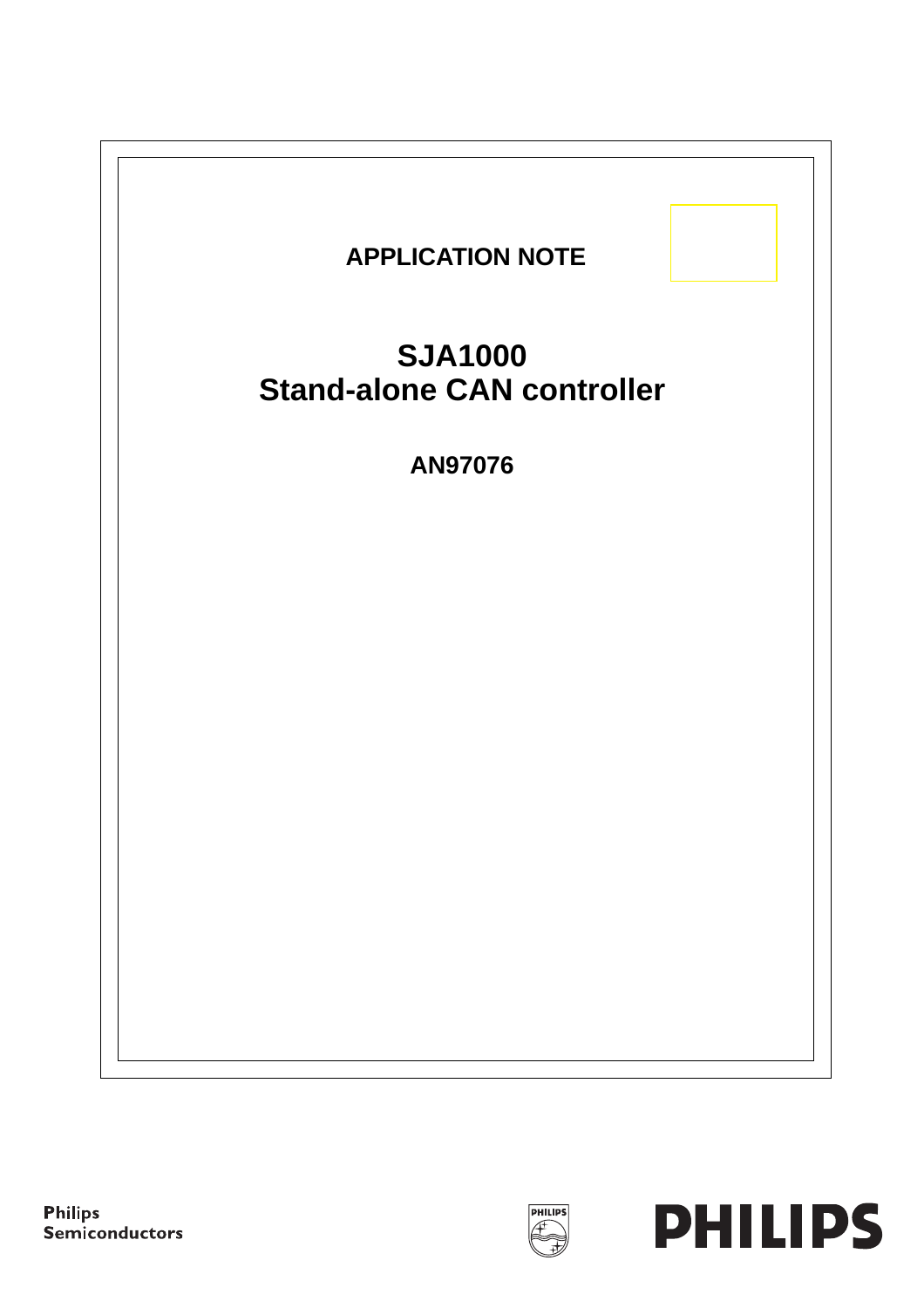#### **Abstract**

The Controller Area Network (CAN) is a serial, asynchronous, multi-master communication protocol for connecting electronic control modules, sensors and actuators in automotive and industrial applications.

With the SJA1000, Philips Semiconductors provides a stand-alone CAN controller which is more than a simple replacement of the PCA82C200.

Attractive features are implemented for a wide range of applications, supporting system optimization, diagnosis and maintenance.

Philips Electronics N.V. 1997

All rights are reserved. Reproduction in whole or in part is prohibited without the prior written consent of the copyright owner.

The information presented in this document does not form part of any quotation or contract, is believed to be accurate and reliable and may be changed without notice. No liability will be accepted by the publisher for any consequence of its use. Publication thereof does not convey nor imply any license under patent- or other industrial or intellectual property rights.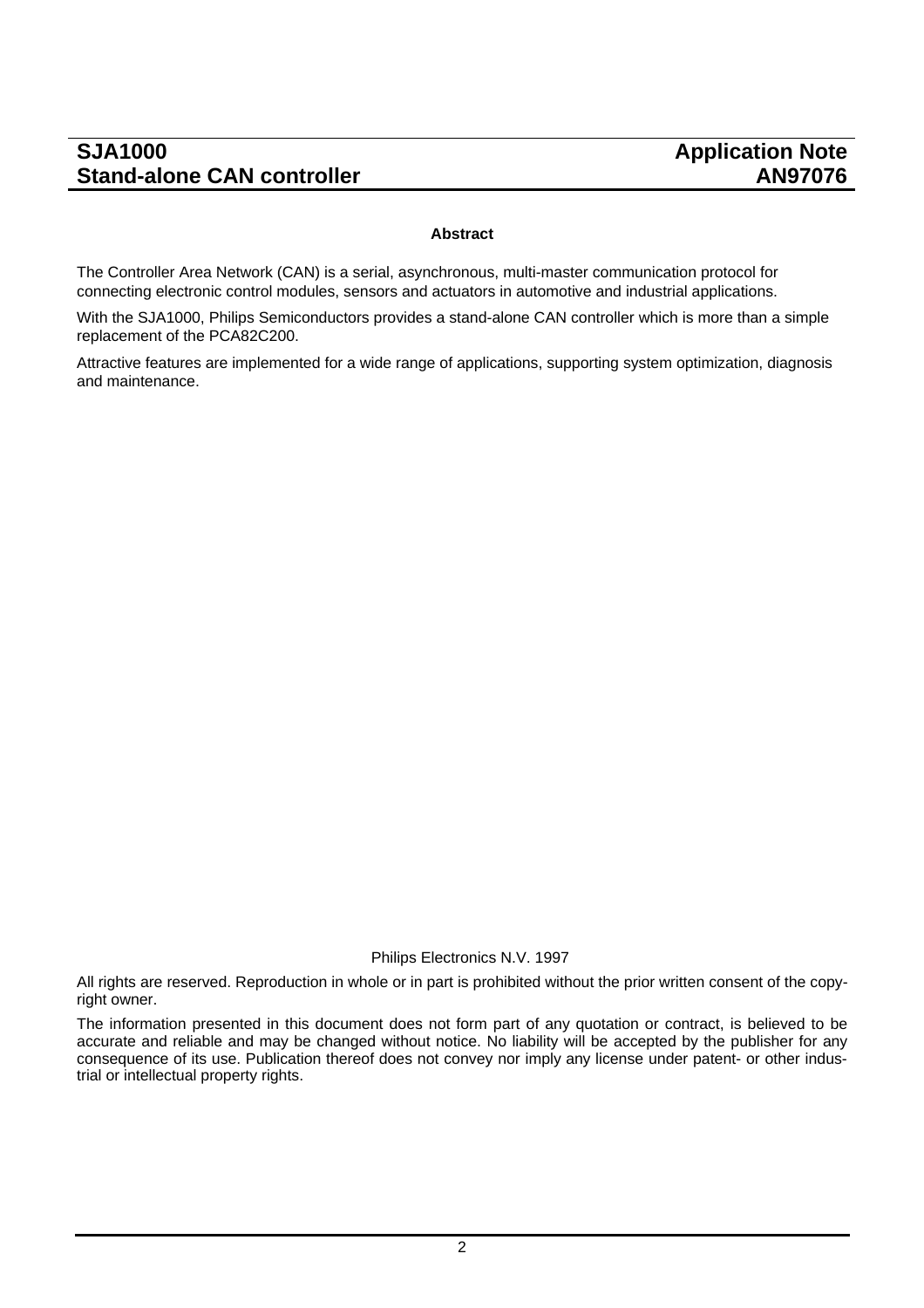# **APPLICATION NOTE**

# **SJA1000 Stand-alone CAN controller**

# **AN97076**

**Author(s): Peter Hank, Egon Jöhnk Systems Laboratory Hamburg Germany**

**Keywords**

SJA1000 Stand-alone CAN controller CAN2.0B PeliCAN

**Date: 1997-12-15**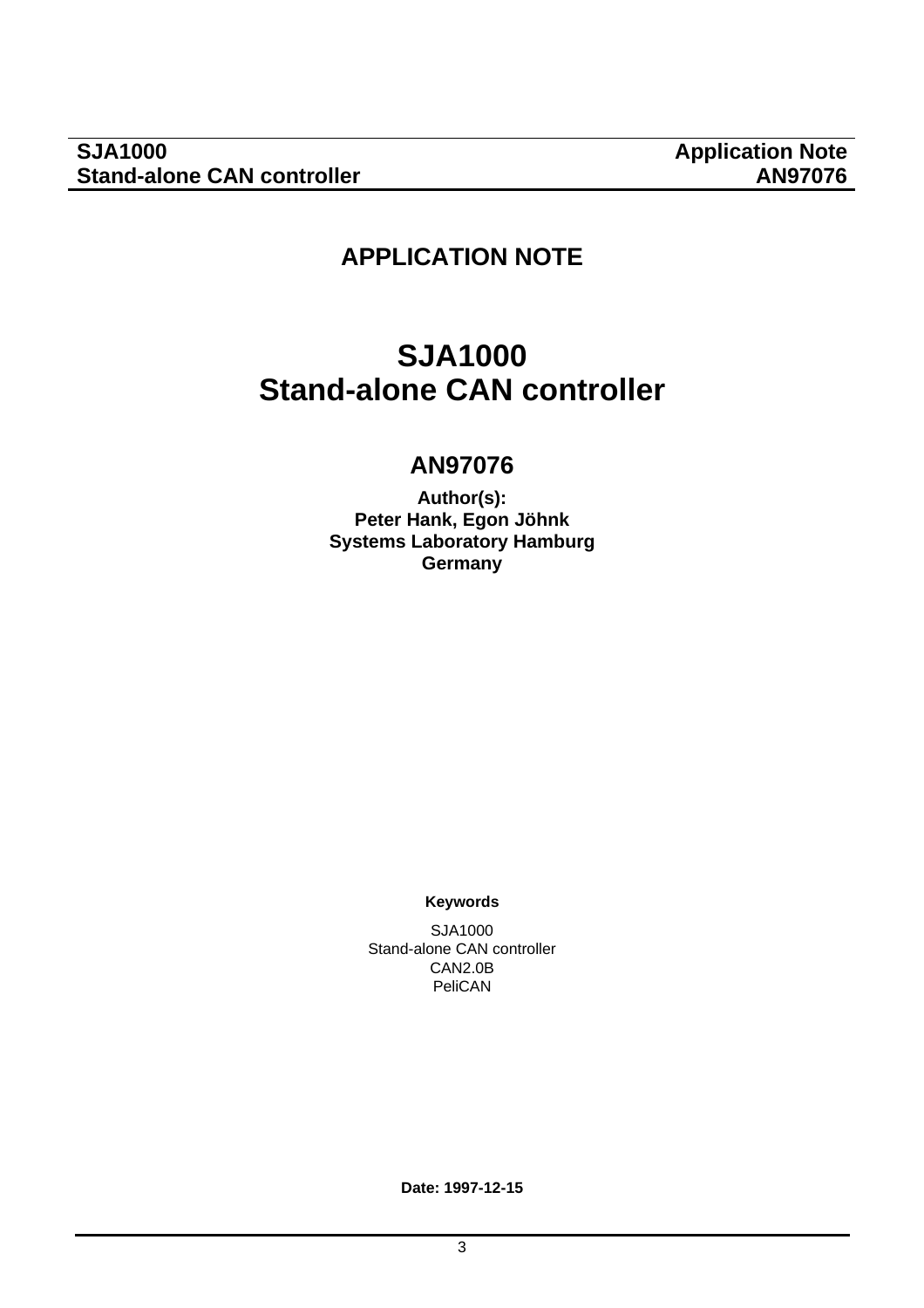#### **Summary**

This application note focuses on the description of the SJA1000 as part of a system. Diagrams illustrate the interface capability of the SJA1000 for the connection to a variety of microcontrollers and CAN transceiver circuits. General flow diagrams for programming the device in different modes are shown in detail. Configuration, Transmission and Reception program examples are attached. Special emphasis has been placed on the description of the SJA1000 PeliCAN features including useful examples, e.g., for automatic bit-rate detection, global clock synchronization and system self test.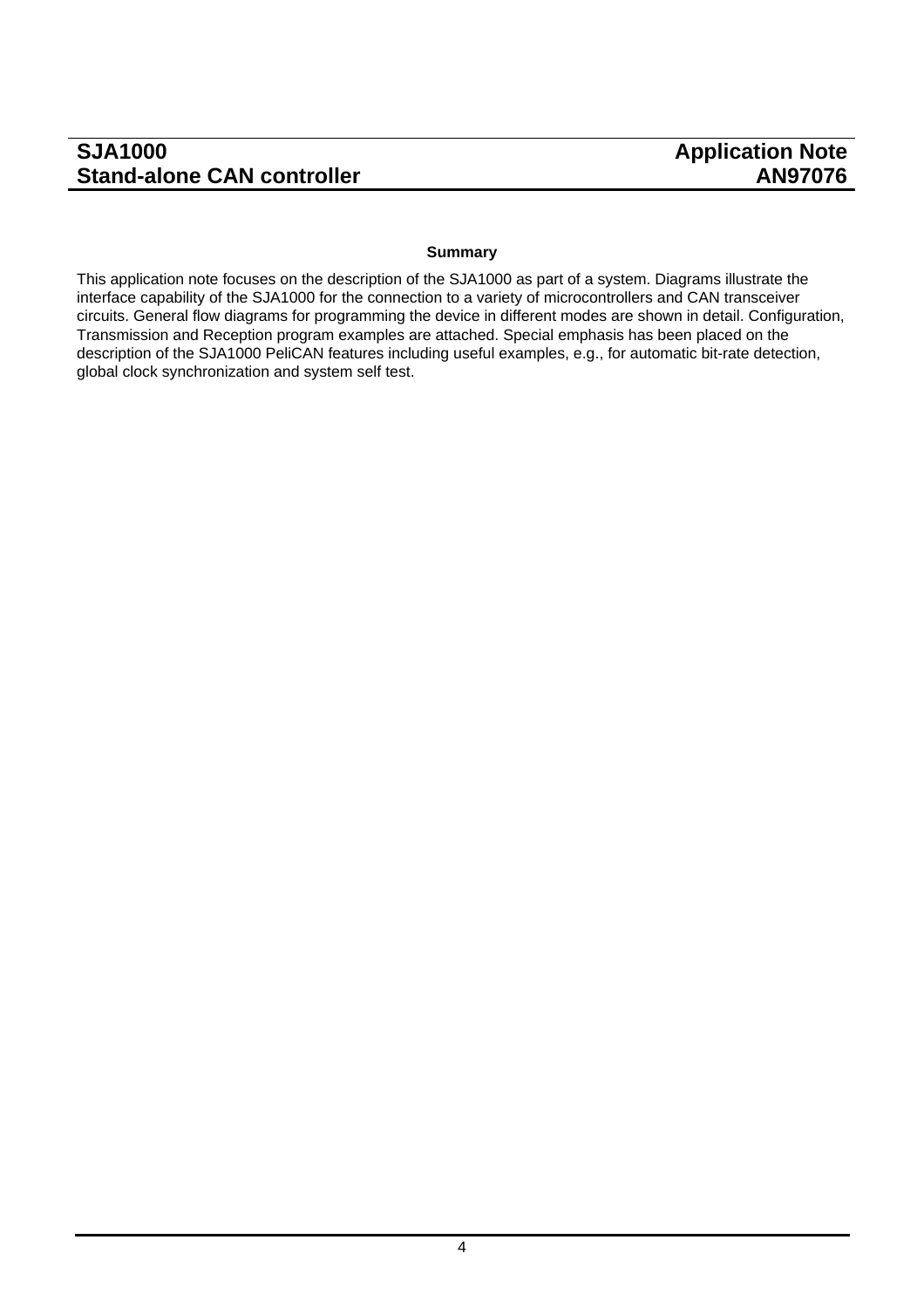### **CONTENTS**

| 1            |            |       |  |
|--------------|------------|-------|--|
| $\mathbf{2}$ |            |       |  |
|              | 2.1        |       |  |
|              | 2.2        |       |  |
|              | 2.3        |       |  |
| 3            |            |       |  |
|              | 3.1        |       |  |
|              | 3.2        |       |  |
|              | 3.3        |       |  |
|              | 3.4        |       |  |
|              |            | 3.4.1 |  |
|              | 3.5        |       |  |
|              | 3.6        |       |  |
| 4            |            |       |  |
|              | 4.1        |       |  |
|              |            | 4.1.1 |  |
|              |            | 4.1.2 |  |
|              | 4.2        |       |  |
|              |            | 4.2.1 |  |
|              |            | 4.2.2 |  |
|              |            | 4.2.3 |  |
|              |            | 4.2.4 |  |
|              |            | 4.2.5 |  |
| 5            |            |       |  |
|              | 5.1        |       |  |
|              | 5.2        |       |  |
|              |            | 5.2.1 |  |
|              |            | 5.2.2 |  |
|              |            | 5.2.3 |  |
|              | 5.3        |       |  |
|              | 5.4        |       |  |
|              | 5.5        |       |  |
|              | 5.6        |       |  |
|              | 5.7<br>5.8 |       |  |
|              |            |       |  |
| 6            |            |       |  |
| 7            |            |       |  |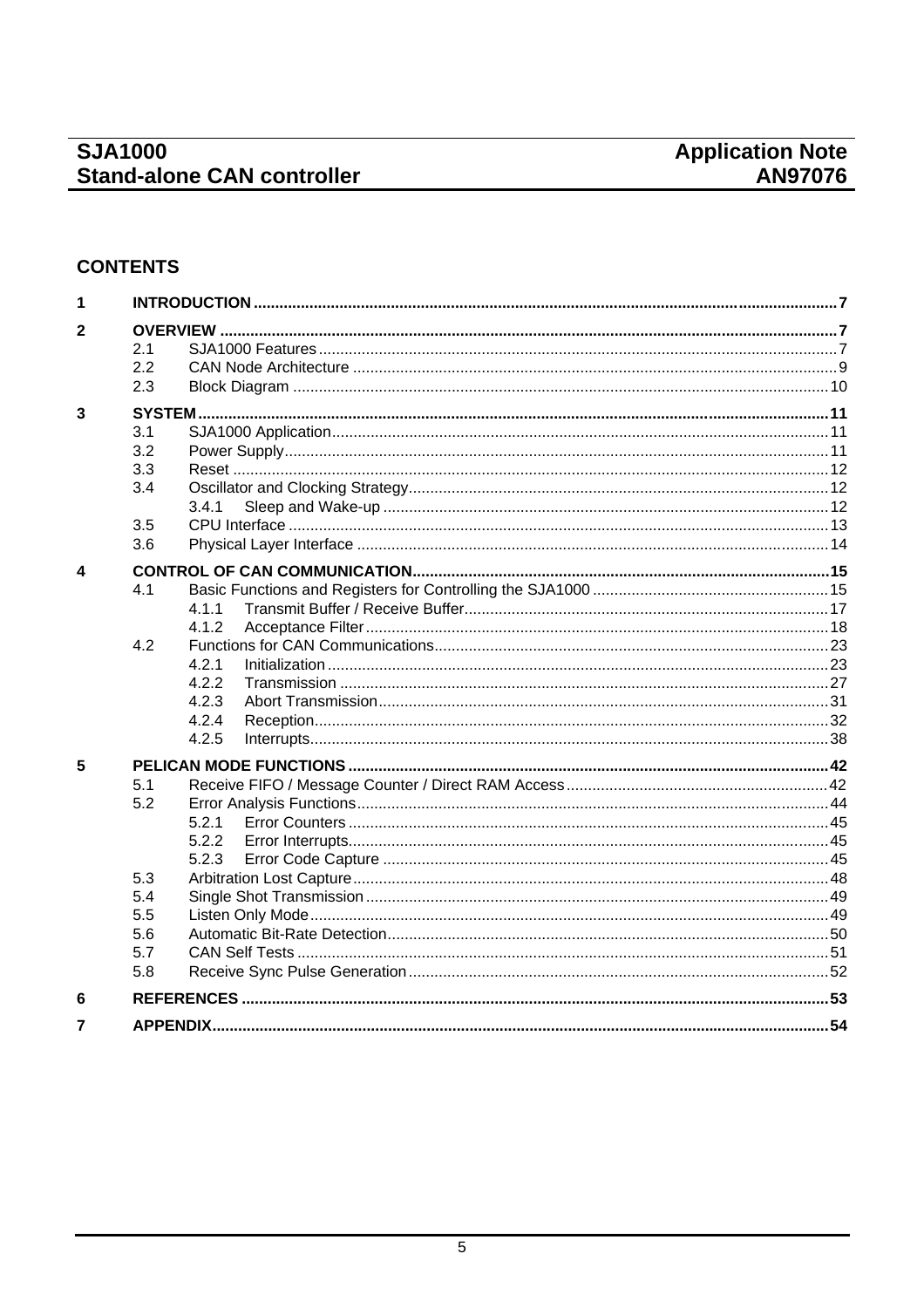(this page has intentionally been left lank)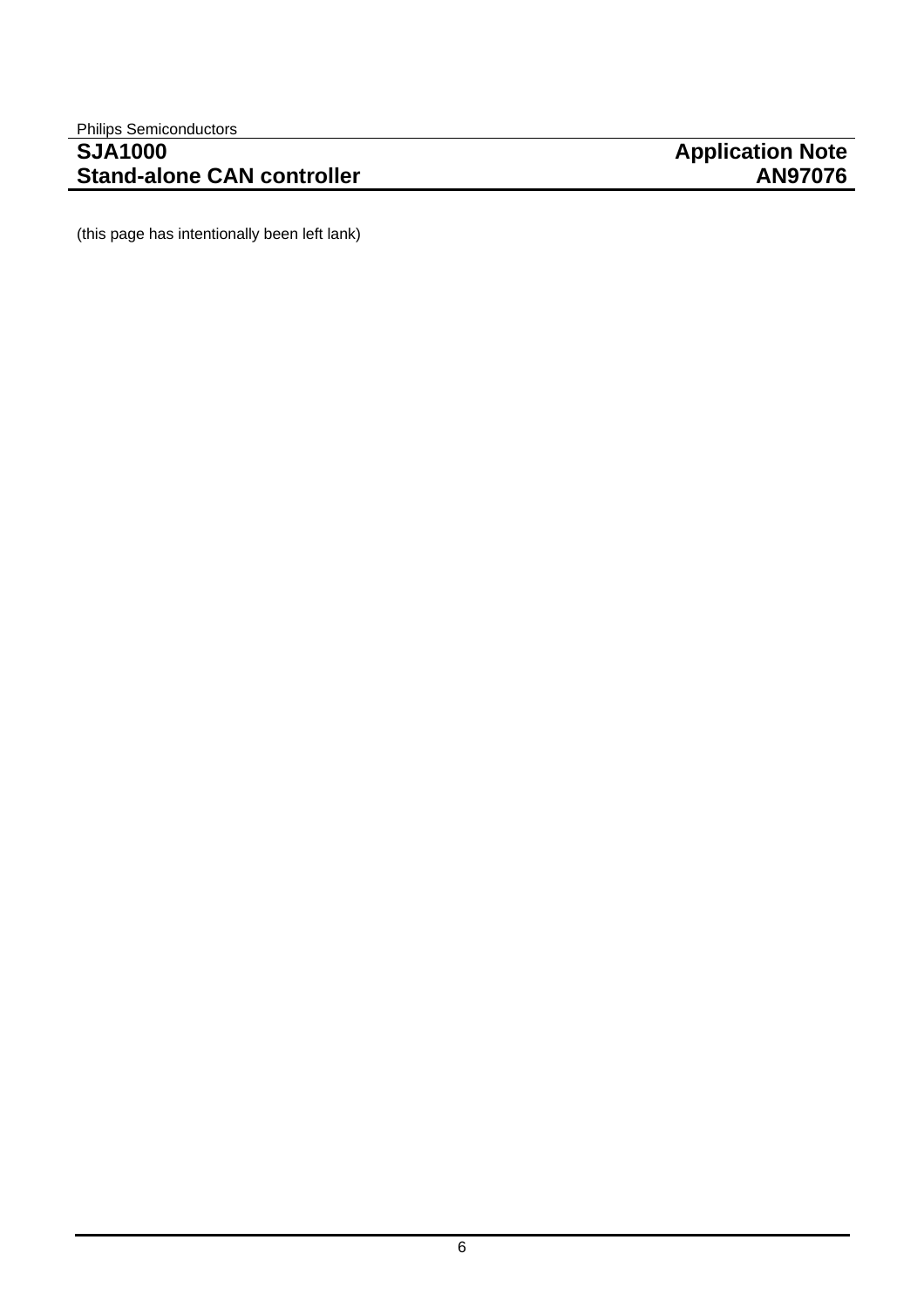#### **1. INTRODUCTION**

The SJA1000 is a stand-alone CAN Controller product with advanced features for use in automotive and general industrial applications. It is intended to replace the PCA82C200 because it is hardware and software compatible. Due to an enhanced set of functions this device is well suited for many applications especially when system optimization, diagnosis and maintenance are important.

This report is intended to guide the user in designing complete CAN nodes based on the SJA1000. The report provides typical application circuit diagrams and flow charts for programming.

### **2. OVERVIEW**

The stand-alone CAN controller SJA1000 [1] has two different Modes of Operation:

- BasicCAN Mode (PCA82C200 compatible)
- PeliCAN Mode

Upon Power-up the BasicCAN Mode is the default mode of operation. Consequently, existing hardware and software developed for the PCA82C200 can be used without any change. In addition to the functions known from the PCA82C200 [7], some extra features have been implemented in this mode which make the device more attractive. However, they do not influence the compatibility to the PCA82C200.

The PeliCAN Mode is a new mode of operation which is able to handle all frame types according to CAN specification 2.0B [8]. Furthermore it provides a couple of enhanced features which makes the SJA1000 suitable for a wide range of applications.

### **2.1 SJA1000 Features**

The features of the SJA1000 can be clustered into three main groups:

#### **Well-established PCA82C200 Functions**

Features of this group have already been implemented in the PCA82C200.

#### **Improved PCA82C200 Functions**

Partly these functions have already been implemented in the PCA82C200. However, in the SJA1000 they have been improved in terms of speed, size or performance.

#### **Enhanced Functions in PeliCAN Mode**

In PeliCAN Mode the SJA1000 offers a couple of Error Analysis Functions supporting diagnosis, system maintenance and optimization. Furthermore functions for general CPU support and System Self Test have been added in this mode.

In the following table all SJA1000 features are listed including their main benefits for the application.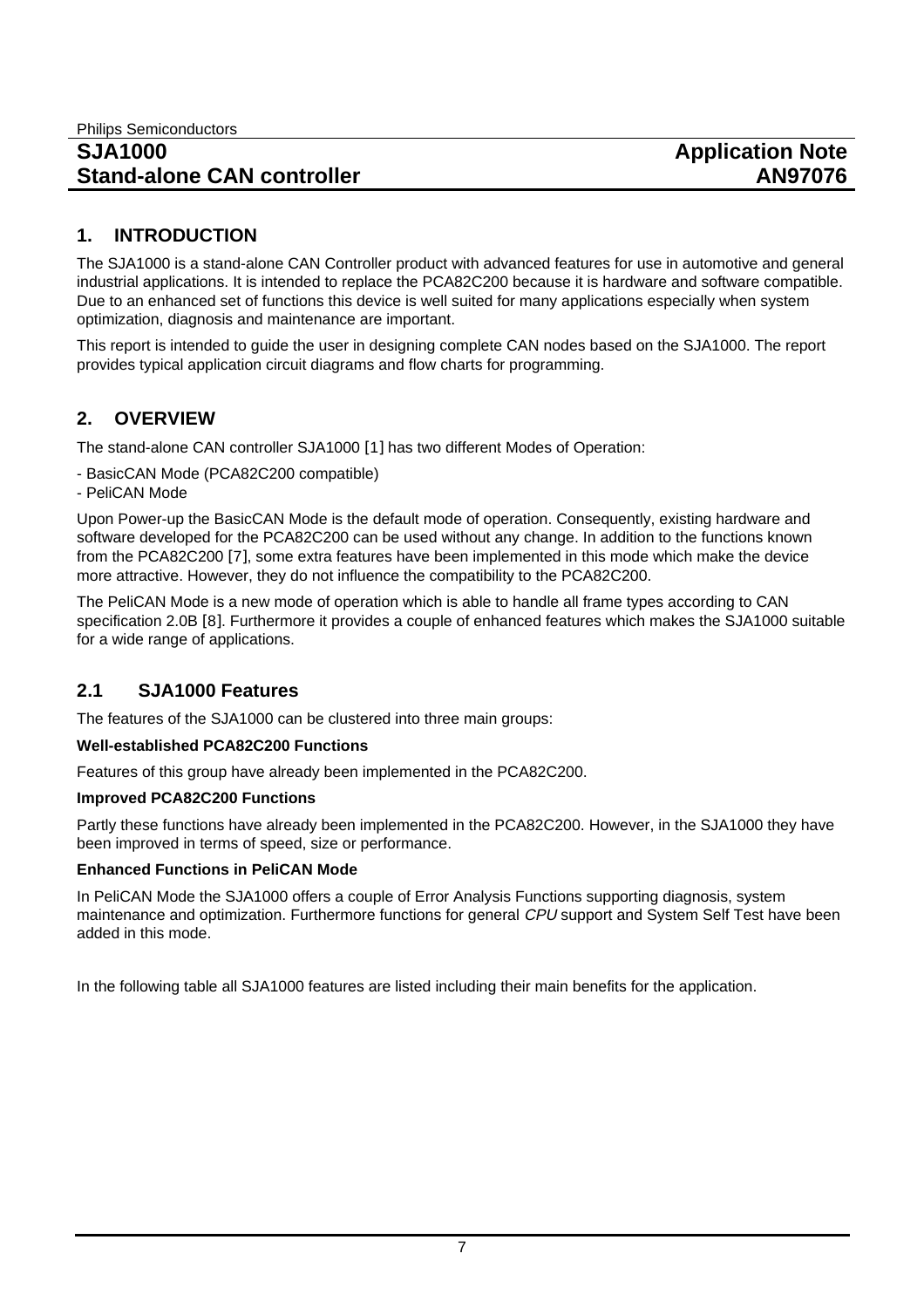### **Table 1: SJA1000 Features with benefits for the application**

#### **Well-established PCA82C200 Functions**

| Flexible microprocessor interface   | Allows interfacing most microprocessors or microcontrollers.                                                                               |
|-------------------------------------|--------------------------------------------------------------------------------------------------------------------------------------------|
| Programmable CAN output driver      | Interface to all kind of physical layers.                                                                                                  |
| CAN bit-rates up to 1Mbit/s         | The SJA1000 covers the whole range of bit-rates, including high speed<br>applications.                                                     |
| <b>Improved PCA82C200 Functions</b> |                                                                                                                                            |
| CAN 2.0B (passive)                  | The CAN 2.0B passive characteristics of the SJA1000 allows the CAN<br>controller to tolerate CAN messages with 29-bit identifiers.         |
| 64 byte Receive FIFO                | Up to 21 messages can be stored in the Receive FIFO, this lengthens<br>the max. interrupt service time and avoids data overrun conditions. |
| 24 MHz Clock frequency              | Faster microprocessor access and more CAN bit-timing options.                                                                              |
| Receive Comparator Bypass           | Shortens the internal delays, resulting in a much higher CAN bus length<br>due to an improved bit-timing programming.                      |

#### **Enhanced Functions in PeliCAN Mode**

| CAN 2.0B (active)                         | CAN 2.0B active support extends application field to networks with<br>29-bit identifiers.                                                |  |  |  |  |
|-------------------------------------------|------------------------------------------------------------------------------------------------------------------------------------------|--|--|--|--|
| <b>Transmit Buffer</b>                    | Single message transmit buffer for messages with 11-bit or 29-bit<br>identifiers.                                                        |  |  |  |  |
| <b>Enhanced Acceptance Filter</b>         | Two acceptance filter modes supporting both 11-bit and 29-bit identifier<br>filtering.                                                   |  |  |  |  |
| <b>Readable Error Counters</b>            | Supports error analysis which can be used for:                                                                                           |  |  |  |  |
| Programmable Error Warning Limit          | - diagnostics, system maintenance and system optimization                                                                                |  |  |  |  |
| Error Code Capture Register               | during the prototype phase and during normal operation.                                                                                  |  |  |  |  |
| <b>Error Interrupts</b>                   |                                                                                                                                          |  |  |  |  |
| <b>Arbitration Lost Capture Interrupt</b> | Supports system optimization including message latency time analysis.                                                                    |  |  |  |  |
| Single Shot Transmission                  | Minimizes software commands and allows fast reloading of transmit<br>buffer.                                                             |  |  |  |  |
| Listen Only Mode                          | SJA1000 can operate as a passive CAN monitor which can be used for<br>analyzing the CAN bus traffic or for automatic bit-rate detection. |  |  |  |  |
| Self Test Mode                            | Supports functional self tests of complete CAN nodes or self reception<br>in a system.                                                   |  |  |  |  |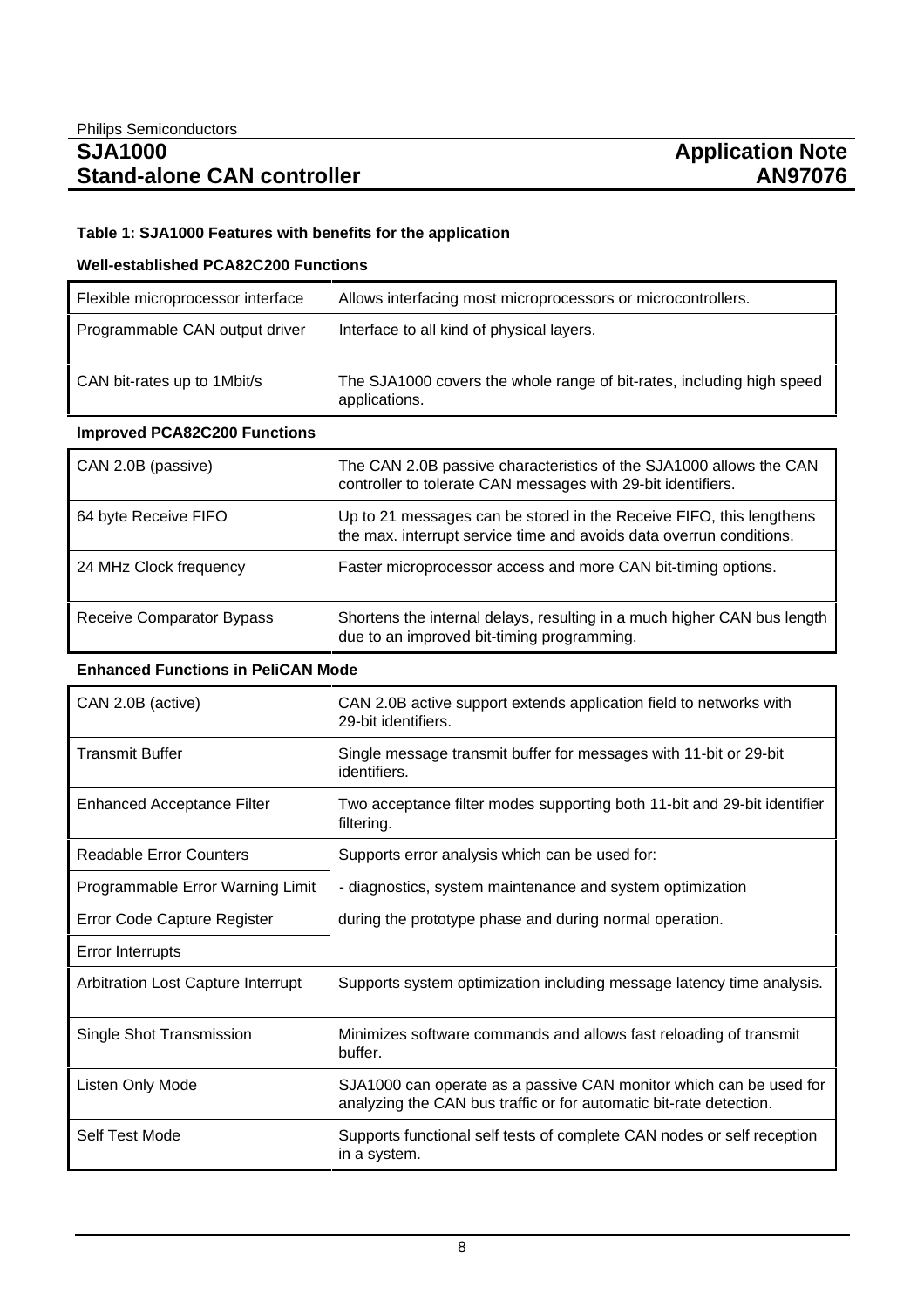### **2.2 CAN Node Architecture**

Generally each CAN module can be divided into different functional blocks. The connection to the CAN bus lines is usually built with a **CAN Transceiver** optimized for the applications [3], [4], [5]. The transceiver controls the logic level signals from the CAN controller into the physical levels on the bus and vice versa.

The next upper level is a **CAN Controller** which implements the complete CAN protocol defined in the CAN Specification [8]. Often it also covers message buffering and acceptance filtering.

All these CAN functions are controlled by a **Module Controller** which performs the functionality of the application. For example, it controls actuators, reads sensors and handles the man-machine interface (MMI).

As shown in Figure 1 the SJA1000 stand-alone CAN controller is always located between a microcontroller and the transceiver, which is an integrated circuit in most cases.

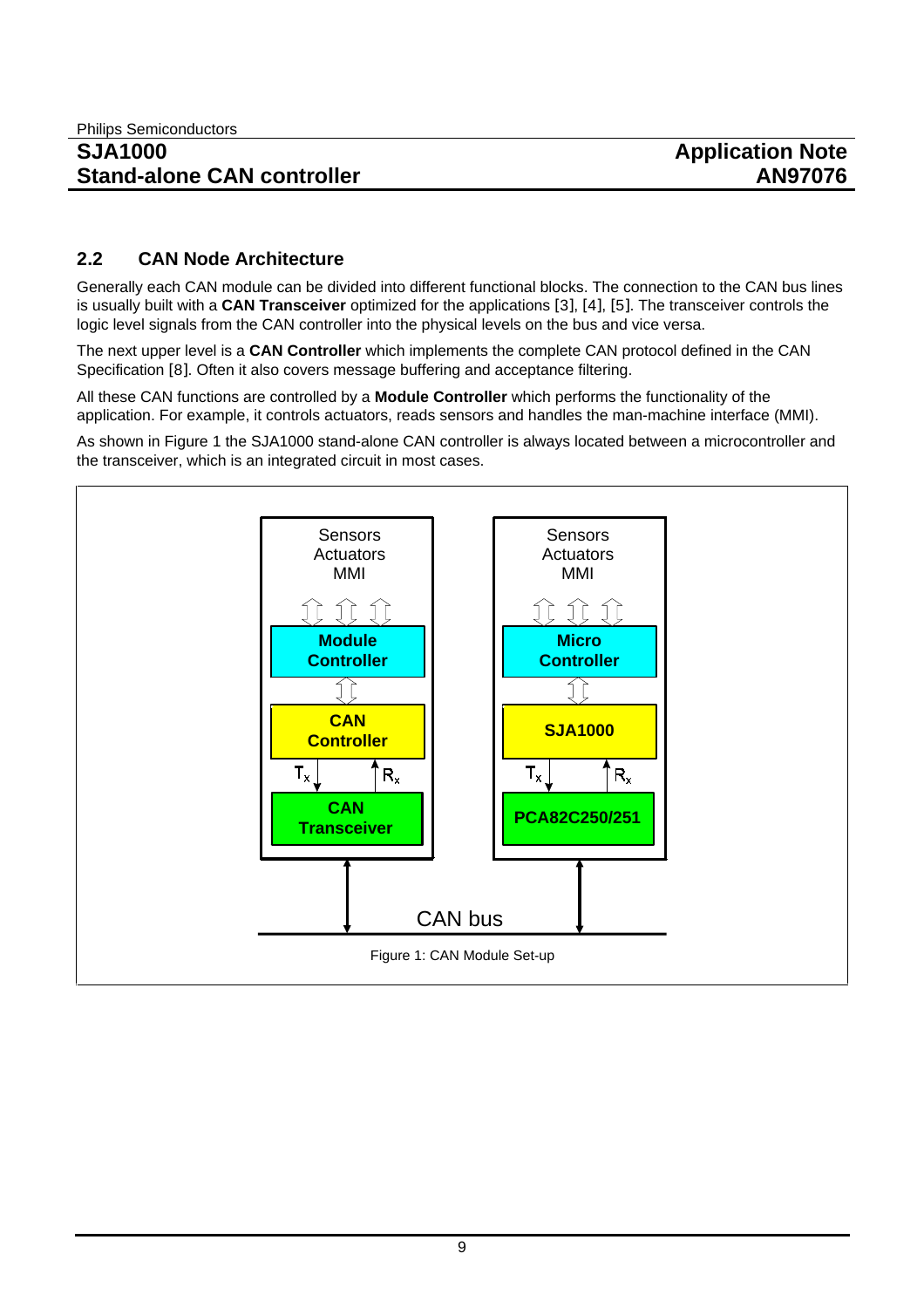#### **2.3 Block Diagram**

The following figure shows the block diagram of the SJA1000.



The **CAN Core Block** controls the transmission and reception of CAN frames according to the CAN specification.

The **Interface Management Logic** block performs a link to the external host controller which can be a microcontroller or any other device. Every register access via the SJA1000 multiplexed address/data bus and controlling of the read/write strobes is handled in this unit. Additionally to the BasicCAN functions known from the PCA82C200, new PeliCAN features have been added. As a consequence of this, additional registers and logic have been implemented mainly in this block.

The **Transmit Buffer** of the SJA1000 is able to store one complete message (Extended or Standard). Whenever a transmission is initiated by the host controller the Interface Management Logic forces the CAN Core Block to read the CAN message from the Transmit Buffer.

When receiving a message, the CAN Core Block converts the serial bit stream into parallel data for the **Acceptance Filter**. With this programmable filter the SJA1000 decides which messages actually are received by the host controller.

All received messages accepted by the acceptance filter are stored within a **Receive FIFO**. Depending on the mode of operation and the data length up to 32 messages can be stored. This enables the user to be more flexible when specifying interrupt services and interrupt priorities for the system because the probability of data overrun conditions is reduced extremely.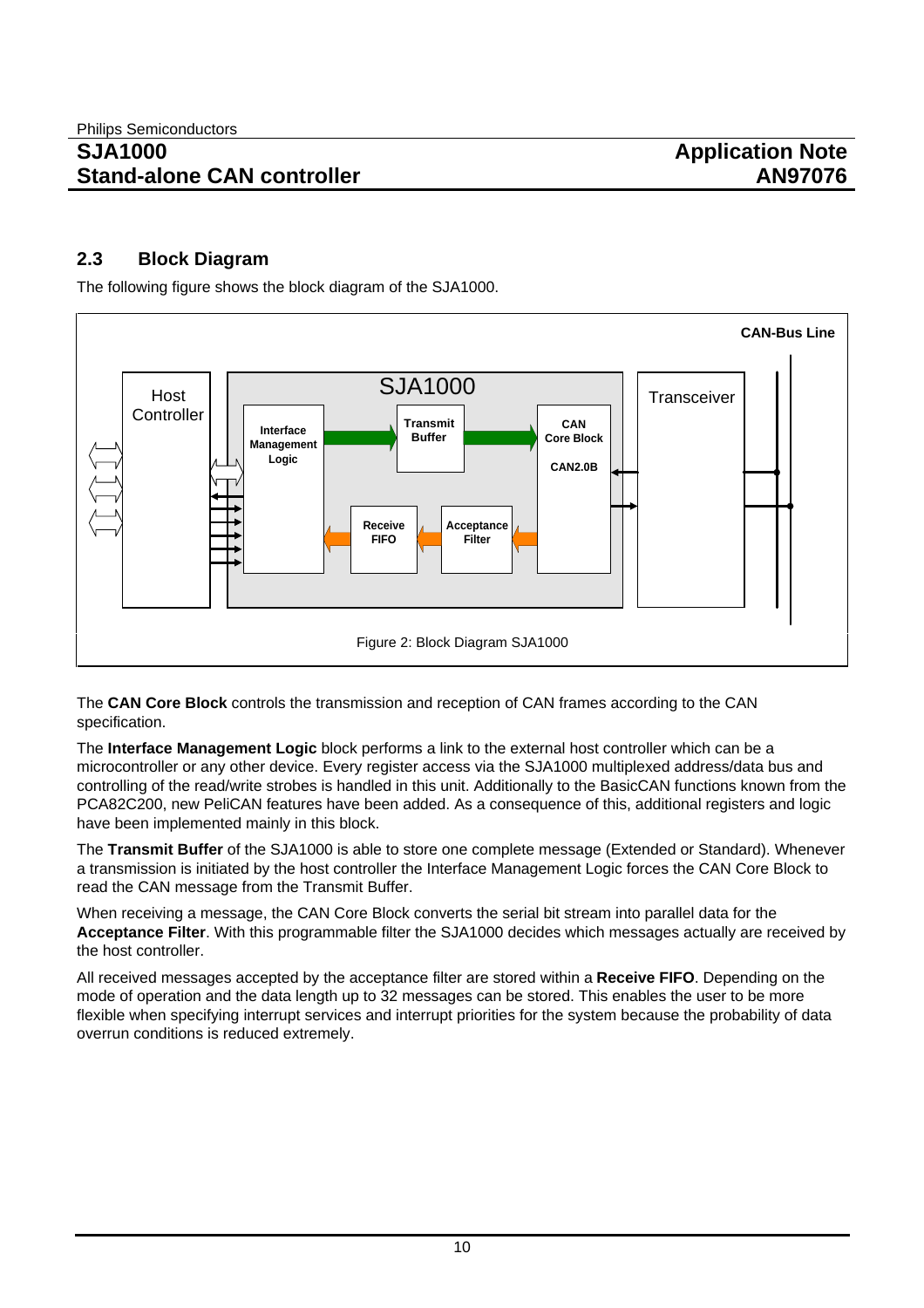### **3. SYSTEM**

For connection to the host controller, the SJA1000 provides a multiplexed address/data bus and additional read/write control signals. The SJA1000 could be seen as a peripheral memory mapped I/O device for the host controller.

### **3.1 SJA1000 Application**

Configuration Registers and pins of the SJA1000 allow to use all kinds of integrated or discrete CAN transceivers. Due to the flexible microcontroller interface applications with different microcontrollers are possible.

In Figure 3 a typical SJA1000 application diagram including 80C51 microcontroller and PCA82C251 transceiver is shown. The CAN controller functions as a clock source and the reset signal is generated by an external reset circuitry. In this example the chip select of the SJA1000 is controlled by the microcontroller port function P2.7. Instead of this, the chip select input could be tied to VSS. Control via an address decoder is possible, e.g., when the address/data bus is used for other peripherals.



### **3.2 Power Supply**

The SJA1000 has three pairs of voltage supply pins which are used for different digital and analog internal blocks of the CAN controller.

| VDD1 / VSS1: internal logic   | (digital) |
|-------------------------------|-----------|
| VDD2 / VSS2: input comparator | (analog)  |
| VDD3 / VSS3: output driver    | (analog)  |

The supply has been separated for better EME behaviour. For instance the VDD2 can be de-coupled via an RC filter for noise suppression of the comparator.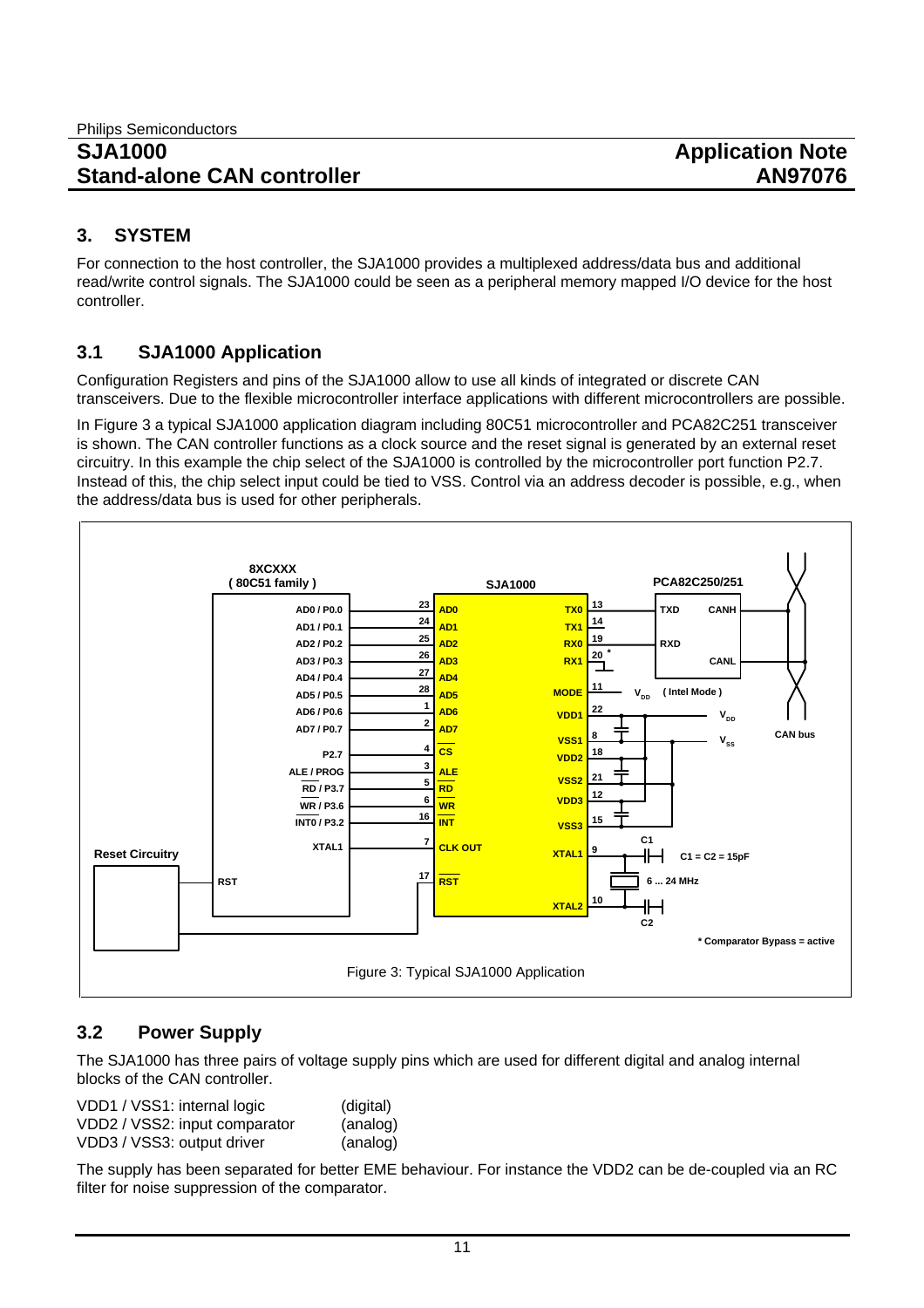#### **3.3 Reset**

For a proper reset of the SJA1000 a stable oscillator clock has to be provided at XTAL1 of the CAN controller, see also chapter 3.4. An external reset on pin 17 is synchronized and internally lengthened to 15 t<sub>yral</sub>. This guarantees a correct reset of all SJA1000 registers (see [1]). Note that an oscillator start-up time has to be taken into account upon power-up.

### **3.4 Oscillator and Clocking Strategy**

The SJA1000 can operate with the on-chip oscillator or with external clock sources. Additionally the CLK OUT pin can be enabled to output the clock frequency for the host controller. Figure 4 shows four different clocking principles for applications with the SJA1000. If the CLK OUT signal is not needed, it can be switched off with the Clock Divider register (Clock Off  $= 1$ ). This will improve the EME performance of the CAN node. The frequency of the CLK OUT signal can be changed with the Clock Divider Register:

 $f_{C(K) \text{UT}} = f_{XTAI}$  / Clock Divider factor  $(1,2,4,6,8,10,12,14)$ .

Upon power up or hardware reset the default value for the Clock Divider factor depends on the selected interface mode (pin 11). If a 16 MHz crystal is used in Intel mode, the frequency at CLK OUT is 8 MHz. In Motorola mode a Clock Divider factor of 12 is used upon reset which results in 1,33 MHz in this case.



### 3.4.1 Sleep and Wake-up

Upon setting the Go To Sleep bit in the Command Register (BasicCAN mode) or the Sleep Mode bit in the Mode Register (PeliCAN mode) the SJA1000 will enter Sleep Mode if there is no bus activity and no interrupt is pending. The oscillator keeps on running until 15 CAN bit times have been passed. This allows a microcontroller clocked with the CLK OUT frequency to enter its own low power consumption mode.

If one of three possible wake-up conditions [1] occurs the oscillator is started again and a Wake-up interrupt is generated. As soon as the oscillator is stable the CLK OUT frequency is active.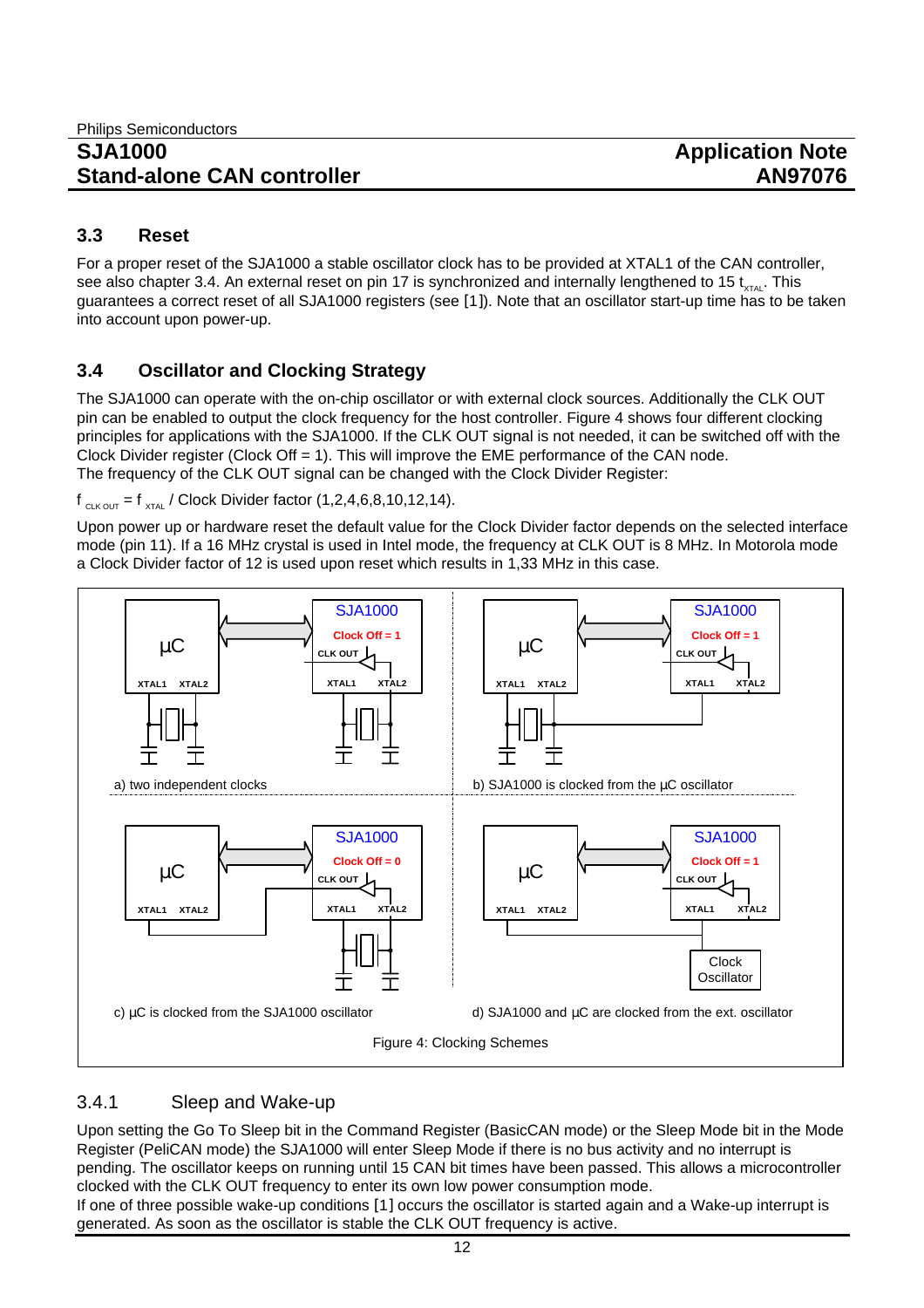#### **3.5 CPU Interface**

The SJA1000 supports the direct connection to two famous microcontroller families: 80C51 and 68xx. With the MODE pin of the SJA1000 the interface mode is selected.

Intel Mode: MODE = high Motorola Mode: MODE = low

The connection for the address/data bus and the read/write control signals in both Intel and Motorola mode is shown in Figure 5. For Philips 8-bit microcontrollers based on the 80C51 family and the 16-bit microcontrollers with XA architecture the Intel Mode is used.

For other controllers additional glue logic is necessary for adaptation of the address/data bus and the control signals. However, it has to be made sure that no write pulses are generated during power-up. Another possibility is to disable the CAN controller with a high-level on the chip select input in this time.

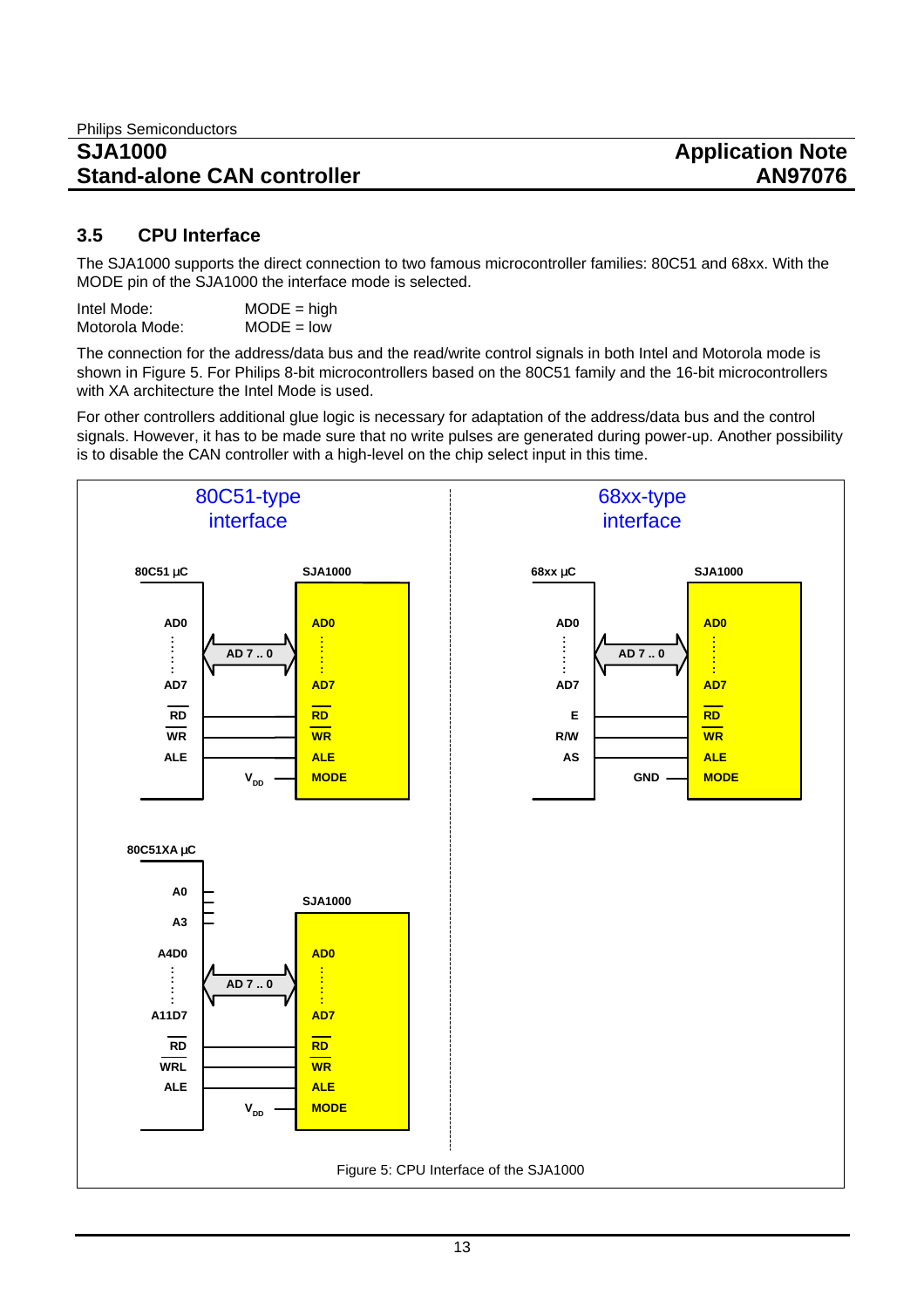#### **3.6 Physical Layer Interface**

For compatibility purposes with the PCA82C200, the SJA1000 includes an analog receive input comparator circuit. This integrated comparator can be used if the transceiver function is realized with discrete components.



If an external integrated transceiver circuit is used and the comparator bypass function is not enabled in the Clock Divider Register, the RX1 input has to be connected to a reference voltage of 2.5V (reference voltage output of existing transceiver circuits). Figure 6 shows the equivalent circuits for both configurations:  $CBP =$  active and  $CBP =$  inactive. Additionally the path for the wake-up signal is drawn.

For all new applications where an integrated transceiver circuit is used, it is recommended to activate the comparator bypass function of the SJA1000 (Figure 7). If this function is enabled, a schmitt-trigger input is used and the internal propagation delay  $t_{p2}$  is much shorter as the delay  $t_{p1}$ . of the receive comparator. This has a positive impact on the maximum bus length [6]. Additionally, it will reduce the supply current in sleep mode significantly.

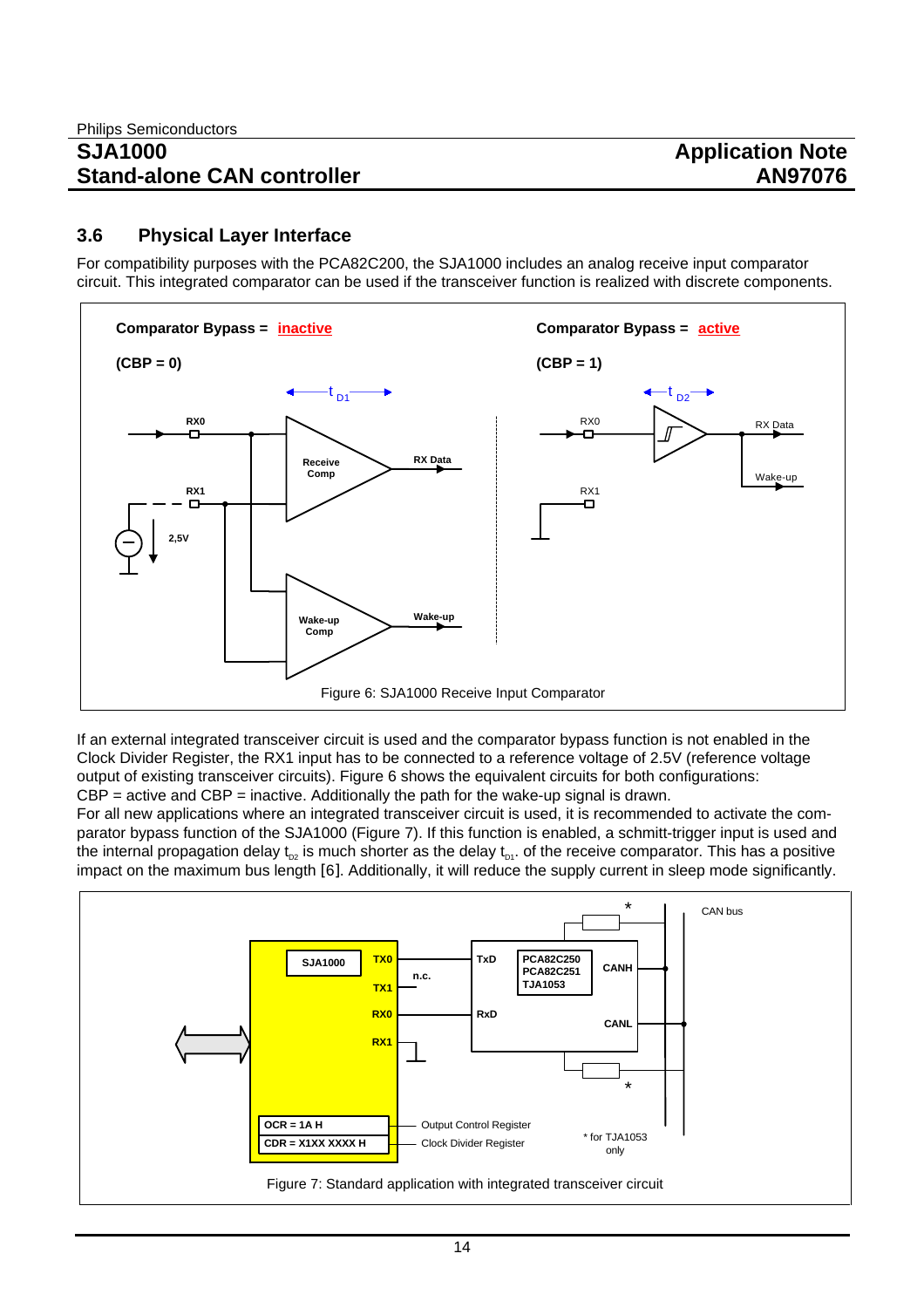### **4. CONTROL OF CAN COMMUNICATION**

#### **4.1 Basic Functions and Registers for Controlling the SJA1000**

The functionality with respect to configuration and activities of the SJA1000 is given by the program of the host controller. Thus the SJA1000 is tailored to meet the requirements of CAN-bus systems with different properties. The data exchange between the host controller and the SJA1000 is done via a set of registers (control segment) and a RAM (message buffer). The registers and an address window to a part of the RAM, making up the Transmit and Receive Buffers, appear to the host controller as peripheral registers.

Table 2 lists these registers grouped according to their usage in a system.

Note, that some registers are available in PeliCAN mode only and that the Control Register is available in BasicCAN mode only. Furthermore some registers are read only or write only and some can be accessed during Reset Mode only.

More information about the registers with respect to read and/or write access, bit definition and reset values, can be found in the data sheet [1].

|                                                     |                          |                  | <b>Register Address:</b> |                         |                                                                                                                                  |
|-----------------------------------------------------|--------------------------|------------------|--------------------------|-------------------------|----------------------------------------------------------------------------------------------------------------------------------|
| <b>Type of Usage</b>                                | <b>Register Name</b>     | (Symbol)         | <b>PeliCAN</b><br>mode   | <b>BasicCAN</b><br>mode | <b>Functionality</b>                                                                                                             |
|                                                     | Mode                     | (MOD)            | 0                        |                         | Sleep-. Acceptance Filter-,<br>Self Test-, Listen Only- and<br>Reset-Mode selection                                              |
| elements for selecting<br>different operation modes | Control                  | (CR)             |                          | $\Omega$                | Reset Mode selection in<br>BasicCAN mode                                                                                         |
|                                                     | Command                  | (CMR)            |                          | 1                       | Sleep mode command in<br>BasicCAN mode                                                                                           |
|                                                     | Clock Divider            | (CDR)            | 31                       | 31                      | set-up of clock signal at<br>CLKOUT (pin 7)<br>selection of PeliCAN Mode,<br>Comparator Bypass Mode,<br>TX1 (pin 14) Output Mode |
|                                                     | Acceptance Code,<br>Mask | (ACR)<br>(AMR)   | $16-19$<br>20-23         | 4,<br>5                 | selection of bit patterns for<br><b>Acceptance Filtering</b>                                                                     |
| elements for setting up<br>the CAN communication    | Bus Timing 0             | (BTR0)<br>(BTR1) | 6<br>7                   | 6<br>7                  | set-up of Bit Timing<br>Parameters                                                                                               |
|                                                     | <b>Output Control</b>    | (OCR)            | 8                        | 8                       | selection of Output Driver<br>properties                                                                                         |

#### **Table 2: Classification of the internal registers of the SJA1000**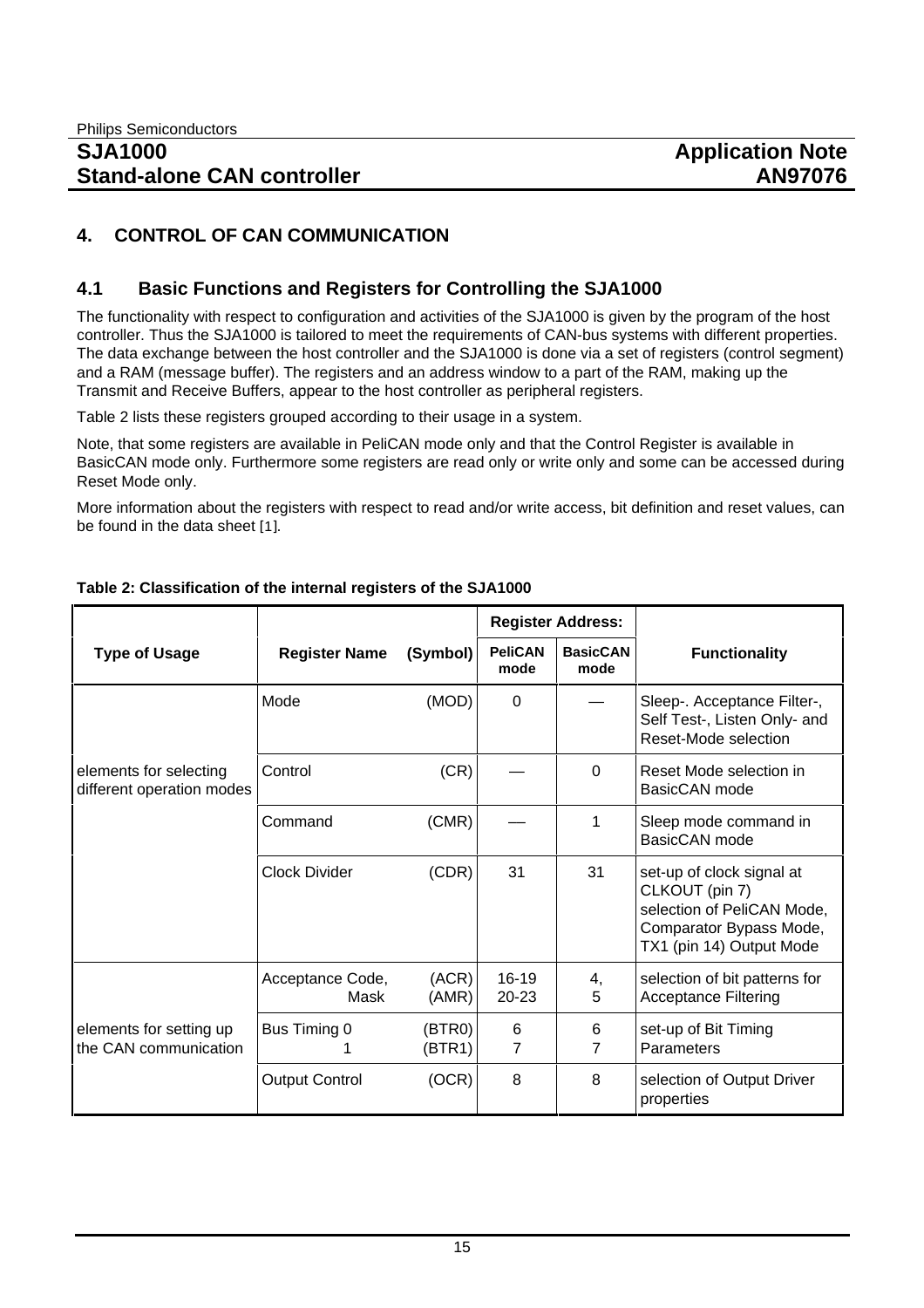| rable 2. Glassification of the internal registers of the SJA T000 | $\mu$                          |                                                                                                    |                        |                          |                                                                                                                                         |  |
|-------------------------------------------------------------------|--------------------------------|----------------------------------------------------------------------------------------------------|------------------------|--------------------------|-----------------------------------------------------------------------------------------------------------------------------------------|--|
|                                                                   |                                |                                                                                                    |                        | <b>Register Address:</b> |                                                                                                                                         |  |
| <b>Type of Usage</b>                                              | <b>Register Name</b>           | (Symbol)                                                                                           | <b>PeliCAN</b><br>mode | <b>BasicCAN</b><br>mode  | <b>Functionality</b>                                                                                                                    |  |
|                                                                   | Command                        | (CMR)                                                                                              | 1                      | 1                        | commands for<br>Self Reception, Clear Data<br>Overrun, Release Receive<br><b>Buffer, Abort Transmission</b><br>and Transmission Request |  |
| basic elements for the<br><b>CAN</b> communication                | <b>Status</b>                  | (SR)<br>$\overline{2}$<br>$\overline{2}$<br>status of message buffers,<br>status of CAN Core Block |                        |                          |                                                                                                                                         |  |
|                                                                   | Interrupt                      | (IR)                                                                                               | 3                      | 3                        | CAN Interrupt flags                                                                                                                     |  |
|                                                                   | Interrupt Enable               | (IER)                                                                                              | 4                      |                          | enable/disable of interrupt<br>events in PeliCAN mode                                                                                   |  |
|                                                                   | Control                        | (CR)                                                                                               |                        | $\mathbf 0$              | enable/disable of interrupt<br>events in BasicCAN mode                                                                                  |  |
|                                                                   | Arbitration Lost Capture (ALC) |                                                                                                    | 11                     |                          | shows bit position, where<br>arbitration was lost                                                                                       |  |
|                                                                   | <b>Error Code Capture</b>      | (ECC)                                                                                              | 12                     |                          | shows last error type and<br>location                                                                                                   |  |
| elements for a<br>comprehensive error<br>detection and analysing  | <b>Error Warning Limit</b>     | (EWLR)                                                                                             | 13                     |                          | selection of threshold for<br>generating an<br><b>Error Warning Interrupt</b>                                                           |  |
|                                                                   | <b>RX Error Counter</b>        | (RXERR)                                                                                            | 14                     |                          | reflects the current value of<br>the Receive Error Counter                                                                              |  |
|                                                                   | <b>TX Error Counter</b>        | (TXERR)                                                                                            | 14, 15                 |                          | reflects the current value of<br>the Transmit Error Counter                                                                             |  |
|                                                                   | Rx Message Counter             | (RMC)                                                                                              | 29                     |                          | number of messages in the<br>Receive FIFO                                                                                               |  |
|                                                                   | Rx Buffer Start Addr.          | (RBSA)                                                                                             | 30                     |                          | shows the current internal<br>RAM address of the<br>message available in the<br>Receive Buffer                                          |  |
| message buffers                                                   | <b>Transmit Buffer</b>         | (TXBUF)                                                                                            | 16-28                  | $10 - 19$                |                                                                                                                                         |  |
|                                                                   | Receive Buffer                 | (RXBUF)                                                                                            | 16-28                  | 20-29                    |                                                                                                                                         |  |

#### **Table 2: Classification of the internal registers of the SJA1000**

#### **(continued)**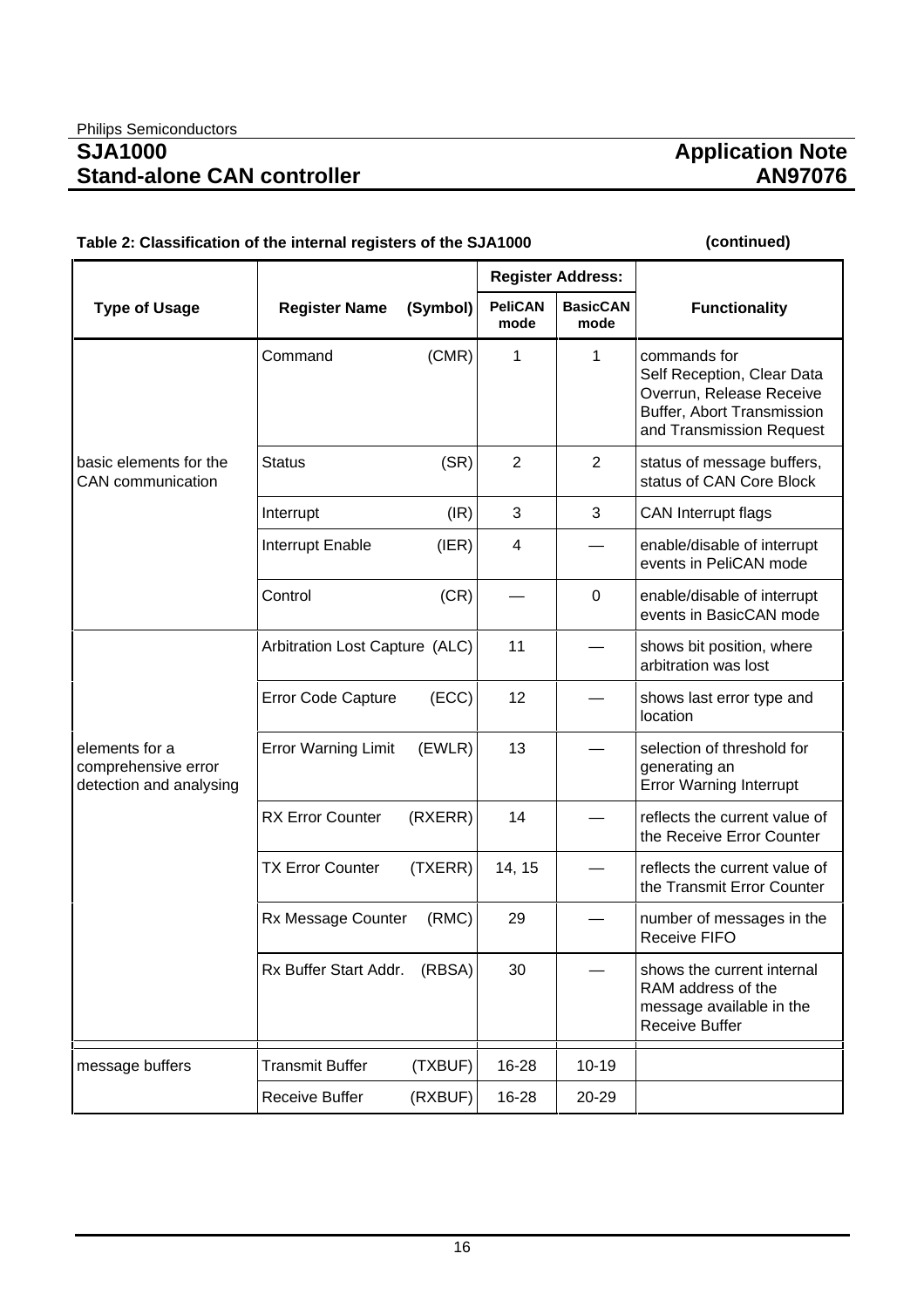#### 4.1.1 Transmit Buffer / Receive Buffer

The data to be transmitted on the CAN bus is loaded into the memory area of the SJA1000, called "Transmit Buffer". The data received from the CAN bus is stored in the memory area of the SJA1000, called "Receive Buffer". These buffers contains 2, 3 or 5 bytes for the identifier and frame information (dependent on mode and frame type) and up to 8 data bytes. For further information about the definition and composition of the bits in the message buffers see the data sheet [1].

- BasicCAN mode: The buffers are 10-bytes long (see Table 3).
	- 2 identifier bytes
	- up to 8 data bytes.
- PeliCAN mode: The buffers are 13 bytes long (see Table 4).
	- 1 byte for Frame Information
	- 2 or 4 identifier bytes (Standard Frame or Extended Frame)
	- up to 8 data bytes.

#### **Table 3: Layout of Rx- and Tx-Buffer in BasicCAN mode**

| CAN Addr. (dec.)                                   | <b>Name</b>              | <b>Composition and Remarks</b>                                                                                                |
|----------------------------------------------------|--------------------------|-------------------------------------------------------------------------------------------------------------------------------|
| Tx-Buffer: 10<br>Rx-Buffer: 20                     | <b>Identifier Byte 1</b> | 8 Identifier bits                                                                                                             |
| Tx-Buffer: 11<br>Rx-Buffer: 21                     | Identifier Byte 2        | 3 Identifier bits, 1 Remote Transmission Request bit,<br>4 bits for the Data Length Code, indicating the amount of data bytes |
| <b>Tx-Buffer: 12-19</b><br><b>Rx-Buffer: 22-29</b> | Data Byte 1 - 8          | up to 8 data bytes as indicated by the Data Length Code                                                                       |

#### Table 4: Layout of Rx-<sup>1.</sup> (read access) and Tx-Buffer (write access<sup>2</sup>) in PeliCAN mode

| CAN Addr. (dec.)                                     | <b>Name</b>          | <b>Composition and Remarks</b>                                                                                                                                                      |
|------------------------------------------------------|----------------------|-------------------------------------------------------------------------------------------------------------------------------------------------------------------------------------|
| 16                                                   | Frame<br>Information | 1 bit indicating, if the message contains a Standard or Extended frame<br>1 Remote Transmission Request bit<br>4 bits for the Data Length Code, indicating the amount of data bytes |
| 17, 18                                               | Identifier Byte 1, 2 | Standard Frame: 11 Identifier bits<br>Extended Frame: 16 Identifier bits                                                                                                            |
| 19.20                                                | Identifier Byte 3, 4 | Extended Frame only: 13 Identifier bits                                                                                                                                             |
| Frame type<br>Standard: 19 - 26<br>Extended: 21 - 28 | Data Byte 1 - 8      | up to 8 data bytes as indicated by the Data Length Code                                                                                                                             |

1. The whole Receive FIFO (64 bytes) can be accessed using the CAN addresses 32 to 95 (see also chapter 5.1).

2. A read access of the Tx-Buffer can be done using the CAN addresses 96 to 108 (see also chapter 5.1)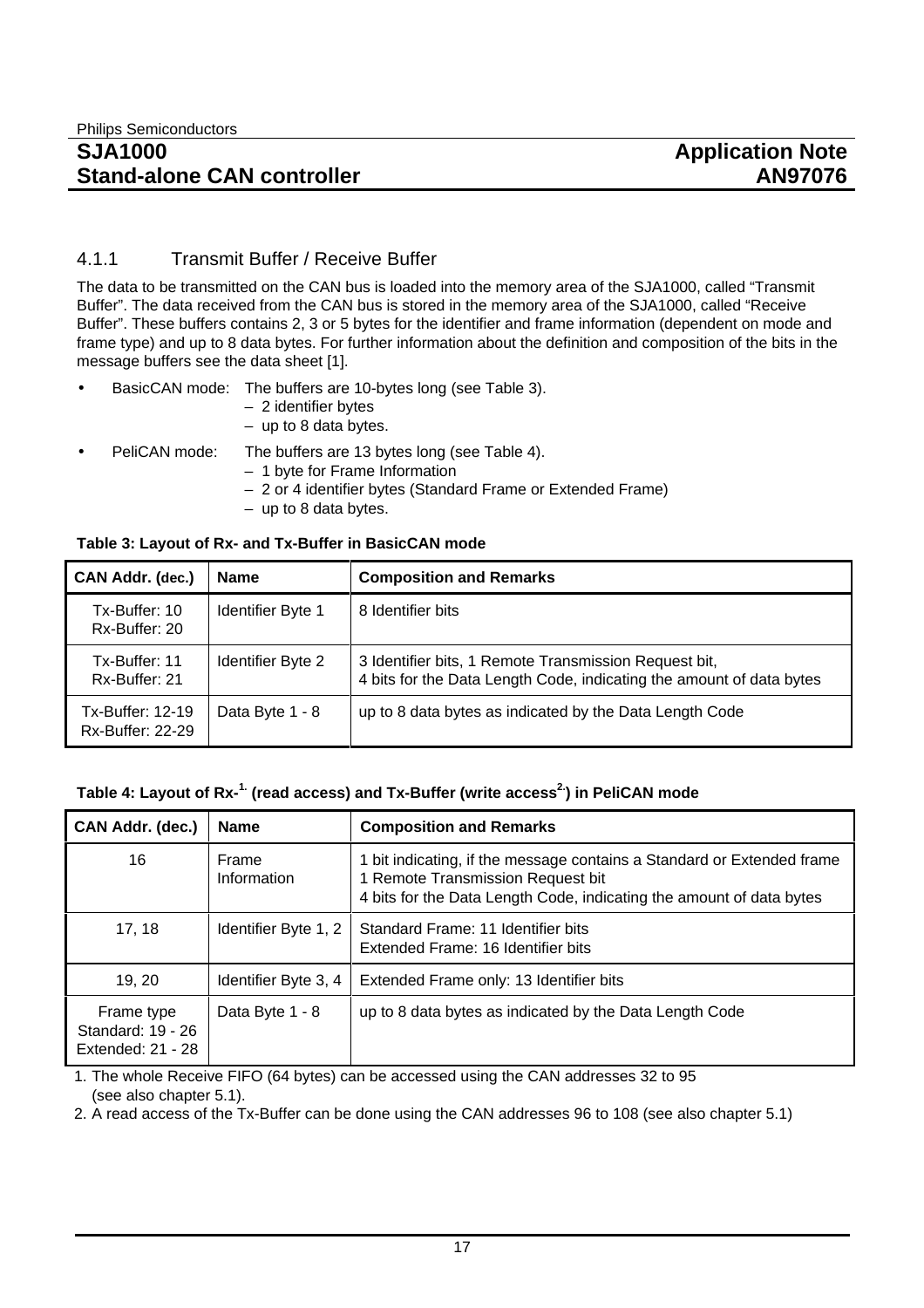#### 4.1.2 Acceptance Filter

The stand-alone CAN controller SJA1000 is equipped with a versatile acceptance filter, which allows an automatic check of the identifier and data bytes. Using these effective filtering methods, messages or a group of messages not valid for a certain node can be prevented from being stored in the Receive Buffer. Thus it is possible to reduce the processing load of the host controller.

The filter is controlled by the acceptance code and mask registers according to the algorithms given in the data sheet [1]. The received data is compared bitwise with the value contained in the Acceptance Code register. The Acceptance Mask Register defines the bit positions, which are relevant for the comparison ( $0 =$  relevant,  $1 =$  not relevant). For accepting a message all **relevant** received bits have to match the respective bits in the Acceptance Code Register.

### Acceptance Filtering in BasicCAN Mode

This mode is implemented in the SJA1000 as a plug-and-play replacement (hardware and software) for the PCA82C200. Thus the acceptance filtering corresponds to the possibilities, which were found in the PCA82C200 [7]. The filter is controlled by two 8-bit wide registers – Acceptance Code Register (ACR) and Acceptance Mask Register (AMR). The 8 most significant bits of the identifier of the CAN message are compared to the values contained in these registers, see also Figure 8. Thus always groups of eight identifiers can be defined to be accepted for any node.

| Example:                                                    |       | <b>MSB</b> |                           |              |              |              | <b>LSB</b>   |              |                           |              |  |
|-------------------------------------------------------------|-------|------------|---------------------------|--------------|--------------|--------------|--------------|--------------|---------------------------|--------------|--|
| The Acceptance Code register (ACR) contains:                |       |            |                           |              |              |              |              |              |                           |              |  |
| The Acceptance Mask register (AMR) contains:                |       |            |                           |              |              |              |              |              |                           |              |  |
| Messages with the following 11-bit identifiers are accepted |       |            | $\boldsymbol{\mathsf{x}}$ | $\mathbf{x}$ | $\mathsf{x}$ | $\mathbf{0}$ | $\mathbf{0}$ | $\mathsf{X}$ | $\boldsymbol{\mathsf{x}}$ | $\mathsf{X}$ |  |
| $(x = don't care)$                                          | ID.10 |            |                           |              |              |              |              |              |                           | ID.0         |  |

At the bit positions containing a "1" in the Acceptance Mask register, any value is allowed in the composition of the identifier. The same is valid for the three least significant bits. Thus 64 different identifiers are accepted in this example. The other bit positions must be equal to the values in the Acceptance Code register.

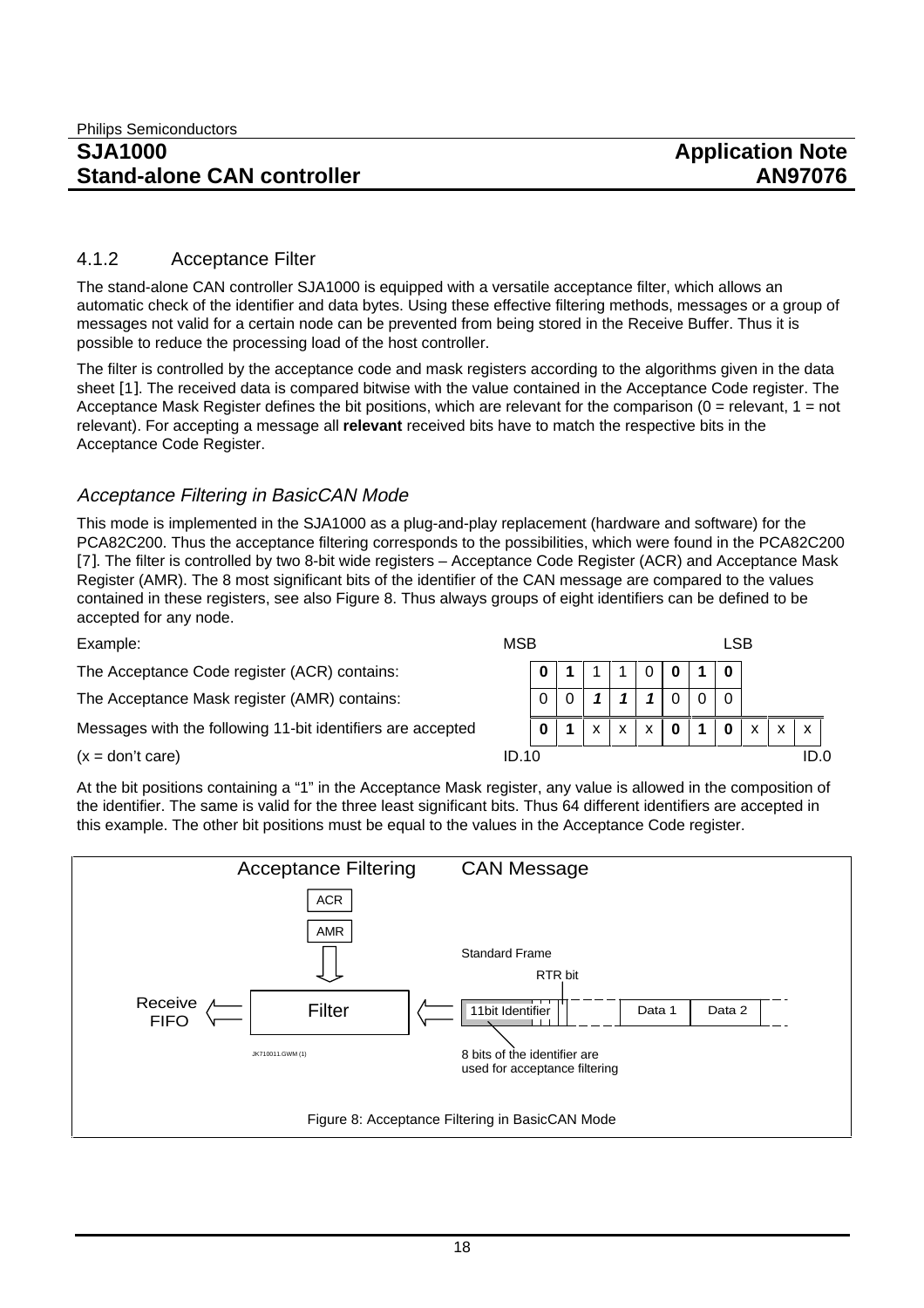#### Acceptance Filtering in PeliCAN Mode

The acceptance filtering has been expanded for the PeliCAN mode: Four 8-bit wide Acceptance Code registers (ACR0, ACR1, ACR2 and ACR3) and Acceptance Mask registers (AMR0, AMR1, AMR2 and AMR3) are available for a versatile filtering of messages. These registers can be used for controlling a single long filter or two shorter filters, as shown in Figure 9 and Figure 10. Which bits of the message are used for the acceptance filtering, depend on the received frame (Standard or Extended) and on the selected filter mode (single or dual filter). Table 5 gives more information about which bits of the message are compared with the Acceptance Code and Mask bits. As it is seen from the figures and the table, it is possible to include the RTR bit and even data bytes in the acceptance filtering for Standard Frames. In any case for all message bits, which shall **not** be included in the acceptance filtering (e.g. if groups of messages are defined for acceptance), the Acceptance Mask Register must contain a "1" at the corresponding bit position.

If a message doesn't contain data bytes (e.g. in a Remote Frame or if the Data Length Code is zero) but data bytes are included in the acceptance filtering, such messages are accepted, if the identifier up to the RTR bit is valid.

#### Example 1:

Let us assume, that the same 64 Standard Frame messages as described in the example on page 18 have to be filtered in PeliCAN mode.

This can be done using one long filter (Single Filter Mode).

| 1 (upper 4 bits) |                                                               |                                                                                                                                                                                                                       |
|------------------|---------------------------------------------------------------|-----------------------------------------------------------------------------------------------------------------------------------------------------------------------------------------------------------------------|
|                  |                                                               |                                                                                                                                                                                                                       |
|                  |                                                               |                                                                                                                                                                                                                       |
|                  |                                                               |                                                                                                                                                                                                                       |
|                  | 01XX X010 XXXX<br>0011 1000 11111<br>$01xx \times 010$ $xxxx$ | XXXX XXXX   XXXX XXXX<br>1111 1111 1111 1111<br>$\mu_{\rm UV} = \mu_{\rm N} = 1$ and $\mu_{\rm UV} = 1$ and $\mu_{\rm N} = 1$ and $\mu_{\rm N} = 1$ and $\mu_{\rm N} = 1$ and $\mu_{\rm N} = 1$ and $\mu_{\rm N} = 1$ |

The Acceptance Code Registers (ACRn) and Acceptance Mask Registers (AMRn) contain:

("X" = irrelevant, "x" = don't care, only the upper 4 bits of ACR1 and AMR1 are used)

At the bit positions containing a "1" in the Acceptance Mask registers, any value is allowed in the composition of the identifier, for the Remote Transmission Request bit and for the bits of data byte 1 and 2.

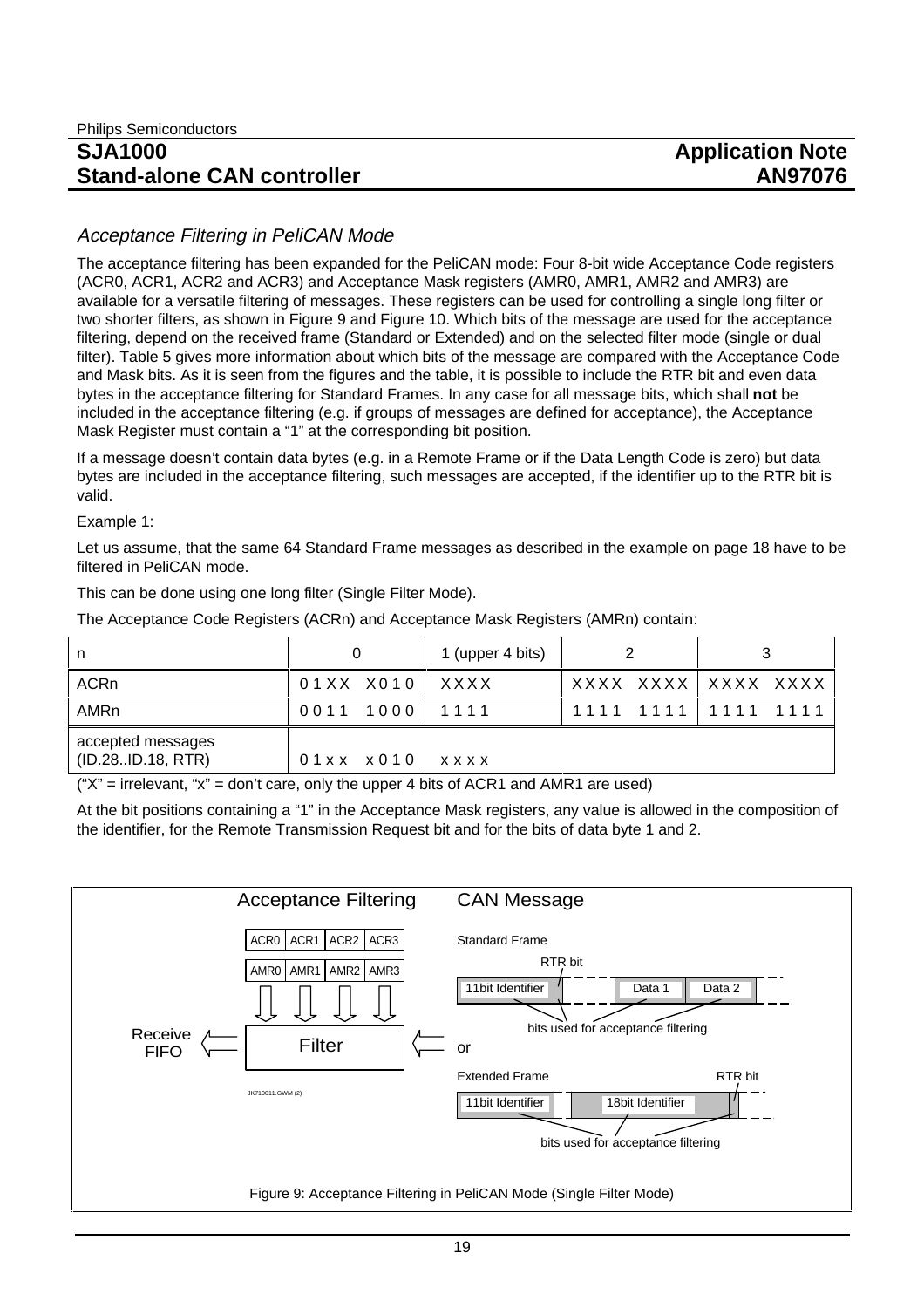Example 2:

Suppose the following 2 messages with a Standard Frame Identifier have to be accepted without any further decoding of the identifier bits. Data and Remote Frames have to be received correctly. Data bytes are not involved in the acceptance filtering.

message 1: (ID.28) 1**0**11 **1**100 101 (ID.18) message 2: (ID.28) 1**1**11 **0**100 101 (ID.18)

Using the Single Filter Mode results in accepting four messages and not only the requested two:

| n                                       | 0                                                            | 1 (upper 4 bits)             |                            | 3                     |  |  |
|-----------------------------------------|--------------------------------------------------------------|------------------------------|----------------------------|-----------------------|--|--|
| <b>ACRn</b>                             | 1 X 1 1 X 1 0 0                                              | 101X                         |                            | XXXX XXXX   XXXX XXXX |  |  |
| AMRn                                    | 1000<br>0100                                                 | 0001                         | 1111<br>1111               | 1111<br>1111          |  |  |
| accepted messages<br>(ID.28.1D.18, RTR) | 1011<br>0100<br>0100<br>1111<br>1100<br>1011<br>1100<br>1111 | 101x<br>101x<br>101x<br>101x | (message 2)<br>(message 1) |                       |  |  |

 $('X" = irrelevant, 'x" = don't care, only the upper 4 bits of ACR1 and AMR1 are used)$ 

This result does **not** meet the request for receiving 2 messages without any further decoding.

Using the Dual Filter mode gives the correct result:

|                                         |              | Filter 1     | Filter <sub>2</sub> |              |                   |  |  |  |  |
|-----------------------------------------|--------------|--------------|---------------------|--------------|-------------------|--|--|--|--|
| 0<br>n                                  |              |              | 3<br>lower 4 bits   | 2            | 3<br>upper 4 bits |  |  |  |  |
| <b>ACRn</b>                             | 1100<br>1011 | 101X XXXX    | XXXX                | 0100<br>1111 | 101X              |  |  |  |  |
| AMRn                                    | 0000<br>0000 | 0001<br>1111 | 1111                | 0000<br>0000 | 0001              |  |  |  |  |
| accepted messages<br>(ID.28.1D.18, RTR) | 1011<br>1100 | 101x         |                     | 0100<br>1111 | 101x              |  |  |  |  |
|                                         |              | (message 1)  | (message 2)         |              |                   |  |  |  |  |

 $("X" = irrelevant, "x" = don't care)$ 

Message 1 is accepted by Filter 1 and message 2 by Filter 2. As messages are accepted and stored into the Receive FIFO if they are accepted at least by one of the two filters, this solution meets the request.

#### Example 3:

In this example a group of messages with an Extended Frame Identifier are filtered using a long single acceptance filter.

| n                                     |      |                               |                                          | 3 (upper 6 bits) |
|---------------------------------------|------|-------------------------------|------------------------------------------|------------------|
| <b>ACRn</b>                           |      |                               | 1011 0100 1011 000X 11100 XXXX 0011 0XXX |                  |
| AMRn                                  | 0000 |                               | 0000 0000 0001 0000 1111 0000            | 0111             |
| accepted messages<br>(ID.28ID.0, RTR) |      | 1011 0100 1011 000x 1100 xxxx |                                          | 0011<br>0x       |

 $('X' = irrelevant, 'x' = don't care, only the upper 6 bits of ACR3 and AMR3 are used)$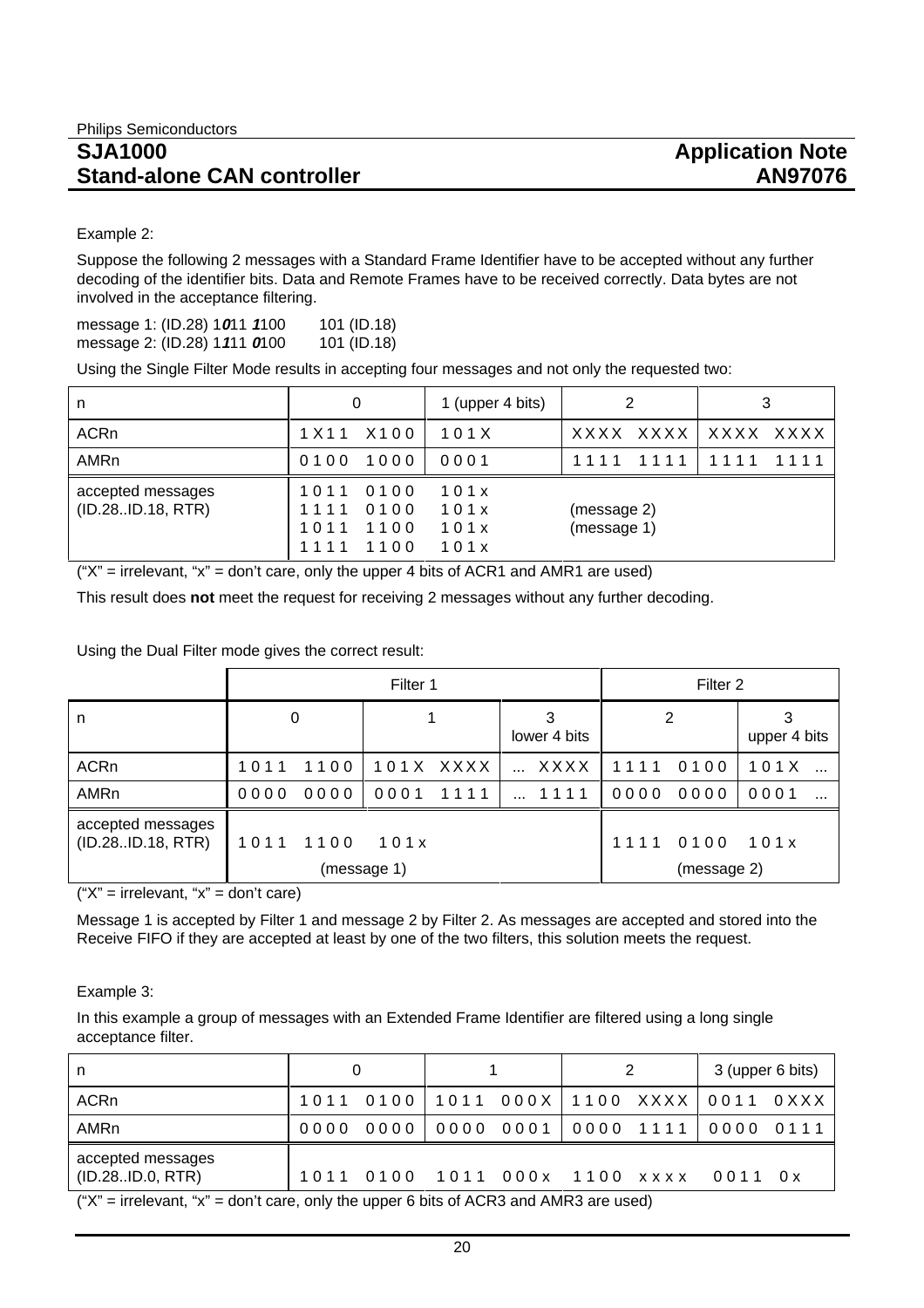# **Application Note AN97076**



#### Example 4:

There are systems, which use Standard Frames only and identify messages by the 11-bit identifier and the first two data bytes. Such a protocol is used, e.g., in the DeviceNet, where the first two data bytes define a message header and the fragmentation protocol, if messages contain more than 8 data bytes. For this system type the SJA1000 can filter two data bytes in single filter mode and one data byte in dual filter mode in addition to the 11-bit identifier and the RTR-bit.

Using the Dual Filter mode, the following example shows effective filtering of messages in such a system:

|                                                          |              | Filter 1     | Filter <sub>2</sub>  |              |                |  |
|----------------------------------------------------------|--------------|--------------|----------------------|--------------|----------------|--|
| n.                                                       | O            |              | lower 4bits          |              | upper 4 bits   |  |
| <b>ACRn</b>                                              | 1011<br>1110 | 0010<br>1111 | 1001                 | 0100<br>1111 | XXX0           |  |
| AMRn                                                     | 0000<br>0000 | 0000<br>0000 | 0000                 | 0000<br>0000 | 1110           |  |
| accepted messages                                        | 1110<br>1011 | 1111<br>0010 | 1001<br>$\mathbf{r}$ | 0100<br>1111 | $x \times x$ 0 |  |
|                                                          | $ID + RTR$   |              | first data byte      | ID           | <b>RTR</b>     |  |
| 165/11<br>الأردانا المصدر وبما ومستا<br>المعتمم المستملم |              |              |                      |              |                |  |

 $("X" = irrelevant, "X" = don't care)$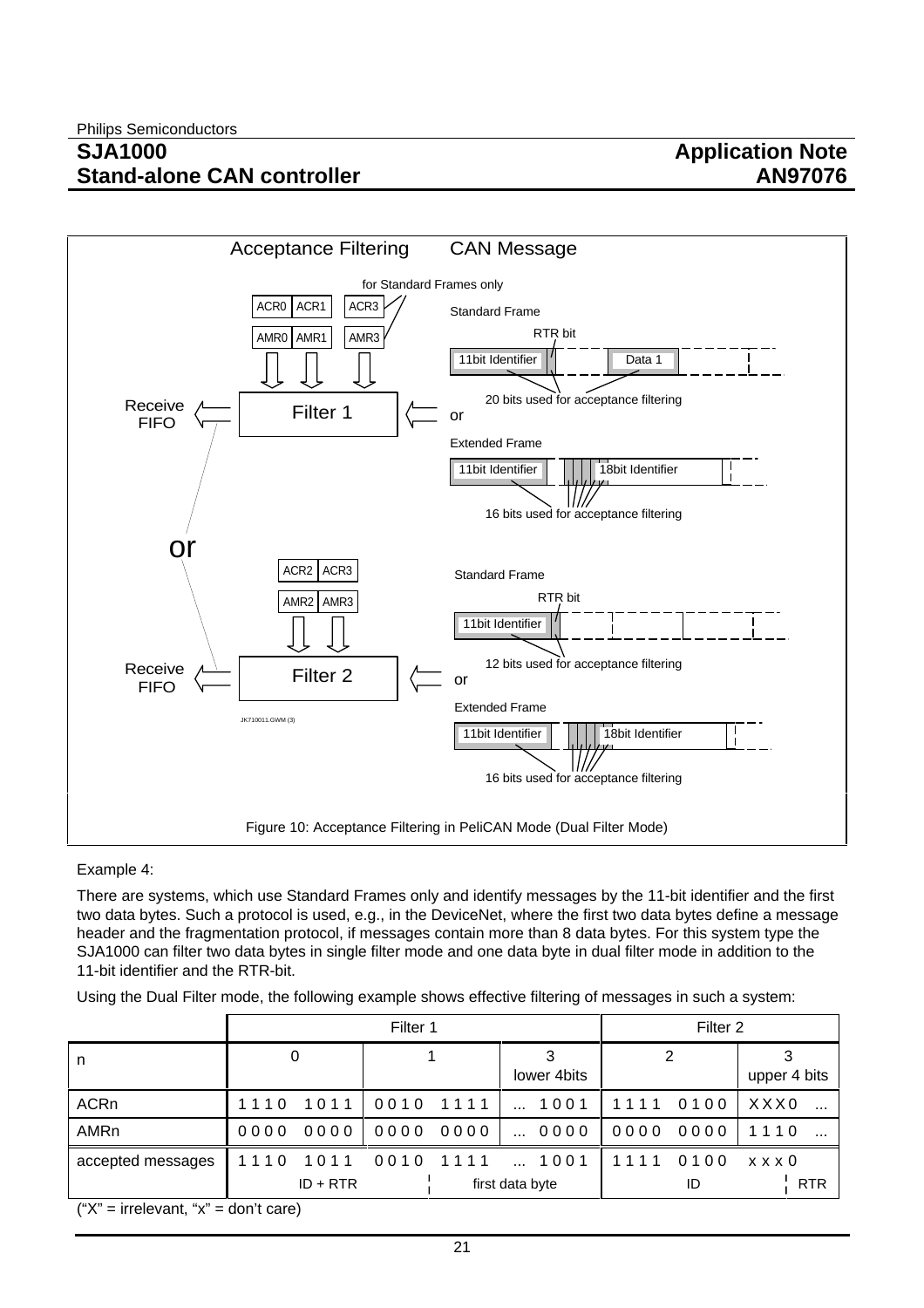Filter 1 is used for filtering messages with

- $-$  the identifier "1 1 1 0 1 0 1 1 0 0 1"
- RTR = "0" i.e. Data Frames only and

- the data byte "1 1 1 1 1 0 0 1" (this means e.g. for the DeviceNet: all fragments for one message are filtered).

Filter 2 is used for filtering a group of 8 messages with

- the identifiers "1 1 1 1 0 1 0 0 0 0 0" through "1 1 1 1 0 1 0 0 1 1 1" and

- RTR = "0", i.e. Data Frames only.

#### **Table 5: Summary of Acceptance Filter in PeliCAN mode**

| <b>Frame Type</b> | Single Filter mode (Figure 9)                                                                                                                                                                     | Dual Filter mode (Figure 10)                                                                                                                                                 |  |  |
|-------------------|---------------------------------------------------------------------------------------------------------------------------------------------------------------------------------------------------|------------------------------------------------------------------------------------------------------------------------------------------------------------------------------|--|--|
| Standard          | message bits used for acceptance:<br>- 11 bit identifier<br>- RTR Bit<br>- 1st data byte (8 bit)<br>- 2nd data byte (8 bit)                                                                       | Filter 1<br>message bits used for acceptance:<br>- 11 bit identifier<br>- RTR Bit<br>- 1st data byte (8 bit)                                                                 |  |  |
|                   | Acceptance Code & Mask registers used:<br>- ACR0/upper 4 bits of ACR1/ACR2/ACR3<br>- AMR0/upper 4 bits of AMR1/AMR2/AMR3<br>(unused bits of the Acceptance Mask<br>Register should be set to "1") | Acceptance Code & Mask registers used:<br>- ACR0/ACR1/lower 4 bits of ACR3<br>- AMR0/AMR1/lower 4 bits of AMR3<br>Filter <sub>2</sub><br>message bits tested for acceptance: |  |  |
|                   |                                                                                                                                                                                                   | - 11 bit identifier<br>- RTR Bit                                                                                                                                             |  |  |
|                   |                                                                                                                                                                                                   | Acceptance Code & Mask registers used:<br>- ACR2/upper 4 bits of ACR3<br>- AMR2/upper 4 bits of AMR3                                                                         |  |  |
| Extended          | message bits used for acceptance:<br>- 11 bit basic identifier<br>- 18 bit extended identifier<br>- RTR Bit                                                                                       | Filter 1<br>message bits used for acceptance:<br>- 11 bit basic identifier<br>- 5 most significant bits of extended identifier                                               |  |  |
|                   | Acceptance Code & Mask registers used:                                                                                                                                                            | Acceptance Code & Mask registers used:<br>- ACR0/ACR1 and AMR0/AMR1                                                                                                          |  |  |
|                   | - ACR0/ACR1/ACR2/upper 6 bits of ACR3<br>- AMR0/ AMR1/ AMR2/ upper 6 bits of AMR3<br>(unused bits of the Acceptance Mask<br>Register should be set to "1")                                        | Filter <sub>2</sub><br>message bits tested for acceptance:<br>- 11 bit basic identifier<br>- 5 most significant bits of extended<br>identifier                               |  |  |
|                   |                                                                                                                                                                                                   | Acceptance Code & Mask registers used:<br>- ACR2/ACR3 and AMR2/AMR3                                                                                                          |  |  |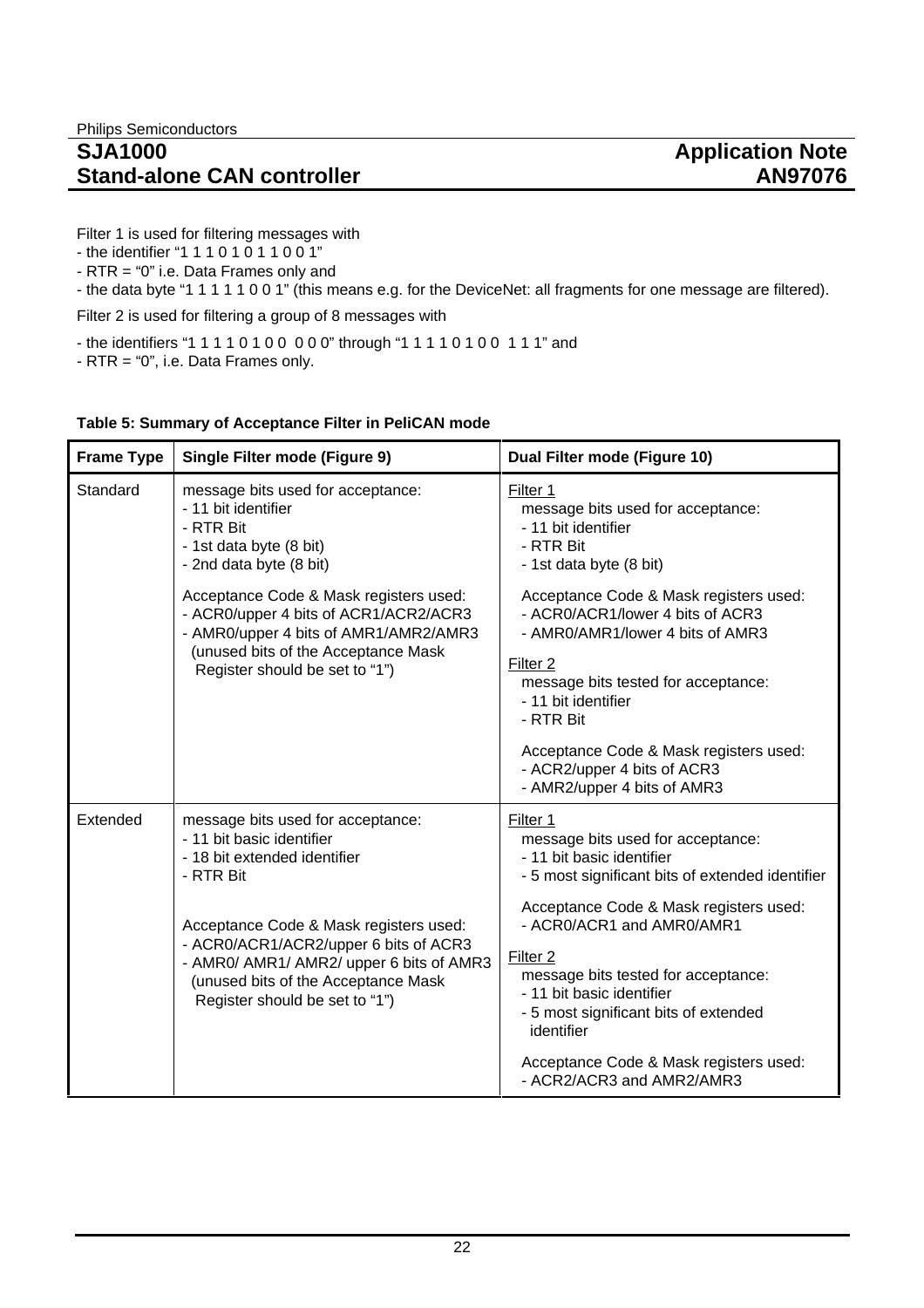#### **4.2 Functions for CAN Communications**

The steps to be taken for establishing communication via the CAN bus are:

- after power-on of the system
	- setting up the host controller with respect to hardware and software links to the SJA1000
	- setting up the CAN controller for the communication with respect to the selection of mode, acceptance filtering, bit timing etc. – to be done also after a hardware reset of the SJA1000
- during the main process of the application
	- prepare messages to be transmitted and activate the SJA1000 to transmit them
	- react on messages received by the CAN controller
	- react on errors occurred during communication

Figure 11 shows the general flow of a program. In the following paragraphs the flows, which refer directly to controlling the SJA1000, are described in more detail.

#### 4.2.1 Initialization

As mentioned before, the stand-alone CAN controller SJA1000 has to be set up for CAN communication after power-on or after a hardware reset. Furthermore the SJA1000 may be re-configured (re-initialized) during operation by the host controller, which may send a (software) reset request. The flow is given in Figure 12. A programming example using an 80C51 microcontroller derivative is given in this chapter.

After power-on the host controller runs through its own special reset routine and then it enters the set-up routine for the SJA1000. As the part "configure control lines..." of Figure 11 is specific to the used microcontroller, it can not be discussed in general in this place. However, the example in this chapter shows, how to configure an 80C51 derivative.

For the following description of the initialization processing see Figure 12. It is assumed, that after power-on also the stand-alone CAN controller gets a reset pulse (LOW level) at the pin 17, enabling it to enter the reset mode. Before setting up registers of the SJA1000, the host controller should check by reading the reset mode/request flag, if the SJA1000 has reached the reset mode, because the registers, which get the configuration information, can be written only during reset mode.

The host controller has to configure the following registers of the control segment of the SJA1000 in reset mode:

- Mode Register (in PeliCAN mode only), selecting the following modes of operation for this application
	- Acceptance Filter mode
	- Self Test mode
	- Listen Only mode
- Clock Divider Register, defining
	- if the BasicCAN or the PeliCAN mode is used
	- if the CLKOUT pin is enabled
	- if the CAN input comparator is bypassed
	- if the TX1 output is used as a dedicated receive interrupt output
- Acceptance Code and Acceptance Mask Registers
	- defining the acceptance code for messages to be received
	- defining the acceptance mask for relevant bits of the message to be compared with corresponding bits of the acceptance code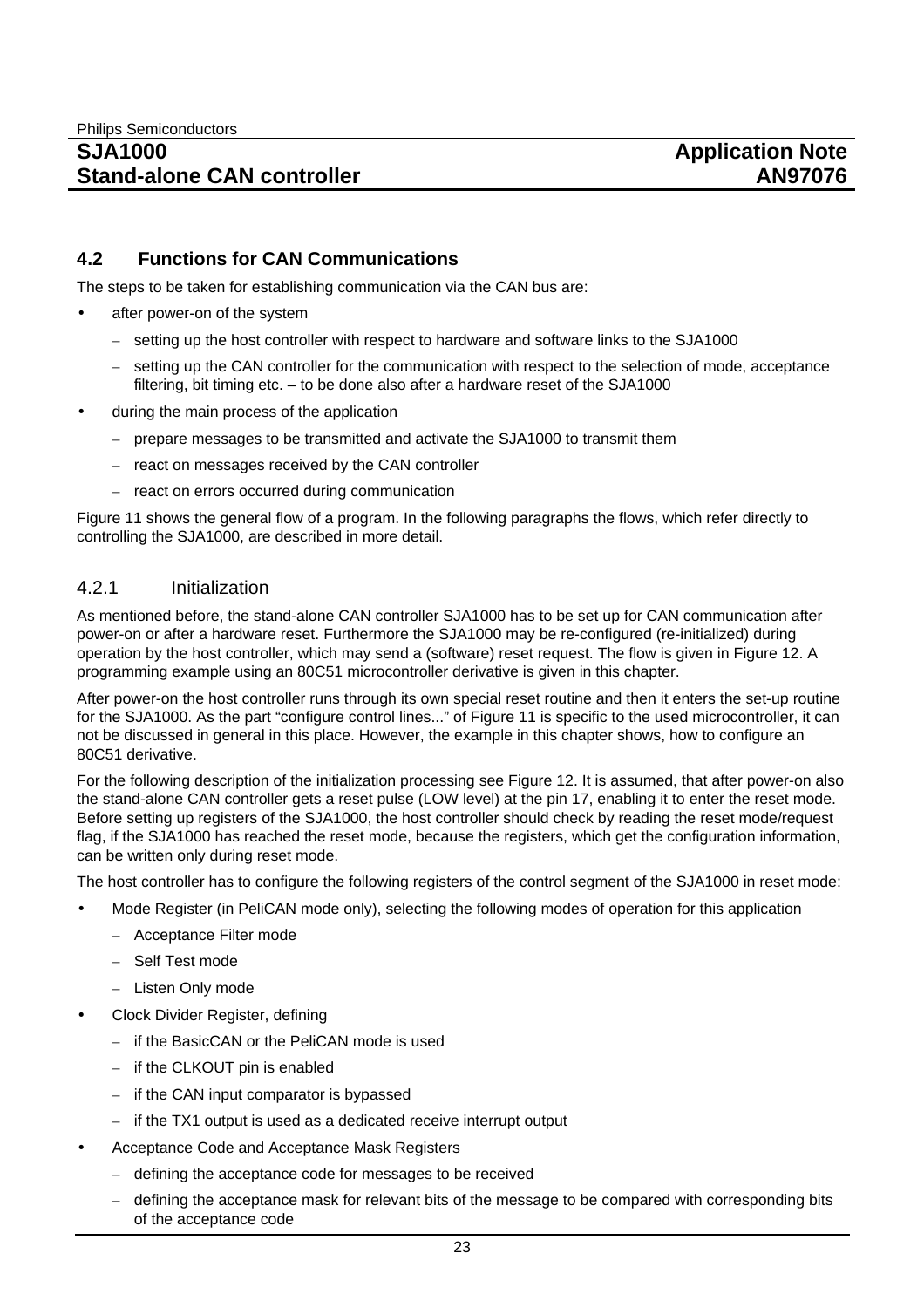- Bus Timing Registers, see also [6]
	- defining the bit-rate on the bus
	- defining the sample point in a bit period (bit sample point)
	- defining the number of samples taken in a bit period
- **Output Control Register** 
	- defining the used output mode of the CAN bus output pins TX0 and TX1 Normal Output Mode, Clock Output Mode, Bi-Phase Output Mode or Test Output Mode
	- defining the output pin configuration for TX0 and TX1 Float, Pull-down, Pull-up or Push/Pull and polarity

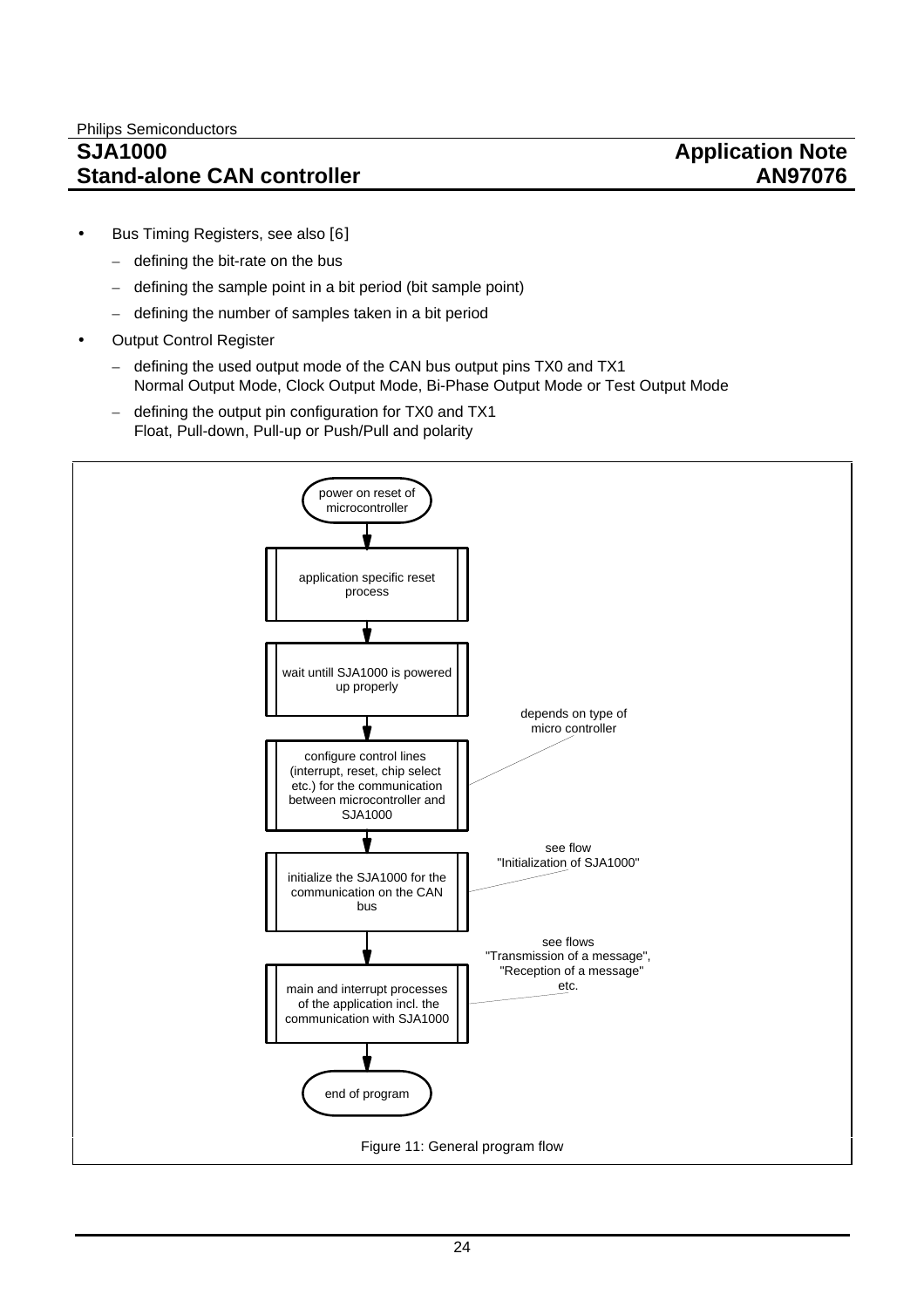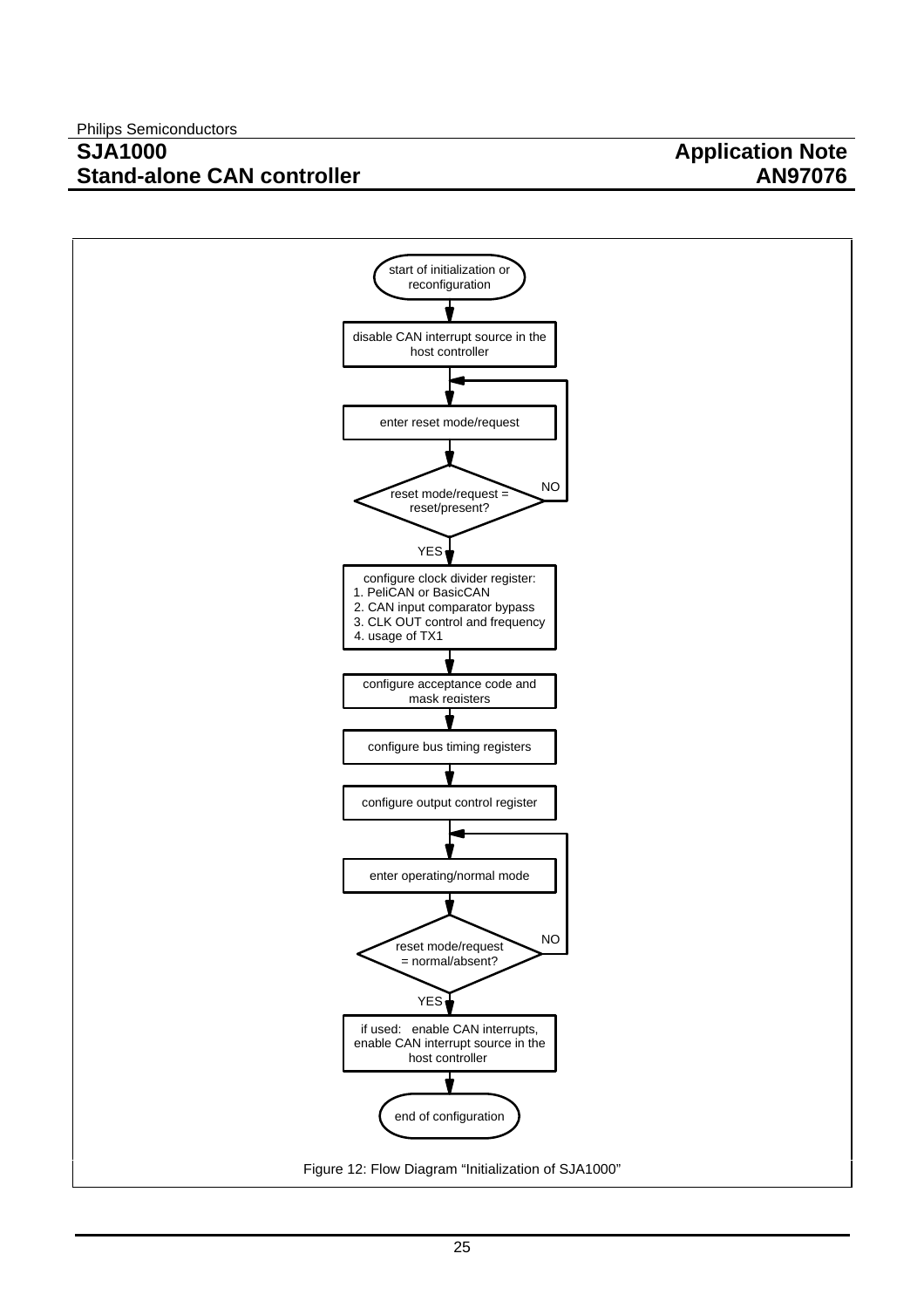After having transferred this information to the control segment of the SJA1000, it is switched into operation mode by clearing the reset mode/request flag. It has to be checked, if the flag is really cleared and the operation mode is entered before going on further. This is done by reading the flag in a loop.

The reset mode/request flag cannot be cleared as long as a hardware reset still is pending (LOW-level at pin 17), because this will force the reset mode/request flag to "reset/present" (see the data sheet for further information [1]). Thus this loop is used to continuously trying to clear the flag **and** checking if the reset mode was left successfully.

After having entered the operation mode, the interrupts from the CAN controller may be enabled, if appropriate.

#### Example: Configuration and Initialization of SJA1000

This example is based on the application example given in Figure 3 on page 11. In the following programming examples a micro controller S87C654 is assumed as host controller. It is clocked by the clock output from the SJA1000. During power-on a reset circuit delivers the hardware reset for both the micro controller and the CAN controller. The Clock Divider Register of the SJA1000 is cleared during reset [1]. Thus the CAN controller comes up in BasicCAN mode with the clock output enabled, being able to deliver the clock for the S87C654 as soon as the crystal oscillator is running. The frequency of this clock is  $f_{CK}/2$  as pin 11 is connected to support controllers of the 80C51-family. Upon receiving the clock the micro controller starts its own reset process as shown in Figure 11.

Definitions for the different constants and variables, etc., are given in the Appendix. Variables may be interpreted different in BasicCAN and PeliCAN mode, e.g., "InterruptEnReg" points to the Control Register in BasicCAN mode but to the Interrupt Enable Register in PeliCAN mode. The language "C" is used for programming.

In this example it is assumed, that the CAN controller has to be initialized for being used in PeliCAN mode. It should be easy to derive the corresponding initialization for the BasicCAN mode.

The first step must be to set up a communication link (chip select, interrupts, etc.) between the host controller and the SJA1000 ("configure Control lines..." in Figure 11).

```
/* define interrupt priority & control (level-activated, see chapter 4.2.5) */<br>PX0 = PRIORITY HIGH; /* CAN HAS A HIGH PRIORITY INTERRUPT */
PX0 = PRIORITY_HIGH; /* CAN HAS A HIGH PRIORITY INTERRUPT */
 IT0 = INTLEVELACT; /* set interrupt0 to level activated */
/* enable the communication interface of the SJA1000 \gamma<br>CS = ENABLE N; \gamma Enable the SJA1000 interface \gamma/* Enable the SJA1000 interface
/*- end of the definition of the communication link ------------------------*/
```
The second step is to initialize all internal registers of the SJA1000. As some registers can be written to during reset mode only, this has to be checked before writing. After power-on the SJA1000 is set into reset mode, but in a loop it can be checked, if the reset mode has been set.

```
/* disable interrupts, if used (not necessary after power-on) */<br>F_A = DISARLE: /* disable all interrupts
EA = DISABLE; /* disable all interrupts<br>SJAIntEn = DISABLE; /* disable external interrupt from SJA1000 */
                        /* disable external interrupt from SJA1000
/* set reset mode/request (Note: after power-on SJA1000 is in BasicCAN mode)
   leave loop after a time out and signal an error \frac{x}{1+x} */
while((ModeControlReq & RM_RR_Bit ) == ClrByte)
 {
   \frac{1}{x} other bits than the reset mode/request bit are unchanged \frac{x}{x} ModeControlReg = ModeControlReg | RM_RR_Bit ;
 }
/* set the Clock Divider Register according to the given hardware of Figure 3
      select PeliCAN mode
      bypass CAN input comparator as external transceiver is used
     select the clock for the controller S87C654 */<br>kDivideReq = CANMode Bit | CBP Bit | DivBy2;
ClockDivideReg = CAMMode Bit
```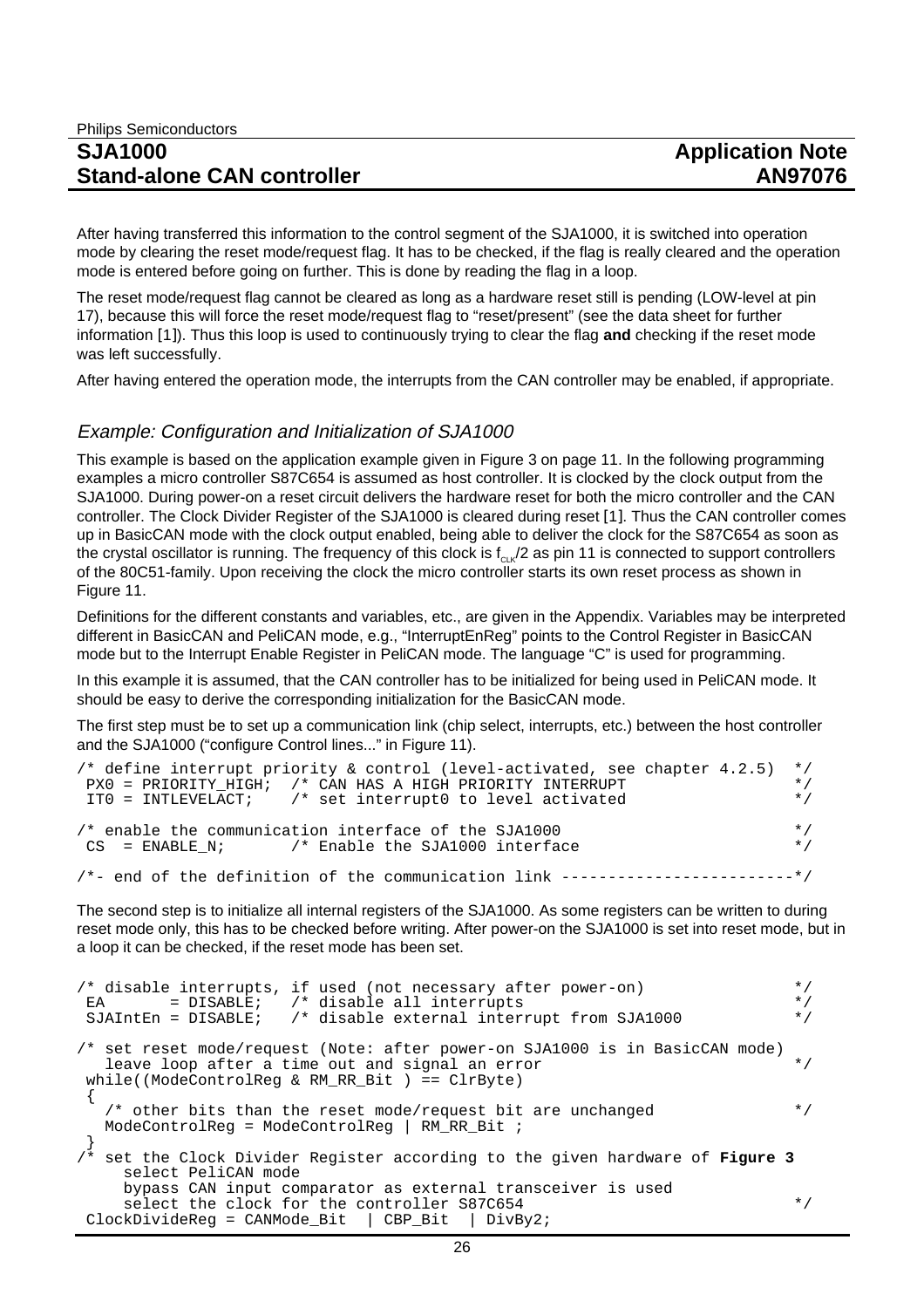| /* disable CAN interrupts, if required (always necessary after power-on)<br>(write to SJA1000 Interrupt Enable / Control Register)<br>$InterruptEnReq = ClrIntEnSJA;$                                                                                         | $\star$ /                                    |
|---------------------------------------------------------------------------------------------------------------------------------------------------------------------------------------------------------------------------------------------------------------|----------------------------------------------|
| /* define acceptance code and mask<br>$AcceptCode0$ Req = $ClrByte$ ;<br>$AcceptCode1Reg = ClrByte;$<br>$AcceptCode2Reg = ClrByte;$<br>$AcceptCode3Reg = ClrByte;$                                                                                            | $\star$ /                                    |
| $AcceptMask0$ Req = $DontCare$ ;<br>/* every identifier is accepted<br>AcceptMask1Req = DontCare; /* every identifier is accepted<br>AcceptMask2Reg = DontCare; /* every identifier is accepted<br>AcceptMask3Reg = DontCare; /* every identifier is accepted | $\star$ /<br>$*$ /<br>$\star$ /<br>$\star$ / |
| /* configure bus timing<br>/* bit-rate = 1 Mbit/s @ 24 MHz, the bus is sampled once<br>BusTiming0Reg = $SJW_MB_24$   Presc_MB_24;<br>BusTiming1Reg = TSEG2_MB_24   TSEG1_MB_24;                                                                               | $\star$ /<br>$\star$ /                       |
| /* configure CAN outputs: float on TX1, Push/Pull on TX0,<br>normal output mode<br>OutControlReg = Tx1Float   Tx0PshPull   NormalMode;                                                                                                                        | $\star$ /                                    |
| /* leave the reset mode/request i.e. switch to operating mode,<br>the interrupts of the S87C654 are enabled<br>but not the CAN interrupts of the SJA1000, which can be done separately<br>for the different tasks in a system                                 | $\star$ /                                    |
| /* clear Reset Mode bit, select dual Acceptance Filter Mode,<br>switch off Self Test Mode and Listen Only Mode,<br>clear Sleep Mode (wake up)<br>/* wait until RM RR Bit is cleared<br>do<br>/* break loop after a time out and signal an error               | $\star$ /<br>$\star$ /<br>$\star$ /          |
| $\left\{ \right.$<br>$ModelController = ClrByte;$<br>} while((ModeControlReg & RM_RR_Bit) != ClrByte);                                                                                                                                                        |                                              |
| SJAIntEn = ENABLE; /* enable external interrupt from SJA1000<br>EA = $ENABLE:$ /* enable all interrupts                                                                                                                                                       | $\star$ /<br>$\star$ /                       |
| /*----- end of Initialization Example of the SJA1000 -----------------------*/                                                                                                                                                                                |                                              |

#### 4.2.2 Transmission

A transmission of a message is done autonomously by the CAN controller SJA1000 according to the CAN protocol specification [8]. The host controller has to transfer the message to be transmitted into the Transmit Buffer of the SJA1000 and set the flag "Transmit Request" in the command register. The transmission process can be controlled either by an interrupt request from the SJA1000 or by polling status flags in the control segment of the SJA1000.

#### Interrupt Controlled Transmission

According to the main processing of the controller as given in Figure 13, the transmit interrupt of the CAN controller and the external interrupt used by the host controller for the communication with the SJA1000 are enabled prior to the start of a transmission, which is controlled by interrupt. The interrupt enable flags are located in the Control Register for the BasicCAN mode and in the Interrupt Enable Register for the PeliCAN mode (see Table 2 and [1]).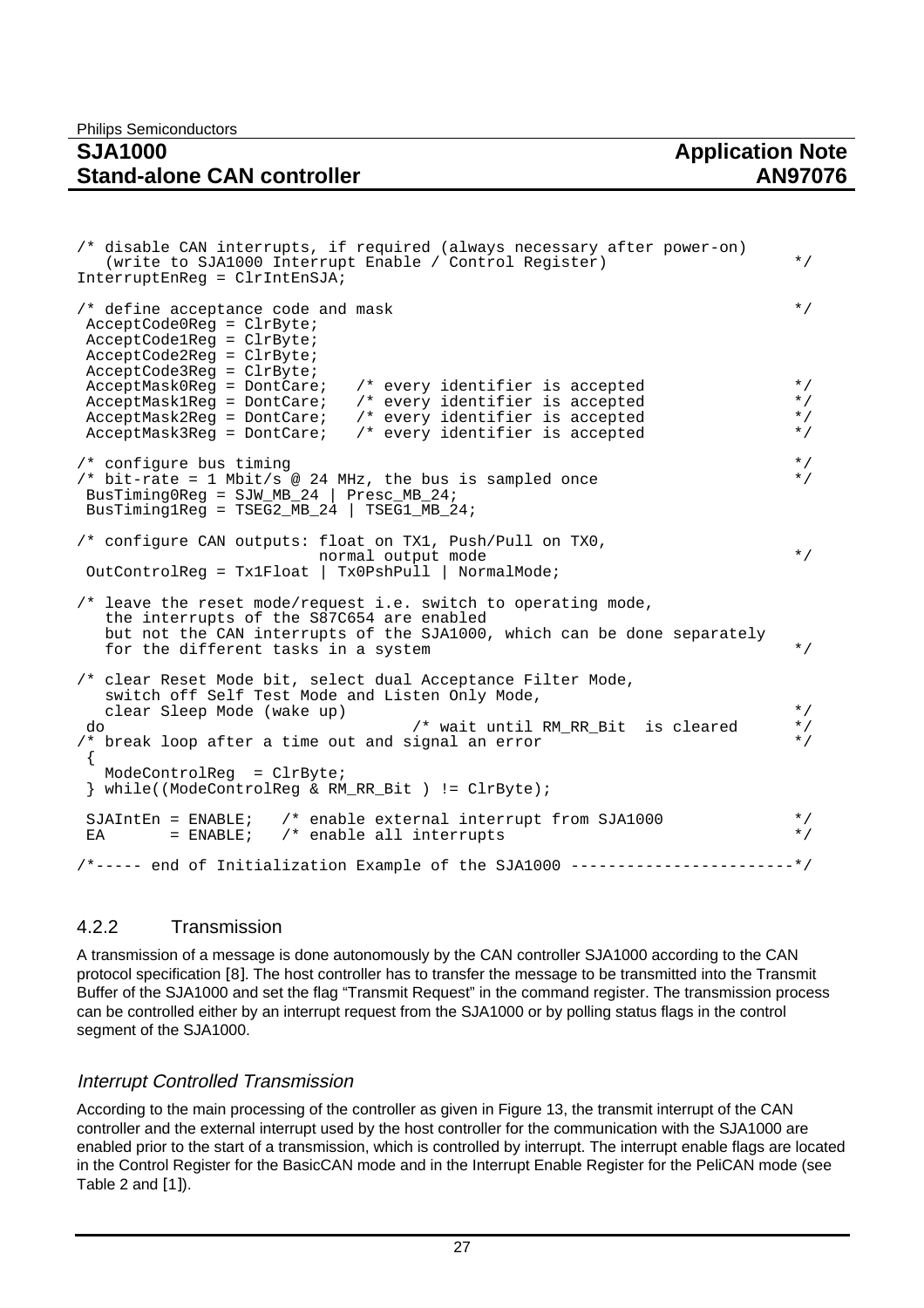As long as the SJA1000 is transmitting a message, the Transmit Buffer is locked for writing. Thus the host controller has to check the "Transmit Buffer Status" flag (TBS) of the Status Register (see [1]), if a new message can be placed into the Transmit Buffer.

The Transmit Buffer is locked:

The host controller stores the new message temporarily in its own memory and sets a flag, indicating that a message is waiting for being transmitted. It is up to the software designer how to handle this temporary storage, which may be designed to store several messages to be transmitted. The start of a transmission of the message will then be handled during the interrupt service routine, which is initiated at the end of the current running transmission.

Upon reception of an interrupt from the CAN controller (see the interrupt processing of Figure 13), the host controller checks the type of interrupt. If it was a Transmit Interrupt, it checks, whether further messages have to be transmitted or not. A waiting message is copied from the temporary store into the Transmit Buffer and the flag indicating further messages to be transmitted is cleared. The flag "Transmission Request" (TR) of the Command Register (see [1]) is set, which will cause the SJA1000 to start the transmission.

• The Transmit Buffer is released:

The host controller writes the new message into the Transmit Buffer and sets the flag "Transmission Request" (TR) of the Command Register (see [1]), which will cause the SJA1000 to start the transmission. At the end of a successful transmission, a Transmit Interrupt is generated by the CAN controller.

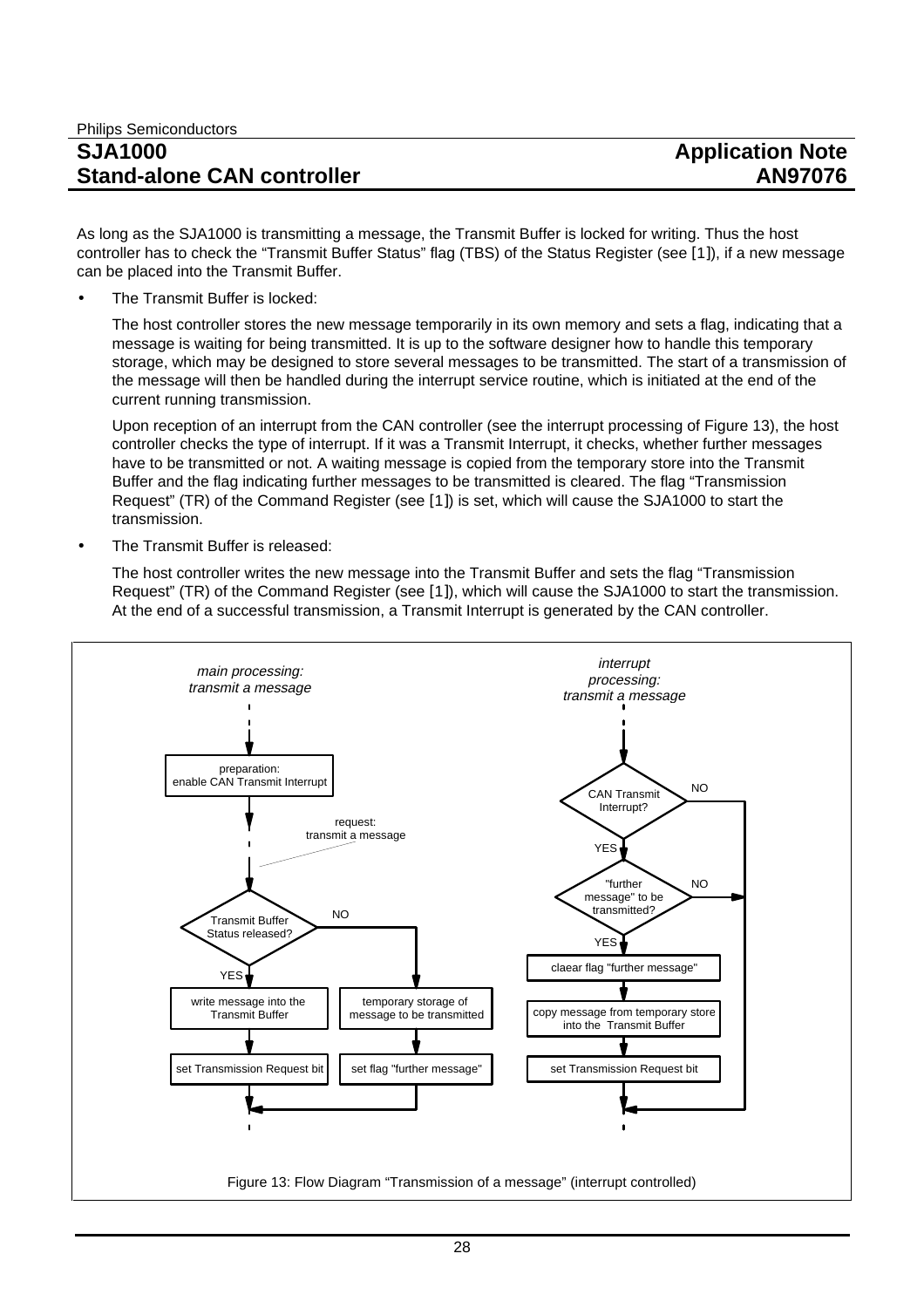#### Polling Controlled Transmission

The flow is shown in Figure 14. The transmission interrupt of the CAN controller is disabled for this type of transmission control.

As long as the SJA1000 is transmitting a message, the Transmit Buffer is locked for writing. Thus the host controller has to check the "Transmit Buffer Status" flag (TBS) of the Status Register (see [1]), if a new message can be placed into the Transmit Buffer.

The Transmit Buffer is locked:

Polling the Status Register periodically, the host controller waits, until the Transmit Buffer is released.

The Transmit Buffer is released:

The host controller writes the new message into the Transmit Buffer and sets the flag "Transmission Request" (TR) of the Command Register (see [1]), which will cause the SJA1000 to start the transmission.

#### Example for the PeliCAN mode:

.

Definitions for the different constants and variables, etc., are given in the Appendix. Variables may be interpreted different in BasicCAN and PeliCAN mode, e.g., "InterruptEnReg" points to the Control Register in BasicCAN mode but to the Interrupt Enable Register in PeliCAN mode. The language "C" is used for programming.

After having initialized the CAN controller according to the example given in chapter 4.2.1, normal communication can be started.

```
.
/* wait until the Transmit Buffer is released */
 do
  {
    /* start a polling timer and run some tasks while waiting
      break the loop and signal an error if time too long<br>le((StatusReq & TBS Bit) ) != TBS Bit);
  } while((StatusReg & TBS_Bit ) != TBS_Bit );
/* Transmit Buffer is released, a message may be written into the buffer
/* in this example a Standard Frame message shall be transmitted */
             T = 0 \times 08; /* SFF (data), DLC=8 */<br>= 0xA5; /* ID1 = A5, (1010 0101) */ */
\text{TxBuffer1} = 0xA5; \overline{\phantom{0}} /* ID1 = A5, (1010 0101) */<br>\text{TxBuffer2} = 0x20; \overline{\phantom{0}} /* ID2 = 20, (0010 0000) */
TxBuffer2 = 0x20; /* ID2 = 20, (0010 0000) */<br>TxBuffer3 = 0x51; /* data1 = 51 */
                            \gamma^* data1 = 51
 .
 .
TxBuffer10 = 0x58; /* data8 = 58 */
/* Start the transmission                      */<br>CommandReg = TR Bit ;    /* Set Transmission Request bit           */
CommandReg = TR Bit ; /* Set Transmission Request bit
.
```
. The TS and RS flags in the Status Register can be used for detecting, that the CAN controller has reached the idle-state. The TBS- and TCS-flags can be checked for a successful transmission.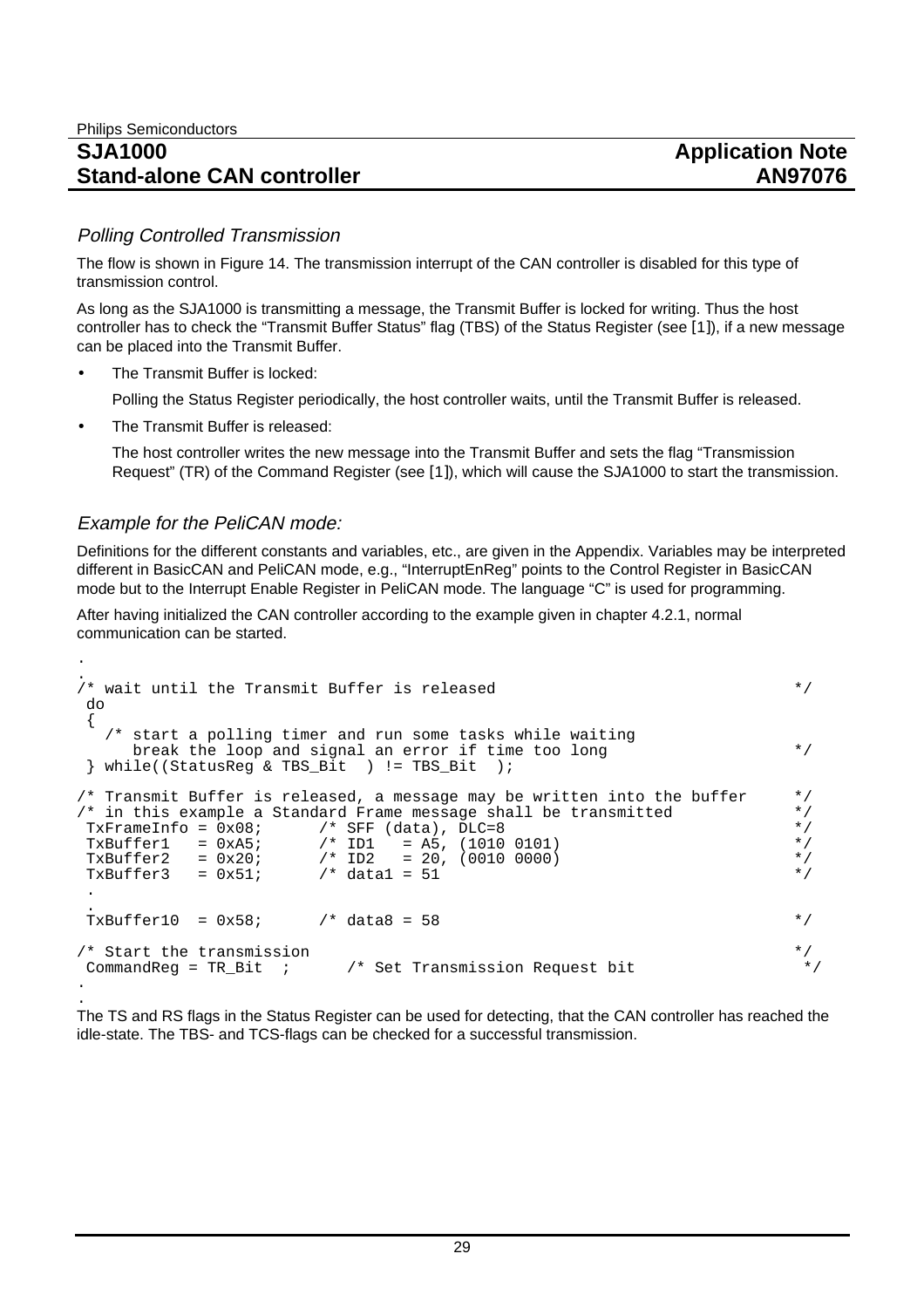#### Example for the BasicCAN mode:

Definitions for the different constants and variables, etc., are given in the Appendix. Variables may be interpreted different in BasicCAN and PeliCAN mode, e.g., "InterruptEnReg" points to the Control Register in BasicCAN mode but to the Interrupt Enable Register in PeliCAN mode. The language "C" is used for programming.

After having initialized the CAN controller according to the example given in chapter 4.2.1, normal communication can be started.

```
.
/* wait until the Transmit Buffer is released */
 do
 {
    /* start a polling timer and run some tasks while waiting
     break the loop and signal an error if time too long */
 } while((StatusReg & TBS_Bit ) != TBS_Bit );
/* Transmit Buffer is released, a message may be written into the buffer */
/* only Standard Frame messages are possible in BasicCAN mode */<br>
TxBuffer1 = 0xA5;  /* ID1 = A5, (1010 0101) */<br>
TxBuffer2 = 0x28;  /* ID2 = 28, (0010 1000) (DLC=8) */<br>
TxBuffer3 = 0x51;  /* data1 = 51 */
TxBuffer1 = 0xA5; /* ID1 = A5, (1010 0101) */
TxBuffer2 = 0x28; /* ID2 = 28, (0010 1000) (DLC=8) */
 TxBuffer3 = 0x51; /* data1 = 51
.
 TxBuffer10 = 0x58; /* data8 = 58 */
/* Start the transmission<br>CommandReg = TR Bit  ;       /* Set Transmission Request bit                         */
CommandReg = TR\_Bit ; /* Set Transmission Request bit
.
```
The TBS- and TCS-flags can be checked for a successful transmission.

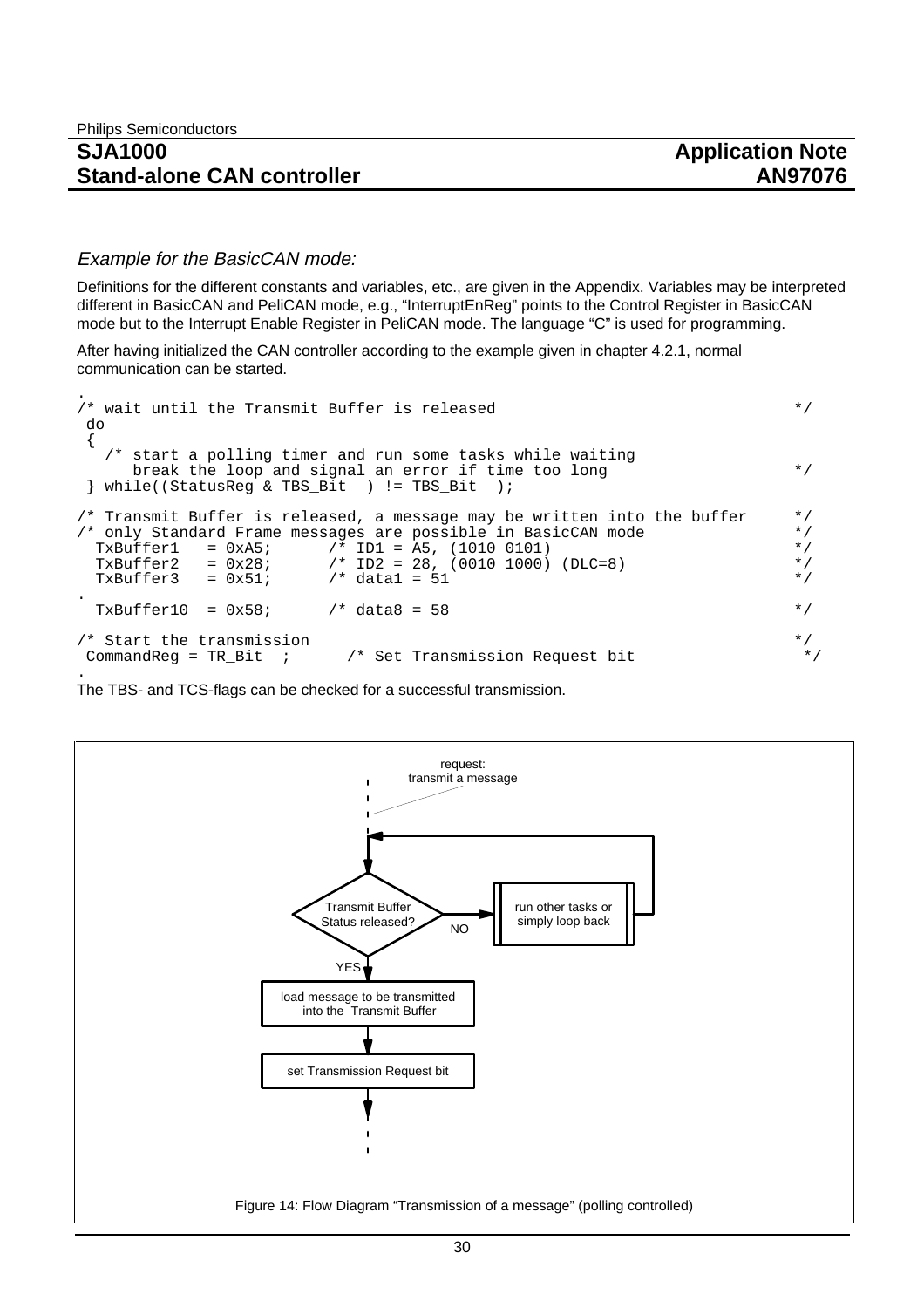#### 4.2.3 Abort Transmission

The transmission of a message, which was requested, may be aborted using the "Abort Transmission" command by setting the corresponding bit in the Command Register [1]. This feature may be used e.g. for transmitting an urgent message prior to the message, which has been written into the transmit buffer previously, but which was not transmitted successfully until now.

Figure 15 shows a flow using the transmit interrupt. The flow illustrates the situation, where a message has to be aborted in order to transmit a message with a higher priority. Other reasons for aborting a message may require a different interrupt flow.

A corresponding flow can be derived for the polling controlled transmission handling.

In case a message is still waiting for being served due to different reasons, the Transmit Buffer is locked (see the main flow part in Figure 15). If a transmission of an urgent message is requested, the Abort Transmission bit is set in the Command Register. When the message waiting to be served has either been transmitted successfully or aborted, the Transmit Buffer is released and a Transmit Interrupt is generated. During the interrupt flow the Transmission Complete flag of the Status Register has to be checked, if the previous transmission has been successful or not. The status "incomplete" indicates, that the transmission was aborted. In this case the host controller can run through a special routine dealing with a strategy for aborted transmissions, e.g., repeat the transmission of the aborted message after having checked, if it is still valid.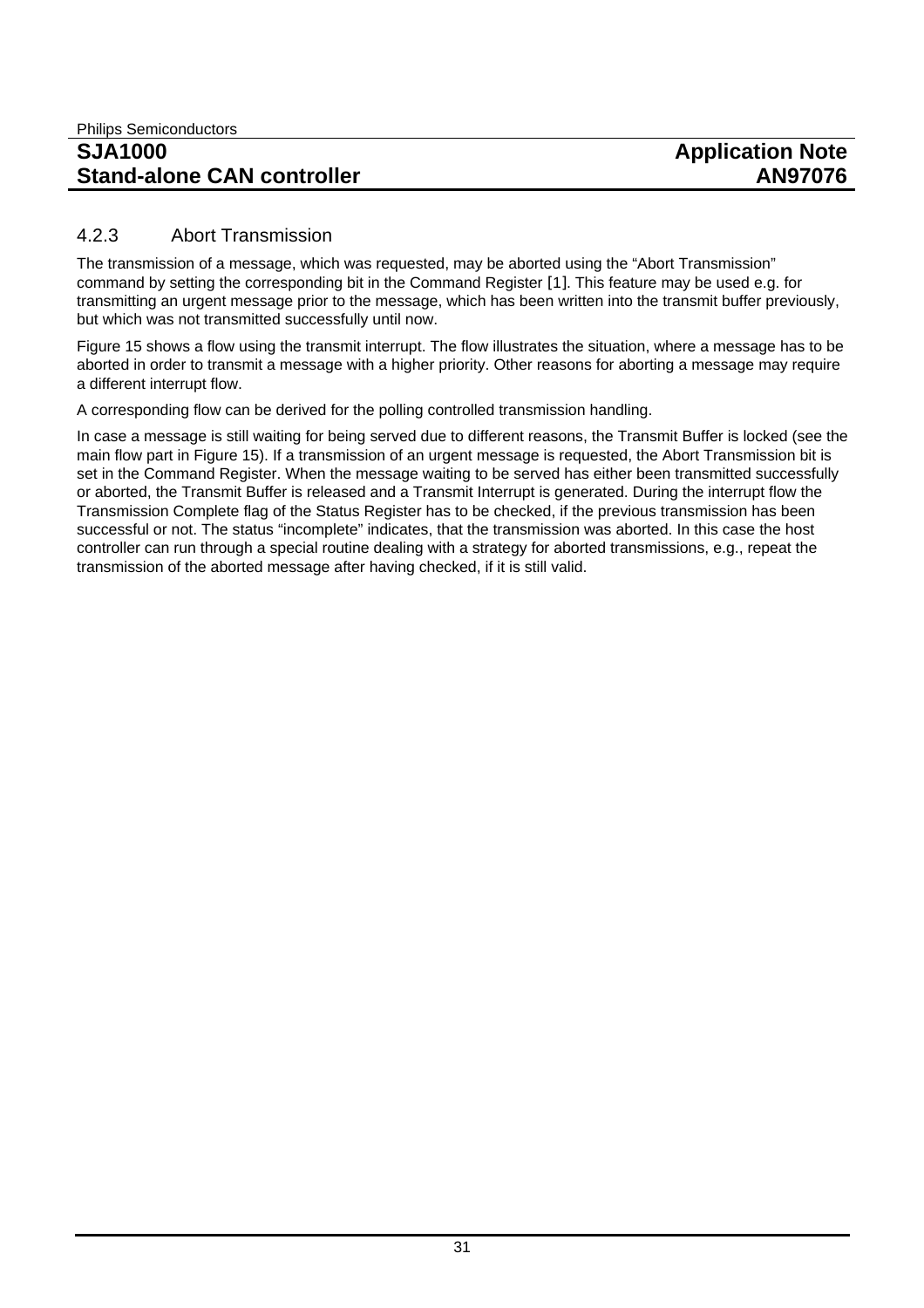# **Application Note AN97076**



### 4.2.4 Reception

The reception of messages is done autonomously by the CAN controller SJA1000 according to the CAN protocol specification [8]. Received messages are placed into the Receive Buffer (see chapter 4.1.1 and 5.1). A message, ready to be transferred to the host controller, is signalled by the Receive Buffer Status flag "RBS" (see [1]) of the Status Register and by a Receive Interrupt flag "RI" (see [1]), if enabled. The host controller has to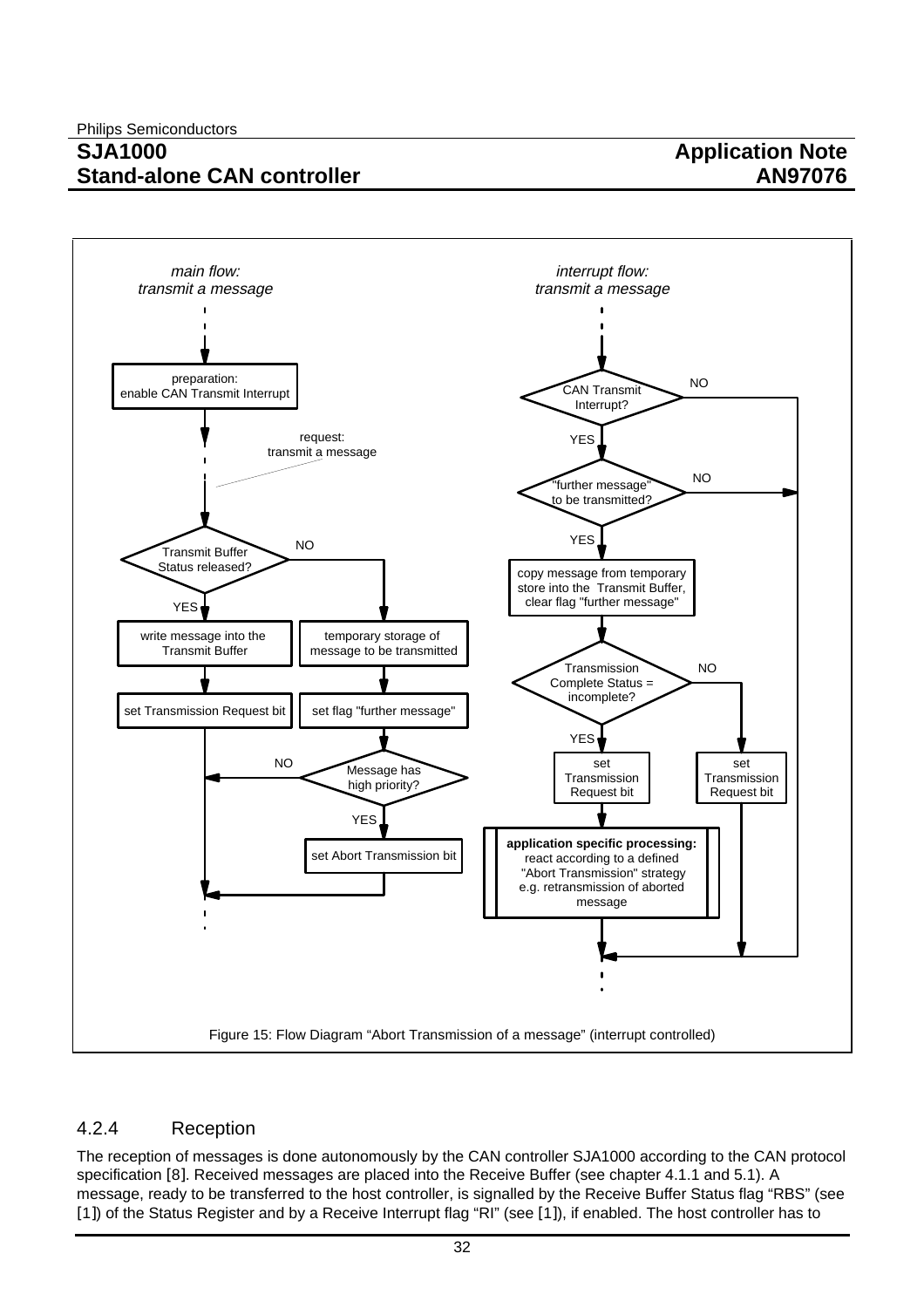transfer the message to its local message memory, release the Receive Buffer and react on the content of the message. The transfer process can be controlled either by an interrupt request from the SJA1000 or by polling status flags in the control segment of the SJA1000.

### Polling Controlled Reception

The flow is shown in Figure 16. The Receive Interrupt of the CAN controller is disabled for this type of reception control.

The host controller reads the Status Register of the SJA1000 on a regular basis, checking if the Receive Buffer Status flag (RBS) indicates, that at least one message has been received. For the definition of the flags located in the registers of the control segment see [1].

• The Receive Buffer Status flag indicates "empty", i.e., no message has been received:

The host controller continues with the current task until a new request for checking the Receive Buffer Status is generated.

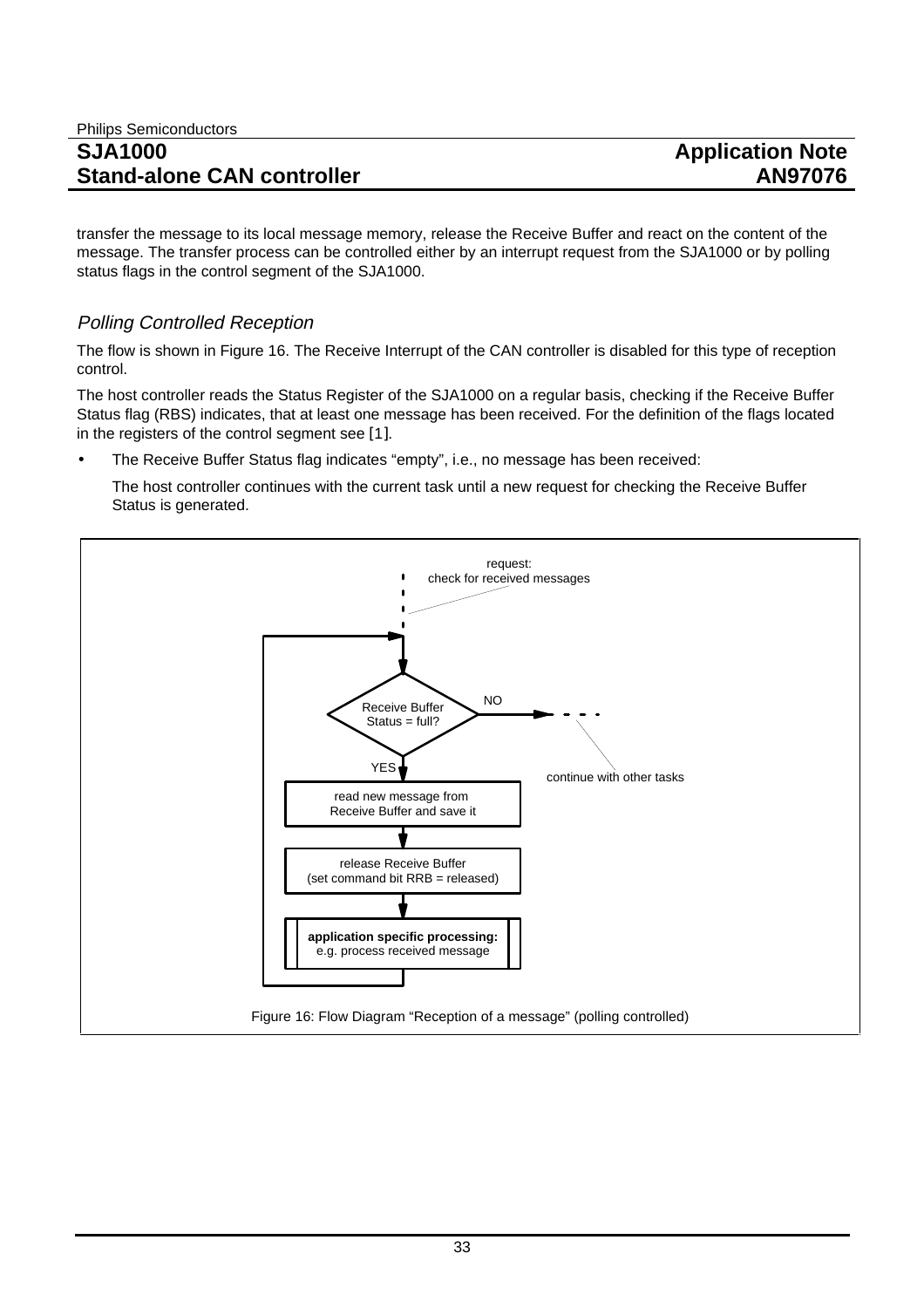• The Receive Buffer Status flag indicates "full", i.e., one or more messages have been received:

The host controller gets the first message from the SJA1000 and sends a Release Receive Buffer command afterwards by setting the corresponding flag in the Command Register. The host controller can process each received message before checking for further messages, as indicated in Figure 16. But it is also possible to check at once for further messages by polling the Receive Buffer Status bit again and process the received messages all together later. In this case the local message memory of the host controller has to be large enough to store more than one message before they are processed. After having transferred and processed one or all messages, the host controller can continue with other tasks.

#### Interrupt Controlled Reception

According to the main processing of the controller as given in Figure 17, the receive interrupt of the CAN controller and the external interrupt used by the host controller for the communication with the SJA1000 are enabled prior to an interrupt controlled reception of messages. The interrupt enable flags are located in the Control Register (for the BasicCAN mode) or in the Interrupt Enable Register (for the PeliCAN mode) - see Table 2 and [1].

![](_page_33_Figure_6.jpeg)

If the SJA1000 has received a message, which has passed the acceptance filter and has been placed into the Receive FIFO, a receive interrupt is generated. Thus the host controller can react immediately, transferring the received message into its message memory and send a Release Receive Buffer command afterwards by setting the corresponding flag "RRB" (see [1]) in the Command Register. Further messages in the Receive FIFO will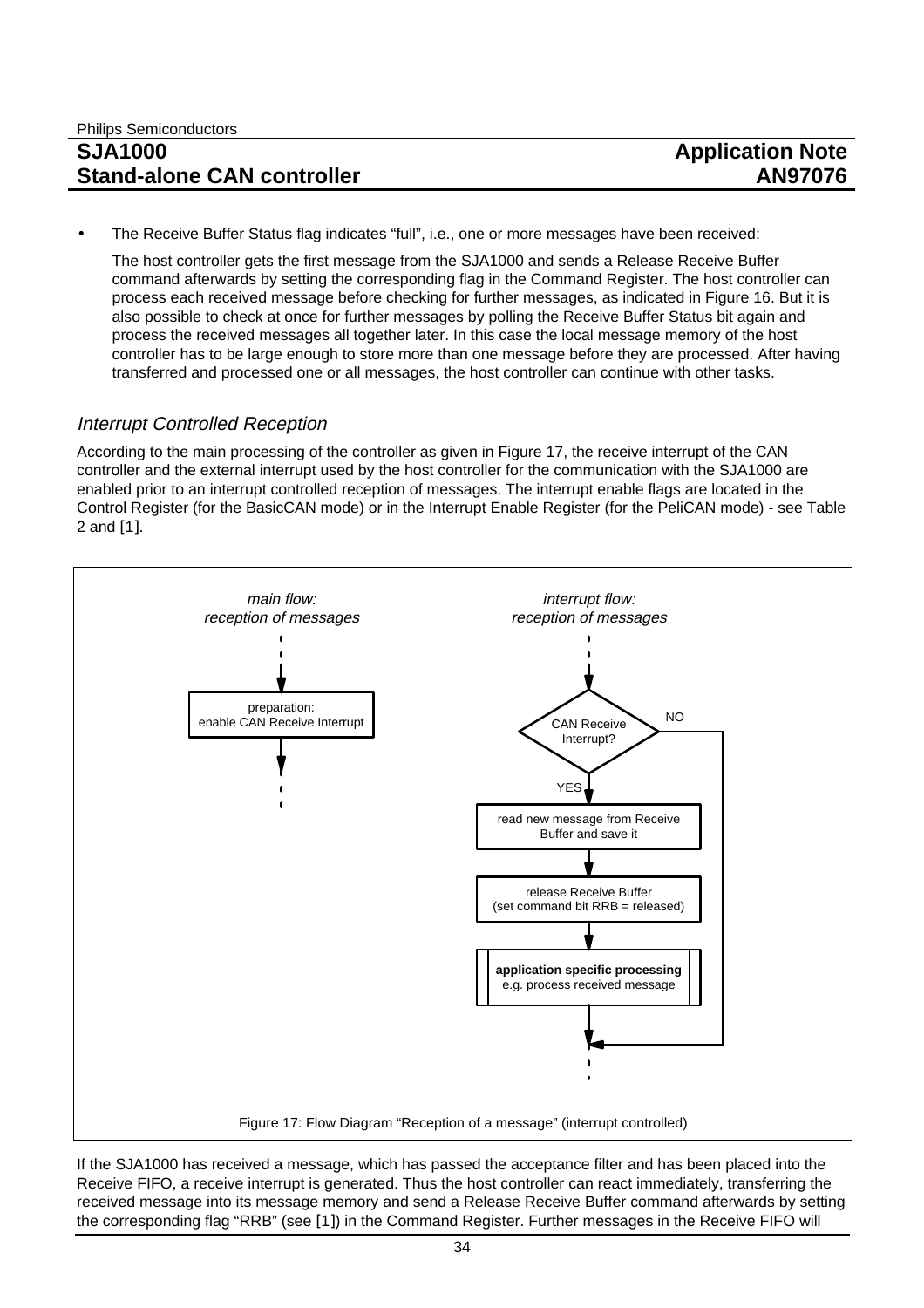# **Stand-alone CAN controller**

generate a new receive interrupt, so it is not necessary to read all messages available in the Receive FIFO during one interrupt. Contrary to this solution the procedure for reading all available messages at once is used in Figure 18. After having released the Receive Buffer, the Receive Buffer Status (RBS) in the Status Register is checked for further messages and all available are read in a loop.

As given in Figure 17, the whole reception process may be done during the interrupt routine, without interaction with the main program. If feasible, even the reaction on messages can be done in the interrupt too.

Example:

.

Definitions for the different constants and variables, etc., are given in the Appendix. Variables may be interpreted different in BasicCAN and PeliCAN mode, e.g., "InterruptEnReg" points to the Control Register in BasicCAN mode but to the Interrupt Enable Register in PeliCAN mode. The language "C" is used for programming.

After having initialized the CAN controller according to the example given in chapter 4.2.1, normal communication can be started.

1. part of the main processing

```
.
\gamma* enable the receive interrupt \gamma*/
 InterruptEnReg = RIE_Bit;
.
.
2. part of the interrupt 0 service routine
.
/* read the Interrupt Register content from SJA1000 and save temporarily
    all interrupt flags are cleared (in PeliCAN mode the Receive
    Interrupt (RI) is cleared first, when giving the Release Buffer command) 
*/
CANInterrupt = InterruptReg;
.
.
/* check for the Receive Interrupt and read one or all received messages if (RI_VarBit = YES) /* Receive Interrupt detected
                                           /* Receive Interrupt detected
  {
     /* get the content of the Receive Buffer from SJA1000 and store the
       message into internal memory of the controller,
        it is possible at once to decode the FrameInfo and Data Length Code
       and adapt the fetch appropriately */ .
 .
     /* release the Receive Buffer, now the Receive Interrupt flag is cleared,
    further messages will generate a new interrupt<br>CommandReq = RRB Bit; \frac{1}{2} /* Release
                                            /* Release Receive Buffer */
  }
.
.
```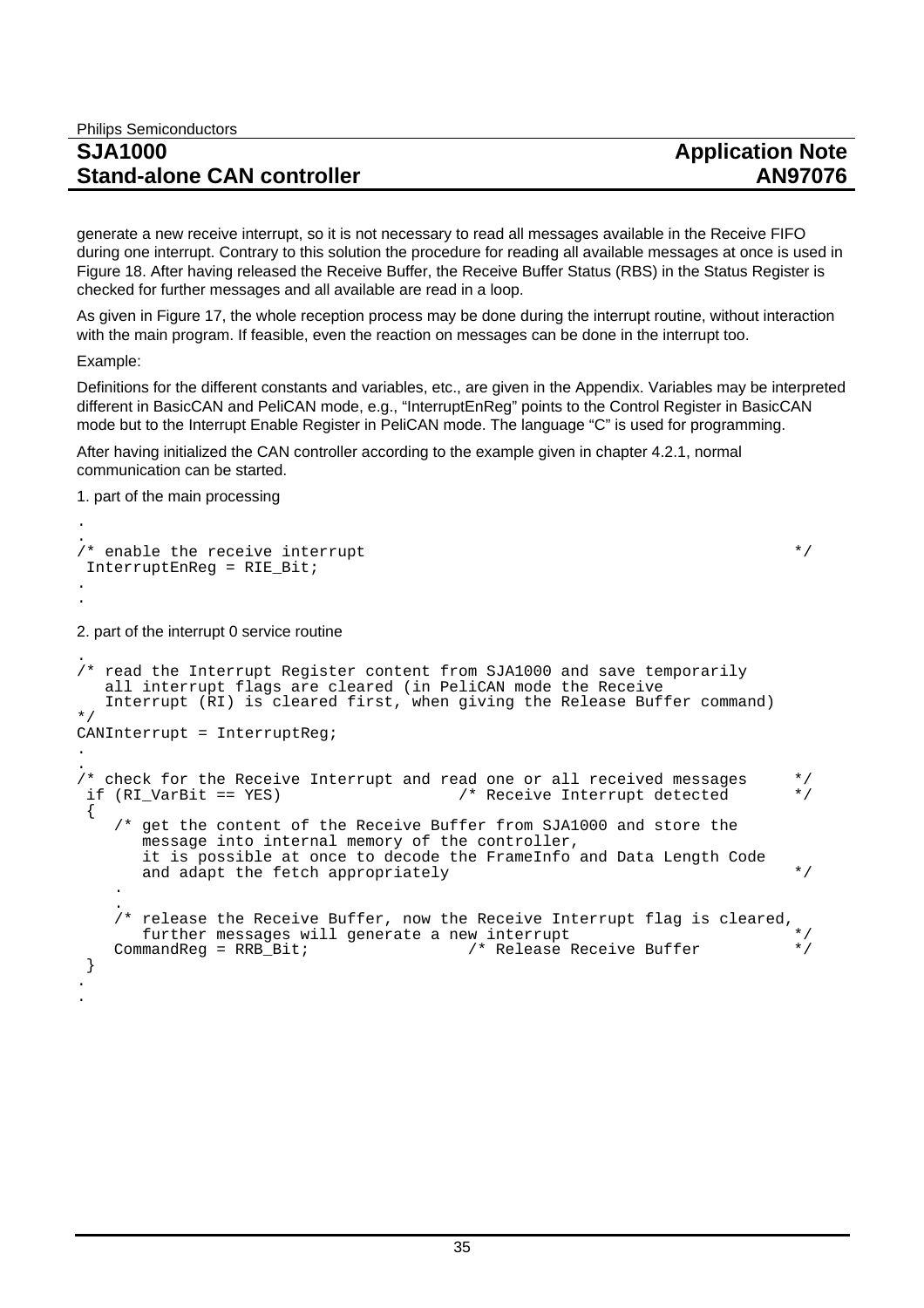#### Data Overrun Handling

In case the Receive FIFO is full but another message is being received, a Data Overrun is signalled to the host controller by setting the Data Overrun Status in the Status Register and, if enabled, a Data Overrun Interrupt is generated by the SJA1000.

Running into a Data Overrun situation states, that the host controller is extremely overloaded, as it did not have enough time to fetch received messages from the Receive Buffer in time. A Data Overrun signals, that data are lost, possibly causing inconsistencies in the system. Normally a system should be designed in such a way, that the received messages are transferred and processed fast enough to avoid a Data Overrun condition. An exception handler dealing with an application specific processing should be implemented in the host controller, if Data Overrun situations cannot be avoided.

Figure 18 illustrates the program flow, in case a Data Overrun Interrupt has to be handled.

After having transferred the message, which caused the receive interrupt, and released the Receive Buffer, it is checked, if further messages are available in the Receive FIFO by reading the Receive Buffer Status. Thus all messages can be fetched from the Receive FIFO before going on further. Of course reading a message and perhaps processing it already during the interrupt, should be done faster, than it takes the SJA1000 to receive a new message. Otherwise it could happen, that the host controller stays in the interrupt forever reading messages.

Detecting a Data Overrun starts an exception handling according to a "Data Overrun" strategy. This strategy can decide between two situations:

- A Data Overrun occurred together with a Receive Interrupt: Messages may have been lost.
- A Data Overrun occurred, but no Receive Interrupt was detected: Messages may have been lost. The Receive Interrupt may have been disabled.

It is up to the system designer how the host controller should react on these situations.

An equivalent handling can also be done during a polling controlled reception of messages.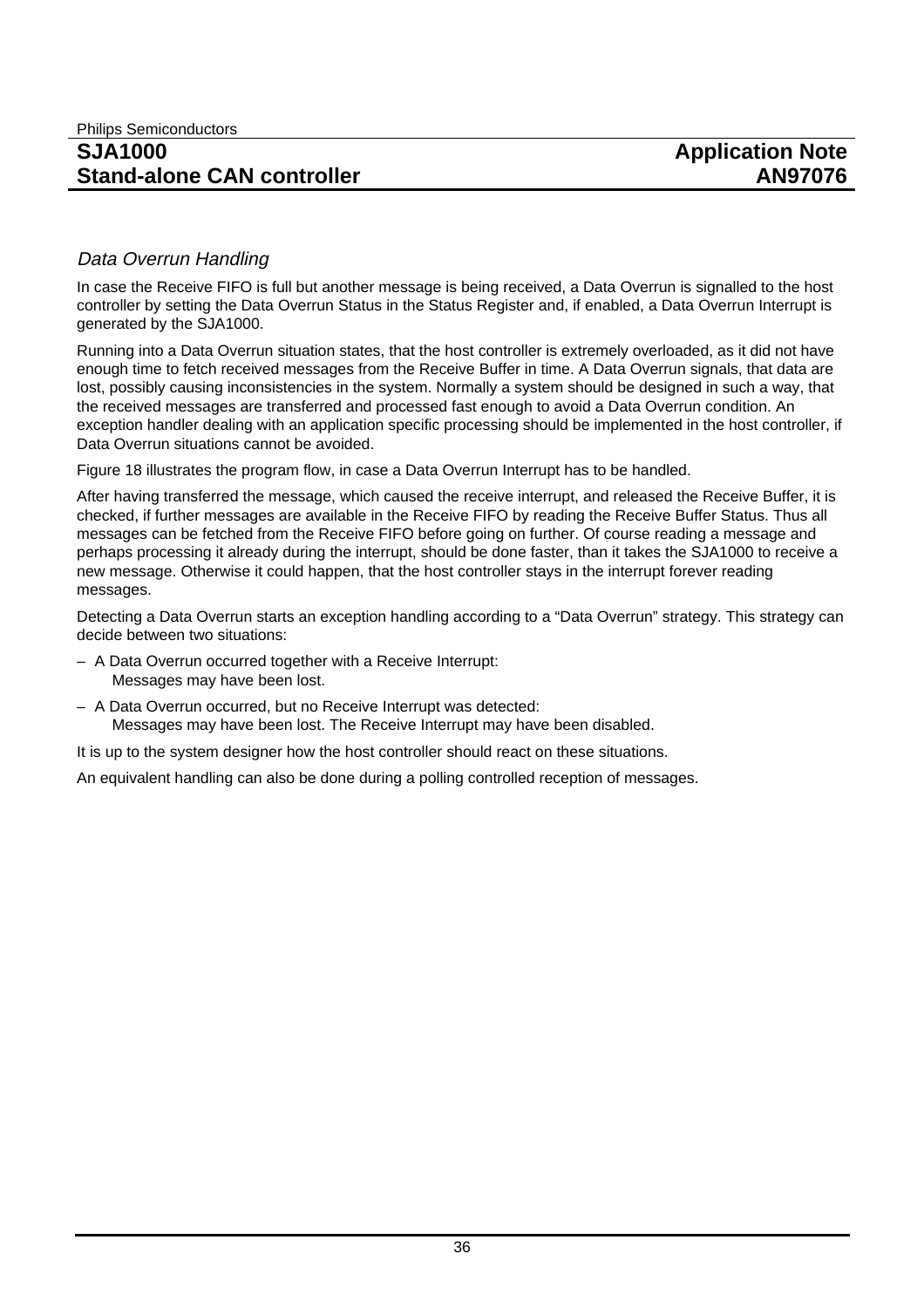![](_page_36_Figure_3.jpeg)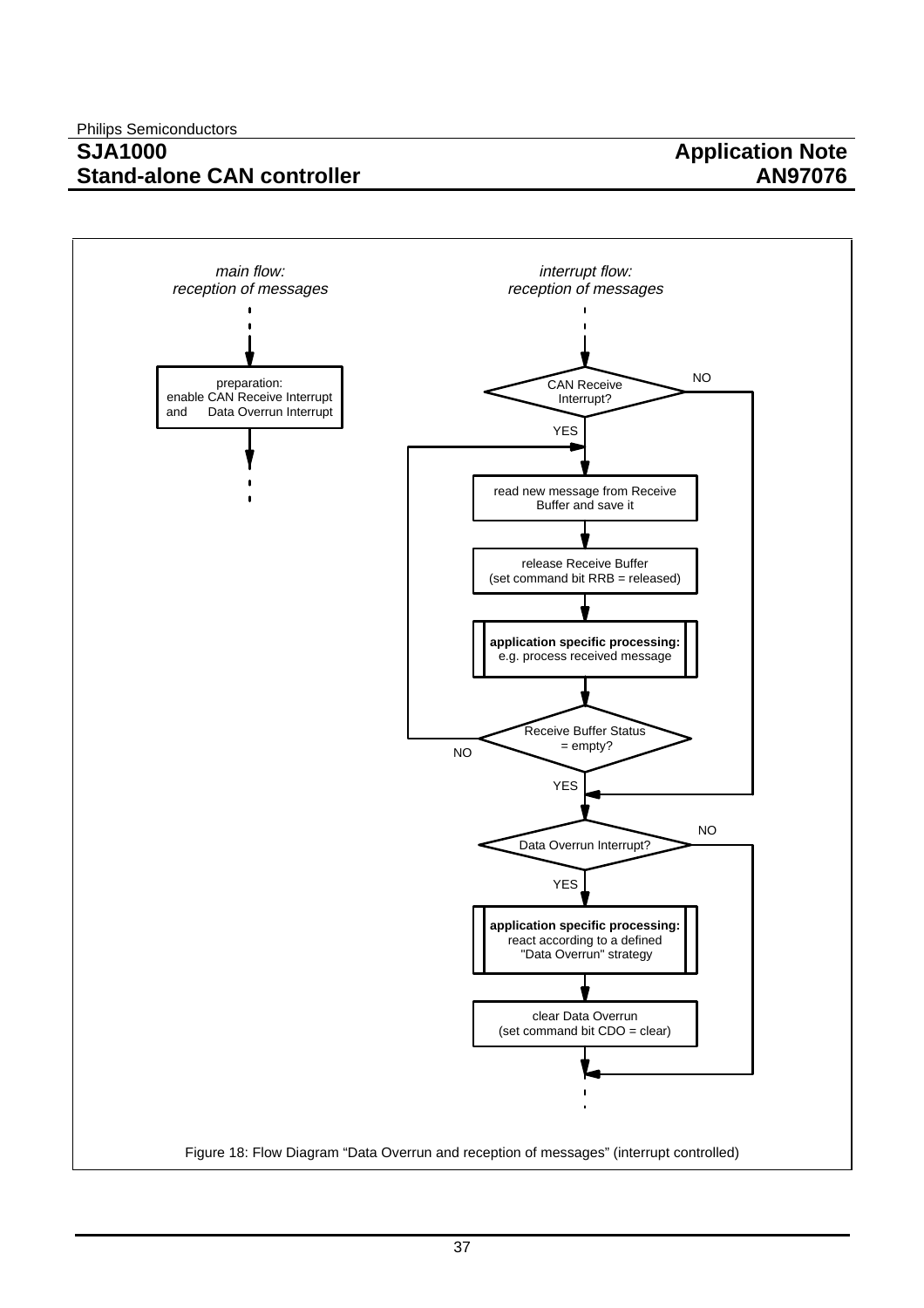#### 4.2.5 Interrupts

In PeliCAN mode the SJA1000 has 8 different interrupts (in BasicCAN mode there are only 5), which may be used for causing immediate actions by the host controller on certain states of the CAN controller.

In case a CAN interrupt is present, the SJA1000 sets the interrupt output (pin 16) to LOW-level. The output stays at LOW-level, until the host controller reacts on the interrupt by reading the Interrupt Register of the SJA1000; – in case of a receive interrupt in PeliCAN mode upon releasing the Receive Buffer. After this reaction from the host controller the SJA1000 switches the interrupt output back to HIGH-level. In case further interrupts did arrive in the meantime, or further messages are available in the Receive FIFO, the SJA1000 at once sets the interrupt output to LOW-level again. Thus the output may stay HIGH for a very short time only. Both the handshaking during serving the interrupt request and the possible short HIGH-level pulse during two interrupts require, that the interrupt of the host controller must be level-activated.

The flow in Figure 19 gives an overview of all possible interrupts and references to more detailed descriptions in this Application Note. The order, in which the different interrupts are handled in this flow, is one possible solution only. It depends very much on the system and the requested behaviour of it, in which order the interrupts have to be served. This has to be decided by the designer of the overall system.

The reactions on the Transmission, Receive and Data Overrun Interrupts are already discussed in the previous paragraphs.

The flows after a Wake Up Interrupt, Arbitration Lost Interrupt and three different error interrupts are given in more detail in Figure 20, Figure 21 and Figure 22. All error interrupts may be used for implementing a versatile error strategy in the system. This strategy should deal with system optimization in the development phase and automatic system optimization and system maintenance in the operational phase. Also the Arbitration Lost Interrupt may be used for system optimization and maintenance. See also the following chapters and the data sheet [1] for more details on the different error signals, arbitration lost handling and related information.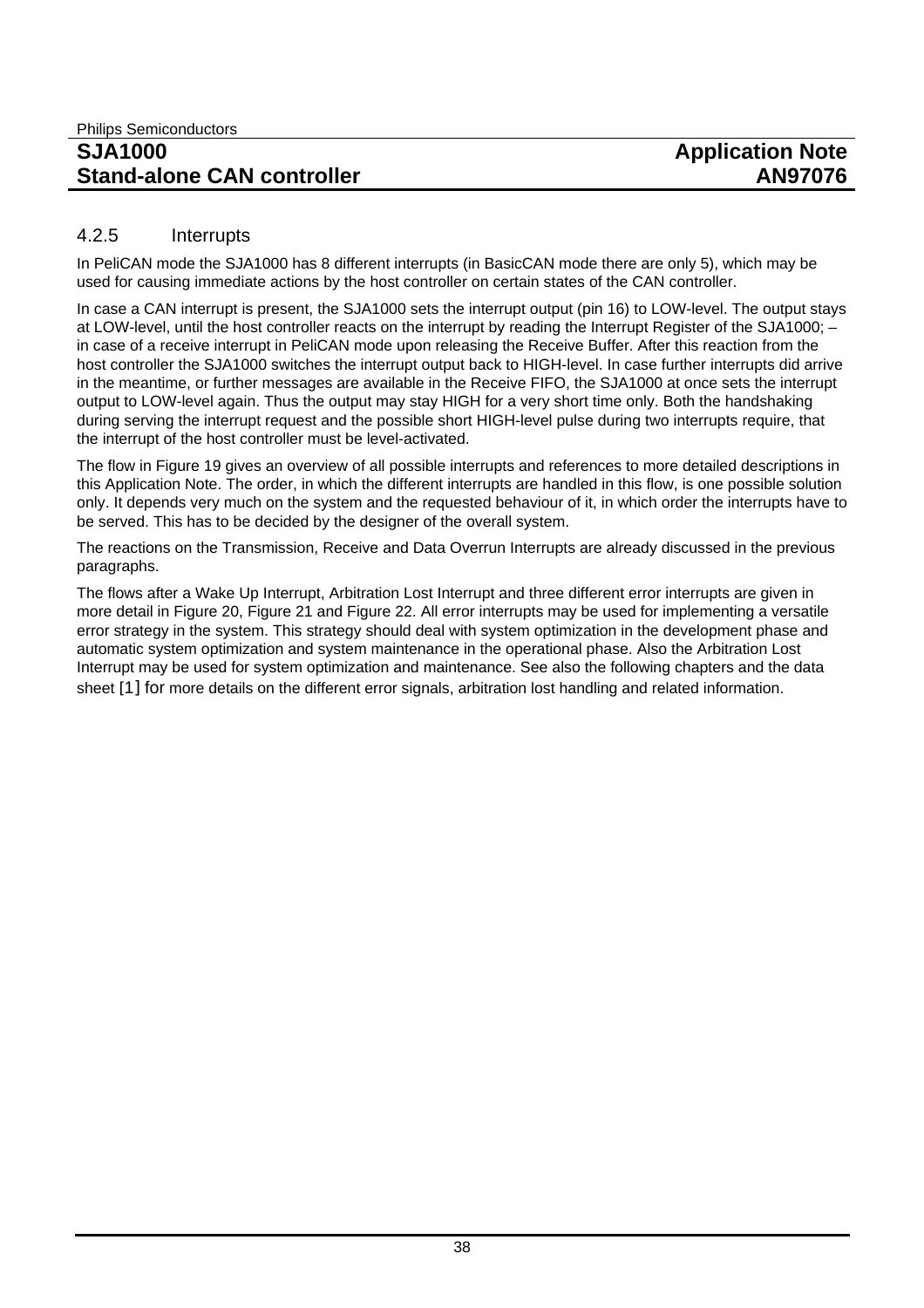![](_page_38_Figure_3.jpeg)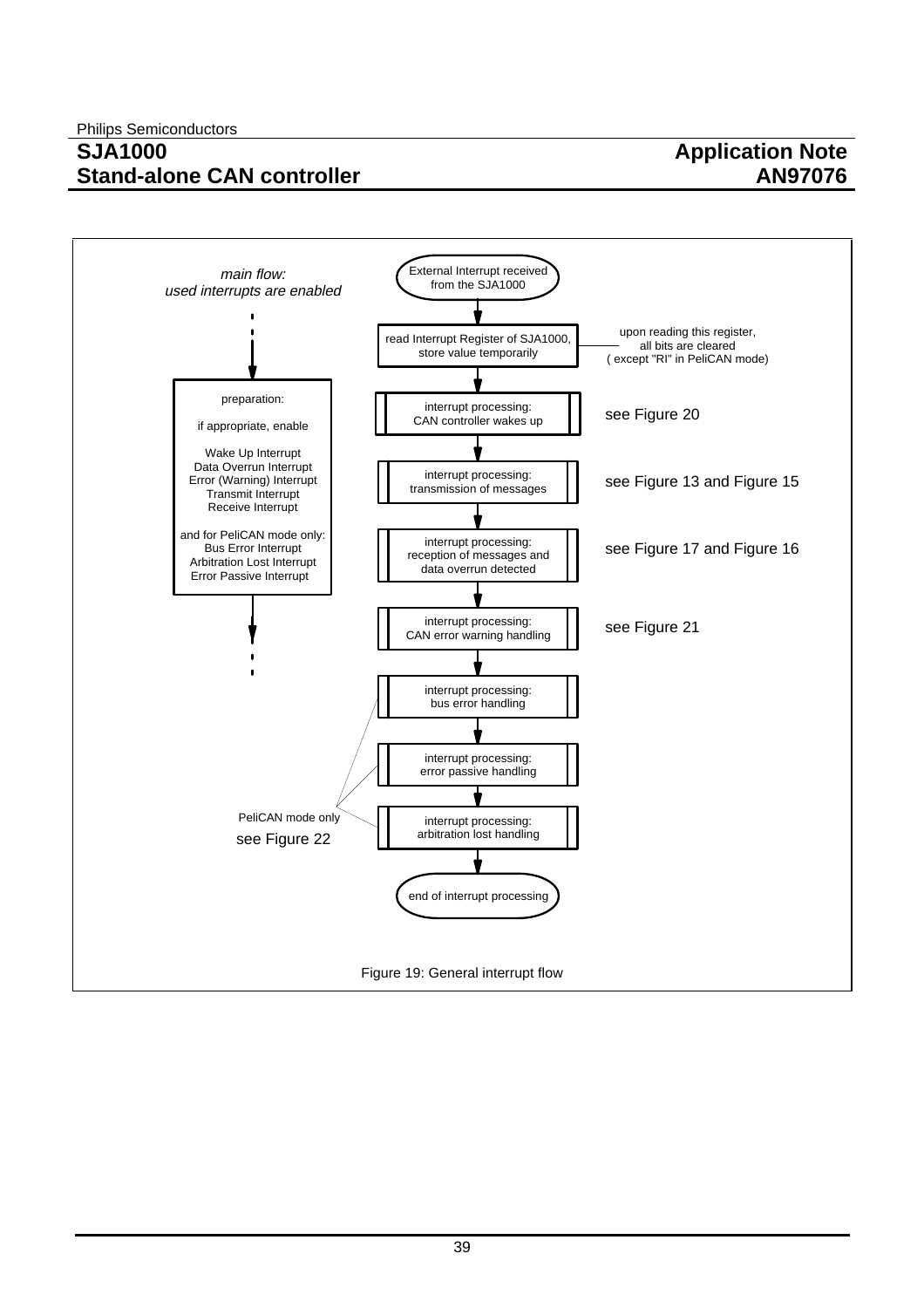![](_page_39_Figure_3.jpeg)

![](_page_39_Figure_4.jpeg)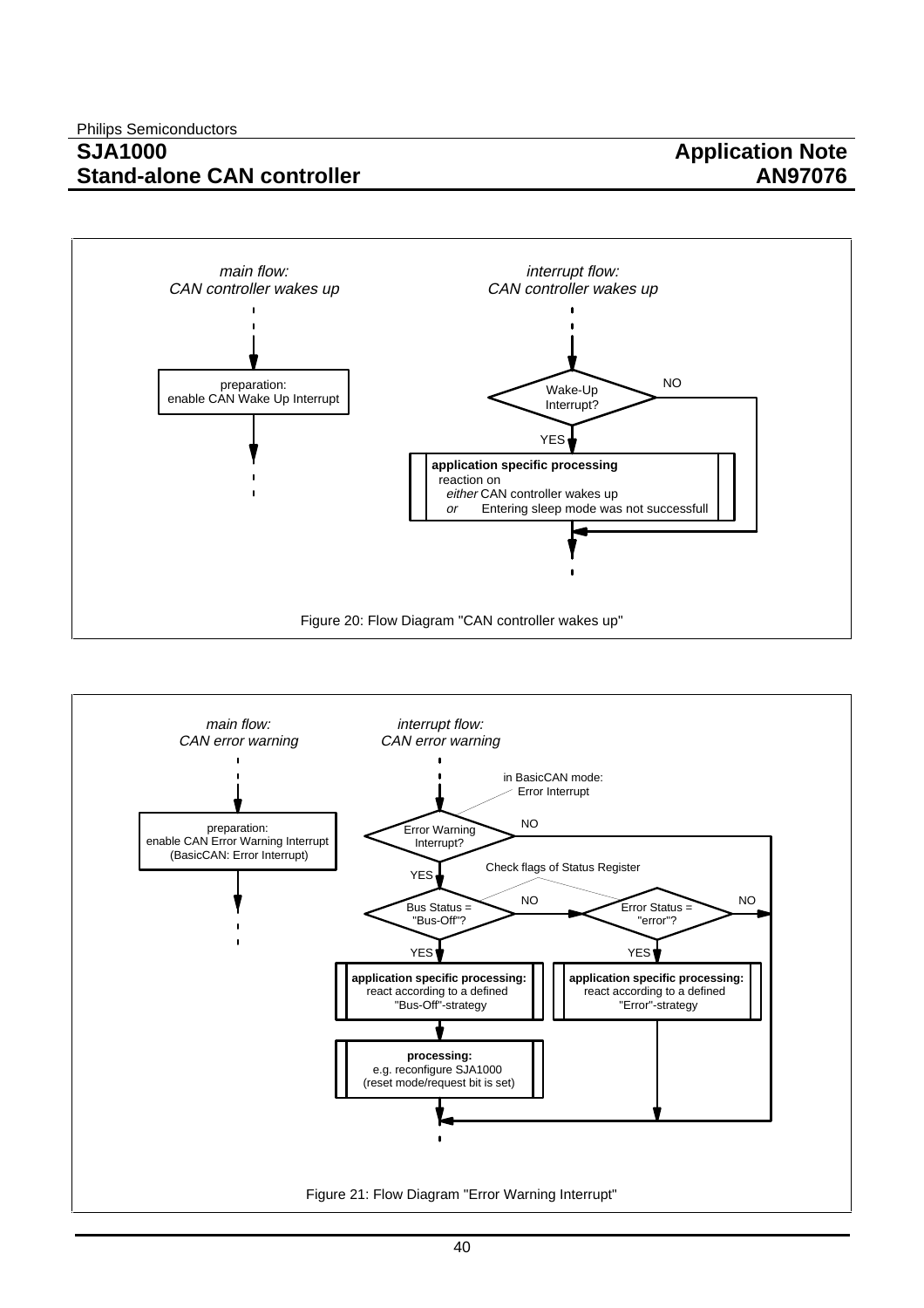Philips Semiconductors

## **SJA1000 Stand-alone CAN controller**

![](_page_40_Figure_3.jpeg)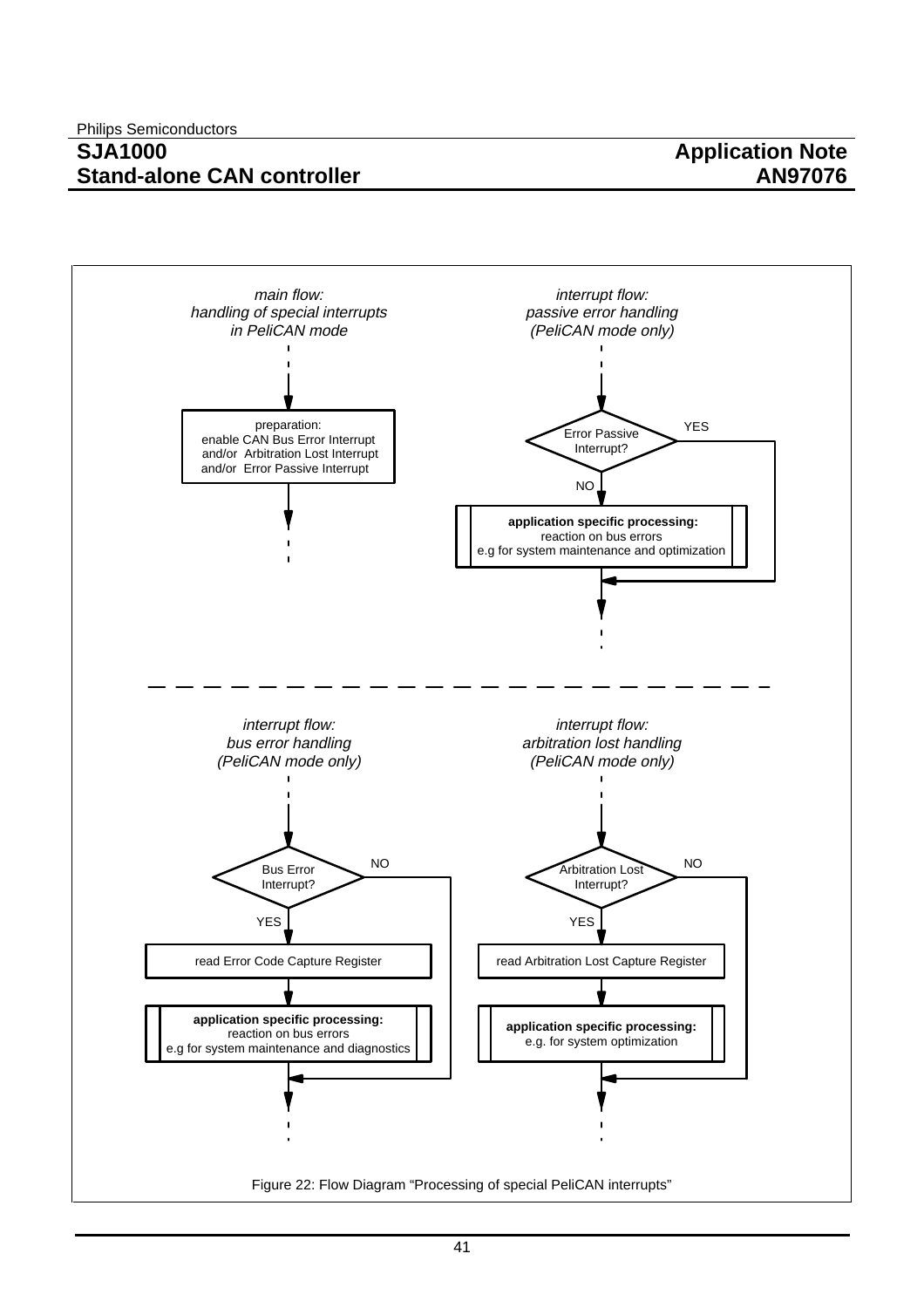### **5. PELICAN MODE FUNCTIONS**

#### **5.1 Receive FIFO / Message Counter / Direct RAM Access**

The SJA1000 registers and message buffers appear to the host controller as peripheral registers which can be addressed via the multiplexed address/data bus. Depending on the selected mode ( Operating or Reset ) different registers are accessible. The address range for normal operation is: Address 0 .. 31. It contains registers for initialization, status and control purposes. Furthermore the CAN message buffers are allocated between address 16 and 28. With a host controller write access the user can address the CAN controller's Transmit Buffer and with a read access the Receive Buffer contents is read.

Additionally to the range described above the whole Receive FIFO is mapped between CAN address 32 and 95, see also Figure 23. Furthermore the Transmit Buffer of the SJA1000 which is also part of the internal 80 byte RAM is available between CAN address 96 and 108.

![](_page_41_Figure_7.jpeg)

With the described direct RAM access it is possible to read the Transmit Buffer and the complete Receive FIFO.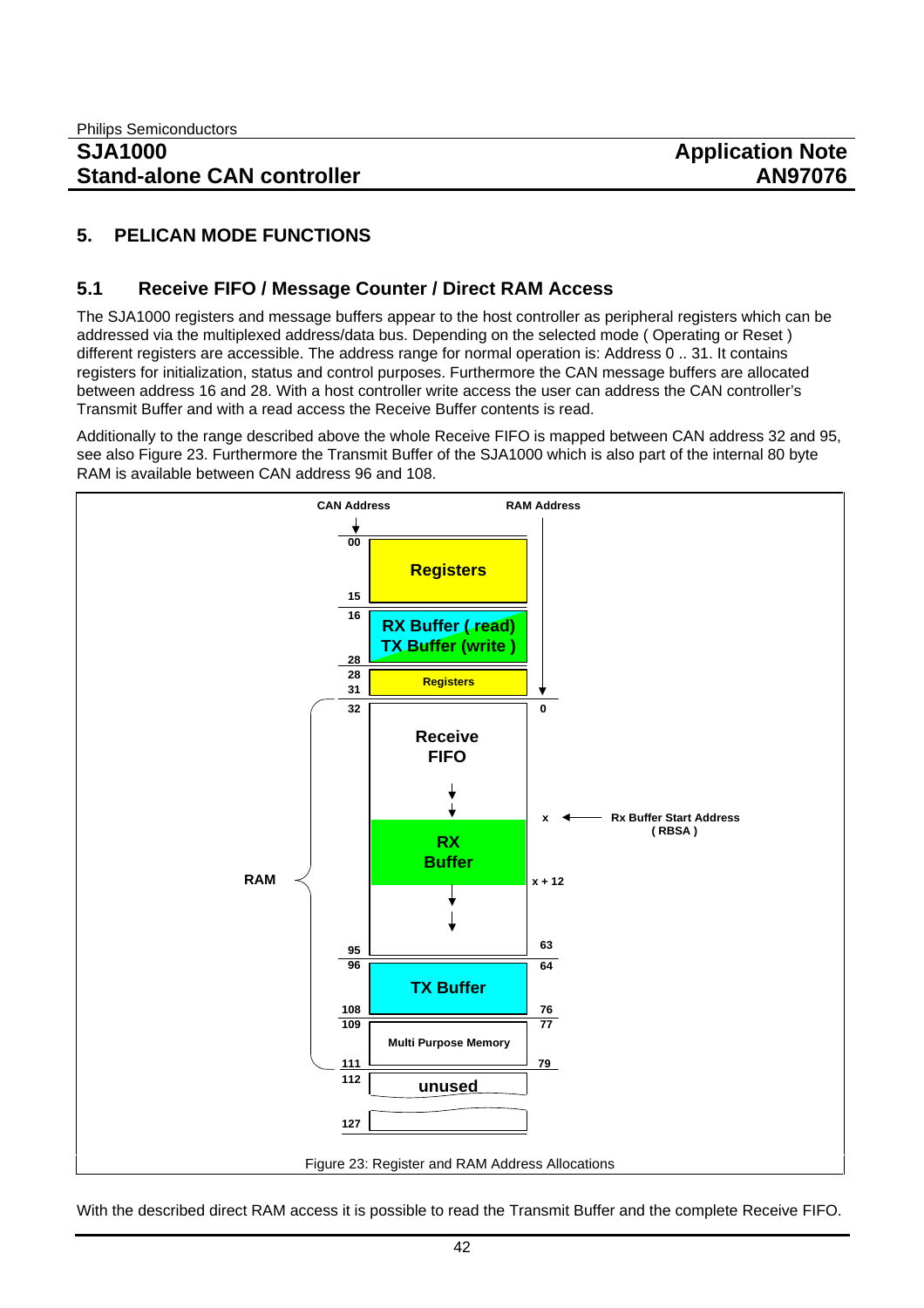In PeliCAN mode the Receive FIFO is able to store up to  $n = 21$  messages. With the help of the following equation it is possible to calculate the maximum number of messages:

$$
n = \frac{64}{3 + data\_length\_code}
$$

The Receive Buffer is defined as a 13 byte window always containing the current receive message of the Receive FIFO. As shown in Figure 24 it could happen that parts or the complete following message is already available in the Receive Buffer window.

However, upon command ´Release Receive Buffer´ the next receive message in the Receive FIFO will become completely visible in the Receive Buffer window starting at CAN address 16.

![](_page_42_Figure_7.jpeg)

Mainly for analysis purposes the SJA1000 provides two additional registers supporting receive message handling:

- Rx Buffer Start Address Register (RBSA) allows identification of single CAN messages in the Receive FIFO range.
- RX Message Counter Register which contains the current number of stored messages in the Receive FIFO.

Figure 23 shows the relation between the physical RAM address and the CAN address.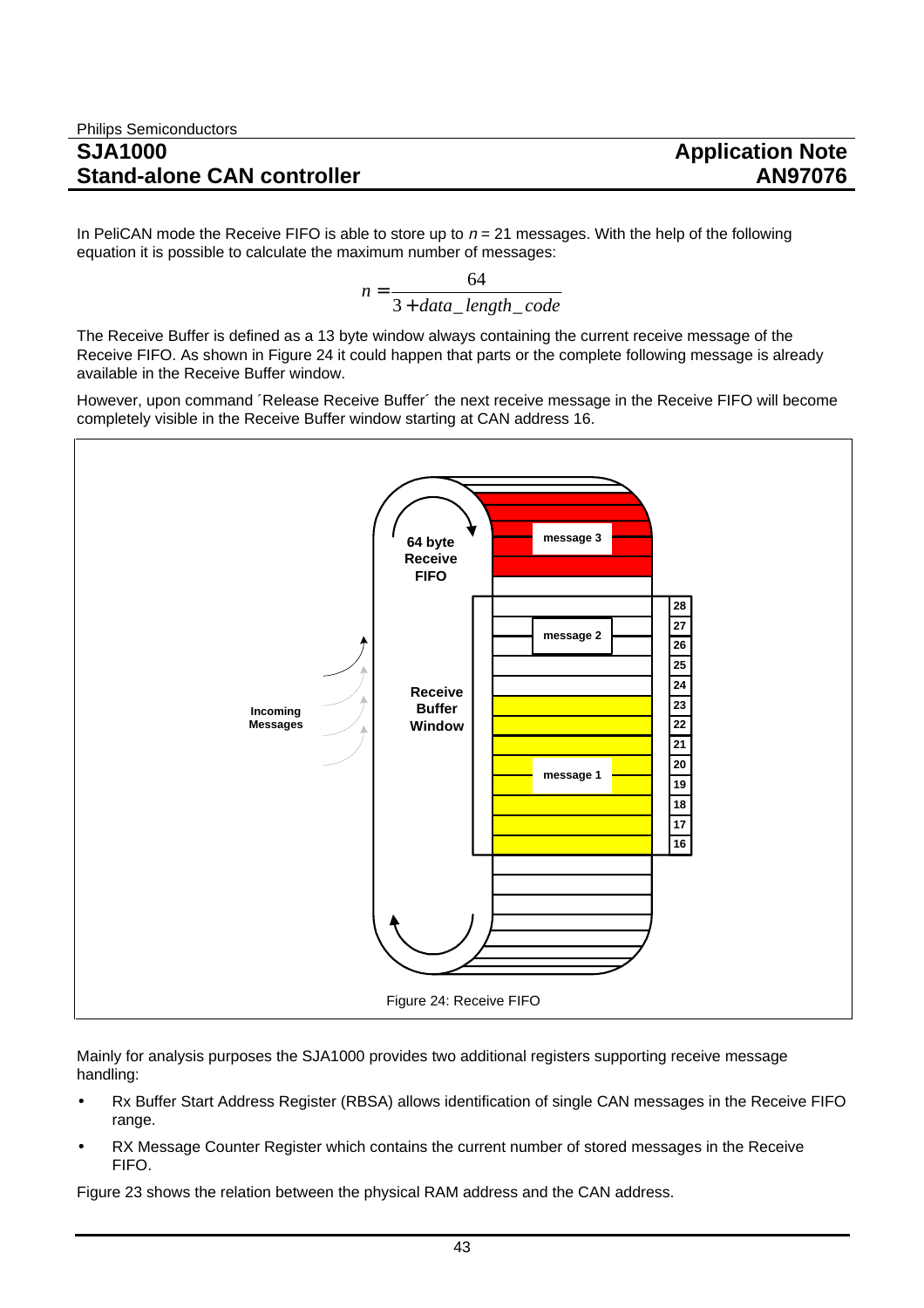### **5.2 Error Analysis Functions**

Depending on the value of the error counters each CAN controller can operate in one of three possible error states: error active, error passive or bus-off. The CAN controller is error active if both error counters are between 0... 127 . In case of an error condition an active error flag (6 dominant bits) is generated. The SJA1000 is error passive if one of the error counters is between 128 and 255. A passive error flag (6 recessive bits) is generated upon detection of an error condition in this case. If the Transmit Error Counter is greater than 255 the bus-off status is reached. In this state the reset request bit is set automatically and the SJA1000 can not influence the bus. As shown in Figure 25 bus-off can only be terminated with the host controller command *`*Reset Request = 0´. This will start the bus-off recovery time where the Transmit Error Counter is used to count 128 occurrences of a bus free signal. At the end of this time both error counters are 0 and the device is error active again.

![](_page_43_Figure_5.jpeg)

Furthermore the figure shows the value for both Error and Bus status at different error states.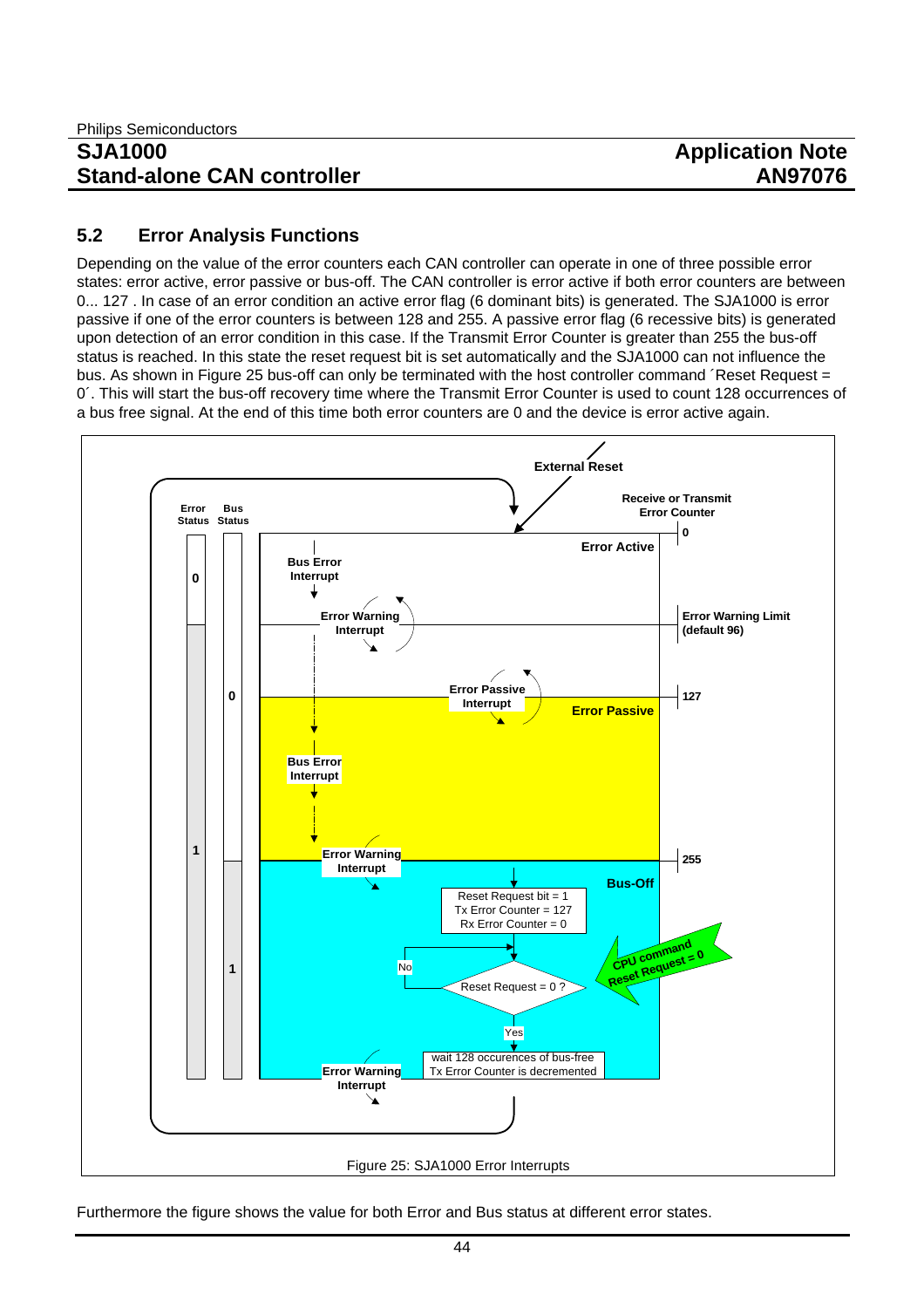#### 5.2.1 Error Counters

As described above the error states of the CAN controller are directly related to the values of the Transmit and Receive Error Counters.

To allow a deep look inside into the error confinement and to support an enhanced error analysis with the SJA1000 the CAN controller provides readable error counters. Additionally, in Reset Mode a write access to both error counters is allowed.

#### 5.2.2 Error Interrupts

Three interrupt sources have been implemented to signal error conditions to the host controller, see Figure 25. Each interrupt can be enabled separately in the Interrupt Enable Register.

#### Bus Error Interrupt:

This interrupt is generated upon any error condition on the CAN bus.

#### Error Warning Interrupt:

The Error Warning Interrupt is generated if the error warning limit is passed. Furthermore it is generated if the CAN controller enters the bus-off state and upon re-entry into error active state. The error warning limit of the SJA1000 is programmable in reset mode. The default value upon reset Is 96.

#### Error Passive Interrupt:

If the error status changes from error active to error passive or vice versa an error passive interrupt is signalled.

#### 5.2.3 Error Code Capture

As described in the previous section the SJA1000 performs the full error confinement specified in the CAN2.0B specification [8]. As in every CAN controller the whole process of handling errors is executed fully automatically. However, to provide the user with additional details about a certain error condition the SJA1000 contains the Error Code Capture function. Whenever a CAN bus error occurs, the corresponding bus error interrupt is forced. At the same time, the current bit position is captured into the Error Code Capture Register. The captured data is fixed until the host controller has read it. From now on the capture mechanism is activated again. The register contents distinguishes four different types of errors: form,-stuff,- bit and other errors. As shown in Figure 26 the register additionally indicates whether the error occurred during reception or transmission of a message. Five

![](_page_44_Figure_16.jpeg)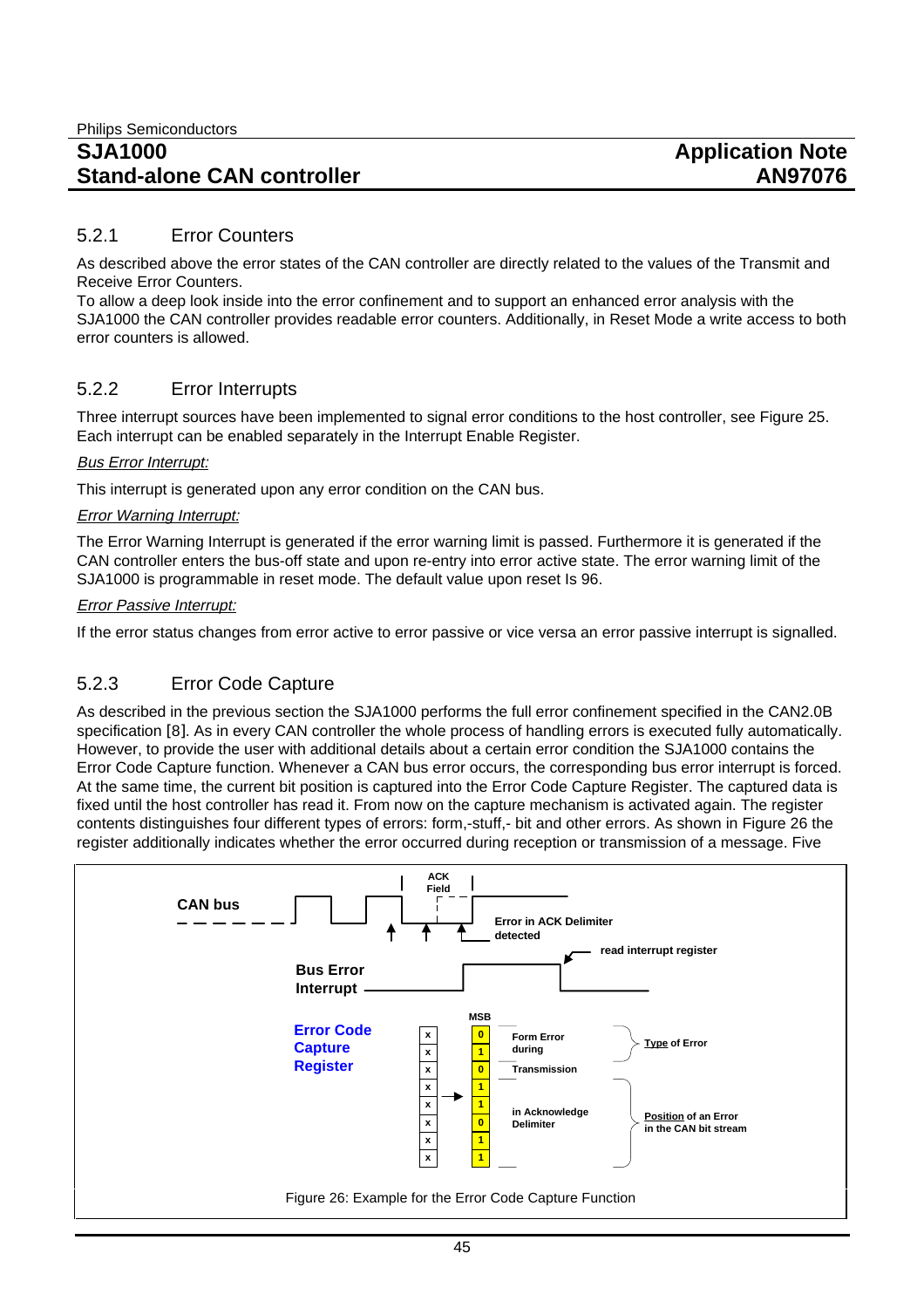bits in this register indicate the erroneous bit position in the CAN frame, see also the following tables and the data sheet for more details.

As defined in the CAN specification, every single bit on the CAN bus can only have special types of errors. The next two tables show all possible errors during transmission and reception of CAN messages. The left part contains the position and the type of an error, captured by the Error Code Capture Register. The right part of each table is a translation into an upper level error description and can be derived directly from the register contents. With the help of these tables further information concerning error counter change and the erroneous state at the transmit and receive pins of the device can be derived. While using this table, e.g., in the error analysis software it is possible to analyze every single error situation in detail. The information about type and position of CAN errors can be used for error statistics and system maintenance or for corrective actions during system optimization.

#### **Table 6: Possible errors during reception**

| <b>Error Code Capture</b>                                                                                           |                      |                 |                                                                                                                  |                                                                                                                   |
|---------------------------------------------------------------------------------------------------------------------|----------------------|-----------------|------------------------------------------------------------------------------------------------------------------|-------------------------------------------------------------------------------------------------------------------|
| <b>Position of an Error</b><br>in the CAN bit stream                                                                | Type of<br>Error     | Count           | <b>RX Error Description</b>                                                                                      |                                                                                                                   |
| Identifier<br>SRR, IDE and RTR bit<br><b>Reserved Bits</b><br>Data Length Code<br>Data Field<br><b>CRC</b> Sequence | <b>Stuff</b>         | $+1$            | more than 5 consecutive bits with<br>same level received                                                         | $ -$                                                                                                              |
| <b>CRC Delimiter</b>                                                                                                | Form<br><b>Stuff</b> | $+1$<br>$+1$    | $Rx =$ dominant<br>more than 5 consecutive bits with<br>same level received                                      | bit has to be recessive                                                                                           |
| Acknowledge Slot                                                                                                    | Bit                  | $+1$            | $Tx =$ dominant but $Rx =$ recessive                                                                             | can't write dominant bit                                                                                          |
| Acknowledge<br>Delimiter <sup>1</sup>                                                                               | Form                 | $+1$            | $Rx =$ dominant or<br>CRC error detected <sup>1</sup>                                                            | critical bus timing or<br>bus length<br>CRC sequence not correct                                                  |
| <b>End of Frame</b>                                                                                                 | Form<br>Other        | $+1$<br>$+0$    | $Rx =$ dominant in first 6 bits<br>$Rx =$ dominant in last bit                                                   | reaction: overload flag will be<br>sent, data duplication is<br>possible if transmitter starts<br>re-transmission |
| Intermission                                                                                                        | Other                | $\pm$ 0         | $Rx =$ dominant                                                                                                  | reaction: overload flag will be<br>sent by receiver                                                               |
| <b>Active Error Flag</b>                                                                                            | <b>Bit</b>           | $+8$            | $Tx =$ dominant but $Rx =$ recessive                                                                             | can't write dominant bit                                                                                          |
| Tolerate<br><b>Dominant Bits</b>                                                                                    | Other                | $+8$            | $Rx =$ dominant in first bit upon error flag<br>$Rx =$ dominant for more than 7 bits upon error or overload flag |                                                                                                                   |
| <b>Error Delimiter</b>                                                                                              | Form<br>Other        | $+1$<br>$\pm 0$ | $Rx =$ dominant within first 7 bits<br>$Rx =$ dominant in last bit of delimiter                                  | overload flag will be sent                                                                                        |
| Overload Flag                                                                                                       | <b>Bit</b>           | $+8$            | $Tx =$ dominant but $Rx =$ recessive                                                                             | can't write dominant bit                                                                                          |

 $\frac{1}{1}$ <sup>1</sup> if the CRC is not o.k., then the error is processed in the Acknowledge Delimiter resulting in a 'Form Error'.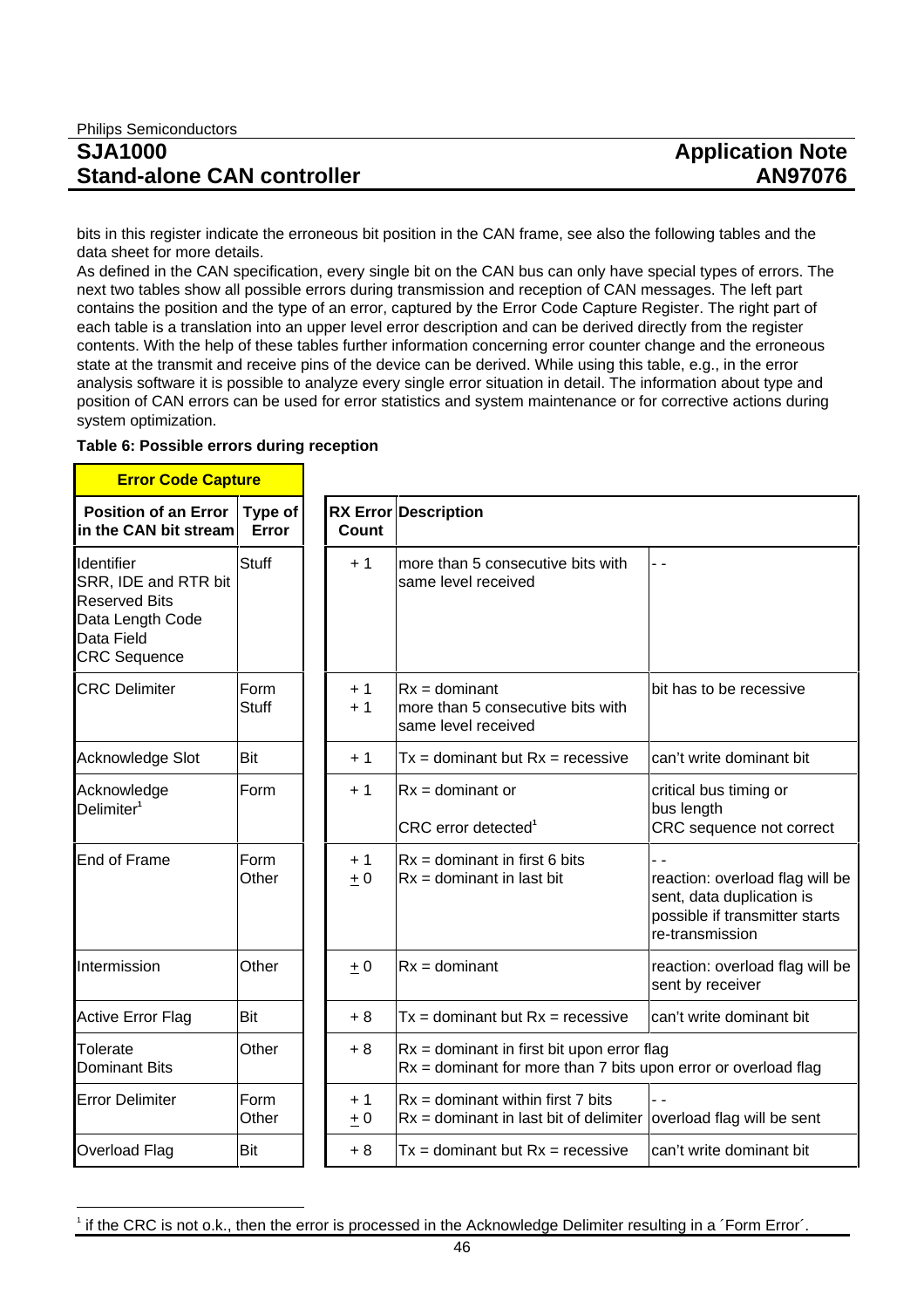#### **Table 7: Possible errors during transmission**

| <b>Error Code Capture</b>                                           |                            |                          |                                                                                            |                                                                                                                      |
|---------------------------------------------------------------------|----------------------------|--------------------------|--------------------------------------------------------------------------------------------|----------------------------------------------------------------------------------------------------------------------|
| <b>Position of an Error</b><br>in the CAN bit stream                | Type of<br>Error           | <b>TX Error</b><br>Count | <b>Description</b>                                                                         |                                                                                                                      |
| <b>Start Of Frame</b>                                               | <b>Bit</b>                 | $+8$                     | $Tx =$ dominant but $Rx =$ recessive                                                       | can't write dominant bit                                                                                             |
| Identifier                                                          | <b>Bit</b><br><b>Stuff</b> | $+8$<br>$\pm 0$          | $Tx =$ dominant but $Rx =$ recessive<br>$Tx = \text{recessive}$ but $Rx = \text{dominant}$ | can't write dominant bit                                                                                             |
| <b>SRR Bit</b>                                                      | Bit<br><b>Stuff</b>        | $+8$<br>$\pm 0$          | $Tx =$ dominant but $Rx =$ recessive                                                       | can't write dominant bit<br>. .                                                                                      |
|                                                                     |                            |                          | $Tx = \text{recession}$ but $Rx = \text{dominant}$                                         |                                                                                                                      |
| <b>IDE and RTR Bit</b>                                              | <b>Bit</b><br><b>Stuff</b> | $+8$<br>$+8$             | $Tx =$ dominant but $Rx =$ recessive<br>$Tx = \text{recession}$ but $Rx = \text{dominant}$ | can't write dominant bit<br>- -                                                                                      |
| Reserved Bits,<br>Data Length Code,<br>Data Field,<br>CRC Sequence, | <b>Bit</b>                 | $+8$                     | $Tx =$ dominant but $Rx =$ recessive                                                       | can't write dominant bit                                                                                             |
| <b>CRC</b> Delimiter                                                | Form                       | $+8$                     | $Rx =$ dominant                                                                            | bit has to be recessive                                                                                              |
| Acknowledge<br>Slot                                                 | Other                      | $+8$                     | $Rx = recessive (error active)$                                                            | no acknowledge                                                                                                       |
|                                                                     | Other                      | $\pm 0$                  | $Rx = recessive (error passive)$                                                           | no acknowledge, node is<br>probably alone on the bus                                                                 |
| Acknowledge<br>Delimiter                                            | Form                       | $+8$                     | $Rx =$ dominant                                                                            | critical bus timing or<br>bus length                                                                                 |
| End of Frame                                                        | Form<br>Other              | $+8$<br>$+8$             | $Rx =$ dominant within first 6 bits<br>$Rx =$ dominant in last bit                         | frame has already been<br>received by some nodes, re-<br>transmission may result in<br>data duplication in receivers |
| Intermission                                                        | Other                      | $\pm 0$                  | $Rx =$ dominant                                                                            | overload flag from 'old' CAN<br>controllers                                                                          |
| <b>Active Error Flag</b><br>Overload Flag                           | <b>Bit</b>                 | $+8$                     | $Tx =$ dominant but $Rx =$ recessive                                                       | can't write dominant bit                                                                                             |
| Tolerate<br><b>Dominant Bits</b>                                    | Form                       | $+8$                     | $Rx =$ dominant for more than 7 bit<br>times after active error flag or<br>overload flag   | - -                                                                                                                  |
| <b>Error Delimiter</b>                                              | Form<br>Other              | $+8$<br>$\pm 0$          | $Rx =$ dominant within first 7 bits<br>$Rx =$ dominant in last bit of delimiter            | overload flag from 'old' CAN<br>controller                                                                           |
| Passive Error Flag                                                  | Other                      | $+8$                     | $Rx =$ dominant (error passive)                                                            | no acknowledge received,<br>node is not alone on the bus                                                             |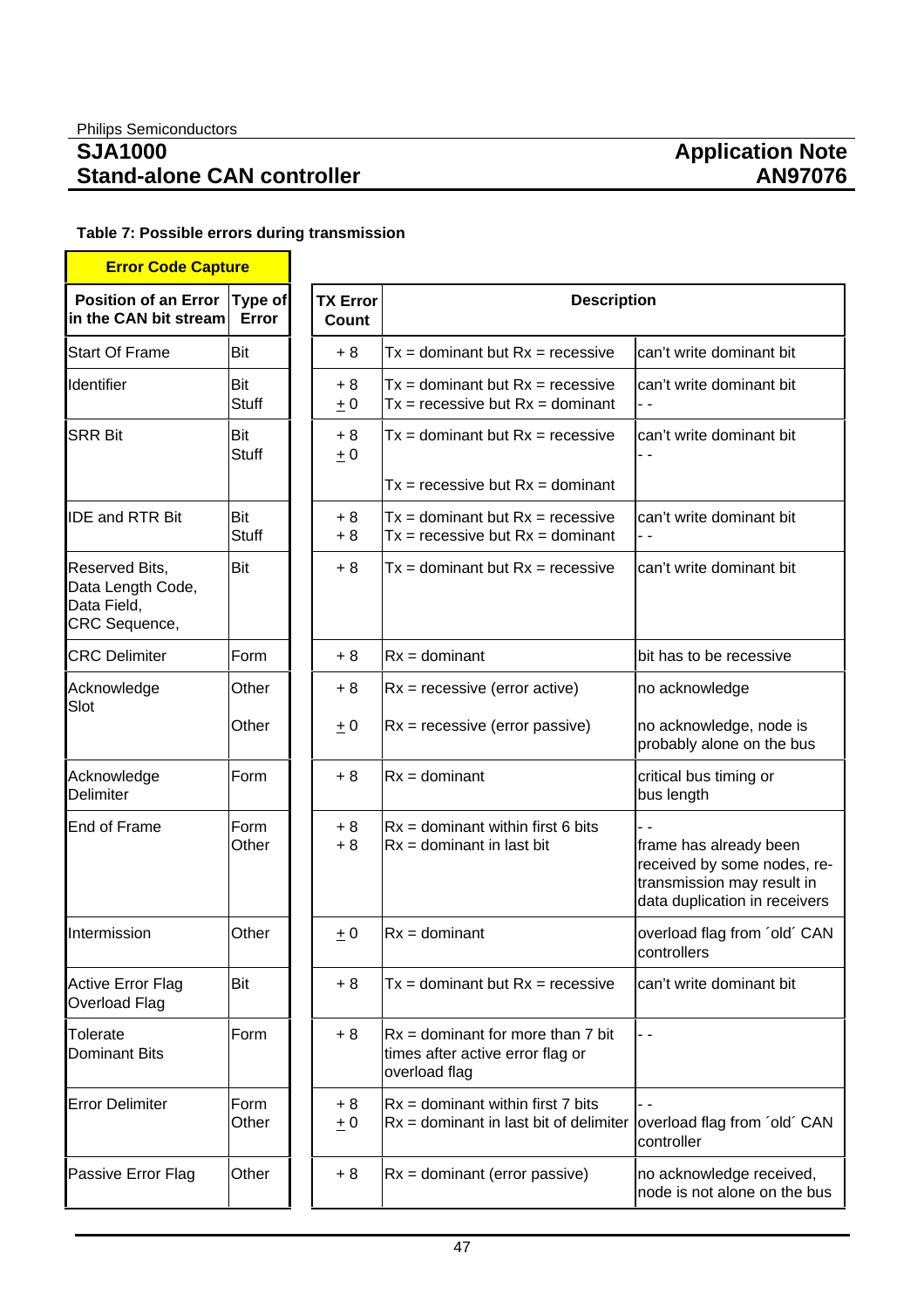# **5.3 Arbitration Lost Capture**

The SJA1000 is able to identify the exact CAN bit stream position where the arbitration has been lost. Immediately upon this an ´Arbitration Lost Interrupt´ is generated. Furthermore the bit number is captured in the Arbitration Lost Capture Register. As soon as the host controller has read the contents of this register, the capture function is activated for the next arbitration lost situation.

![](_page_47_Figure_5.jpeg)

With the help of this feature the SJA1000 is able to monitor each CAN bus access. For diagnostics or during system configuration it is possible to identify every situation where the arbitration was not successful.

The next example shows how the arbitration lost function can be used.

First the Arbitration Lost Interrupt is enabled in the Interrupt Enable Register. Upon interrupt the contents of the Interrupt Register is saved. If the arbitration lost interrupt flag is set, the contents of the Arbitration Lost Capture Register is analyzed.

### Example: **Arbitration Lost**

```
InterruptEnReg = ALIE_Bit;
                                 /* Enable Arbitration Lost Interrupt */
....
/* ----- Interrupt Service Routine ------------------------------------------- */
....
int_reg_copy = InterruptReg; /* save interrupt register contents */
....
if (int_reg_copy & ALIE_Bit)
                                  /* read arbitration lost capture register */
...
...
```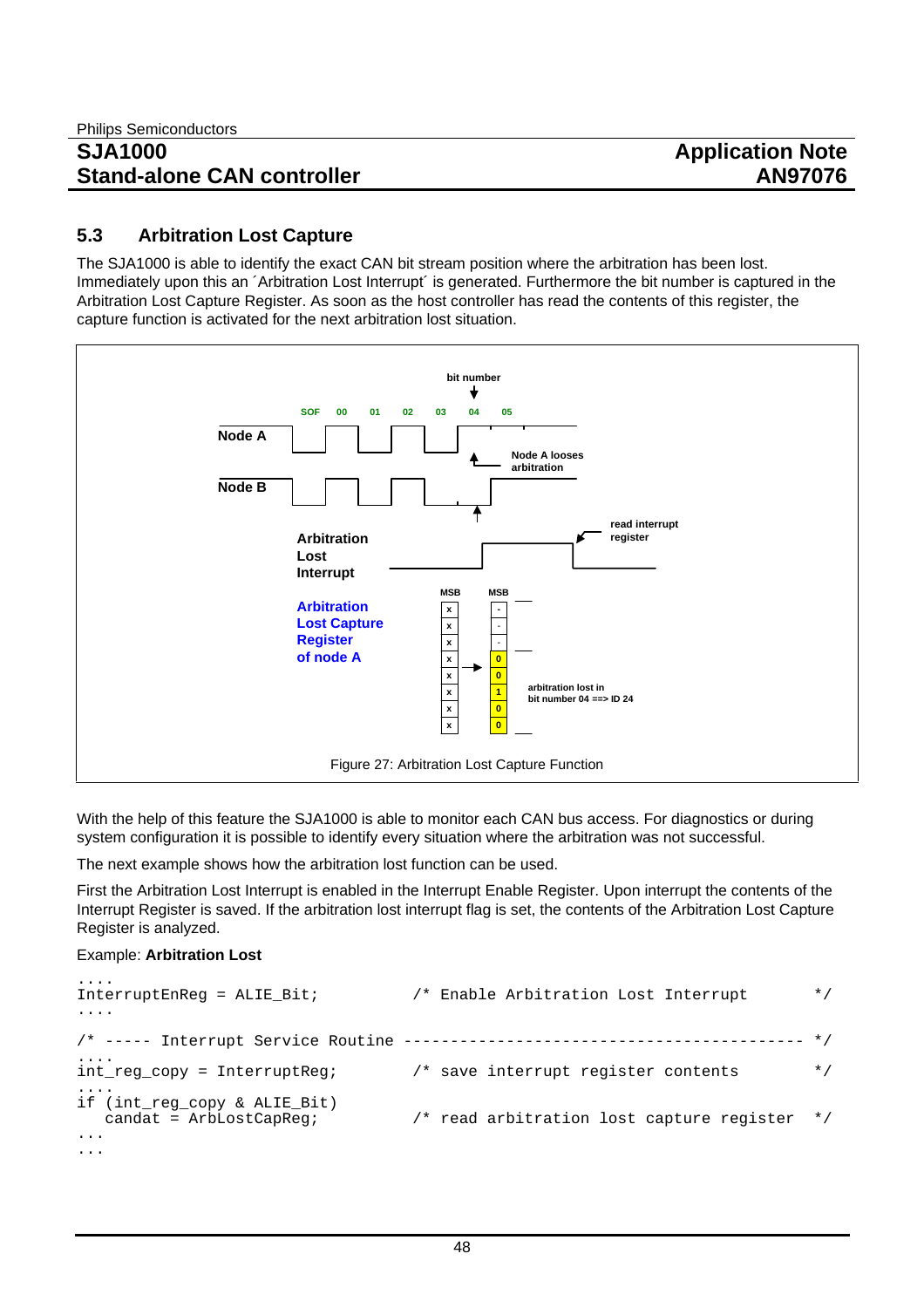#### **5.4 Single Shot Transmission**

In some applications the automatic re-transmission of CAN messages does not make sense: it could happen that a CAN node looses arbitration several times and the data have become obsolete.

In order to request a ´Single Shot Transmission´ previous CAN controllers have to perform the following steps:

1. Transmission Request

2. Wait for transmission status

3. Abort Transmission

The software necessary to process this can be minimized to a single command with the ´Single Shot Transmission´ option, which is initiated by setting the command bits CMR.0 and CMR.1 simultaneously.

In this case no status bit polling is needed and the host controller can concentrate on other tasks. The described `Single Shot Transmission´ function can be combined perfectly with the arbitration lost and the error code capture functions of the SJA1000.

In case of arbitration lost or if an error condition occurs the message is not re-transmitted by the SJA1000. As soon as the Transmit Status bit is set within the Status Register, the internal Transmission Request Bit is cleared automatically.

With the additional information from both capture registers it is under the control of the user whether a message is re-transmitted or not.

As described in chapter 5.7 the Single Shot Transmission can also be used together with the Self Test Mode.

### **5.5 Listen Only Mode**

In Listen Only Mode the SJA1000 is not able to write dominant bits onto the CAN bus. Neither active error flags or overload flags are written nor a positive acknowledge is given upon successful reception.

Errors are treated like in error passive mode. The error analysis functions, e.g., error code capture and error interrupts are working as known from normal operating mode.

However, the status of the error counters is frozen.

Reception of messages is possible, transmission is not possible. Therefore, this mode can be used for automatic bit-rate detection, see also chapter 5.6, and other applications with monitor characteristics.

Note, before entering the Listen Only Mode the Reset Mode has to be entered.

#### Example: **Listen Only Mode**

....

```
ModelControlReq = RM RR Bit; /* Enter Reset Mode */
ClockDivideReg = CANMode_Bit; /* PeliCAN Mode */
....
ModeControlReg = LOM Bit; /* Enter Listen Only Mode */
                            /* and leave Reset Mode */
...
```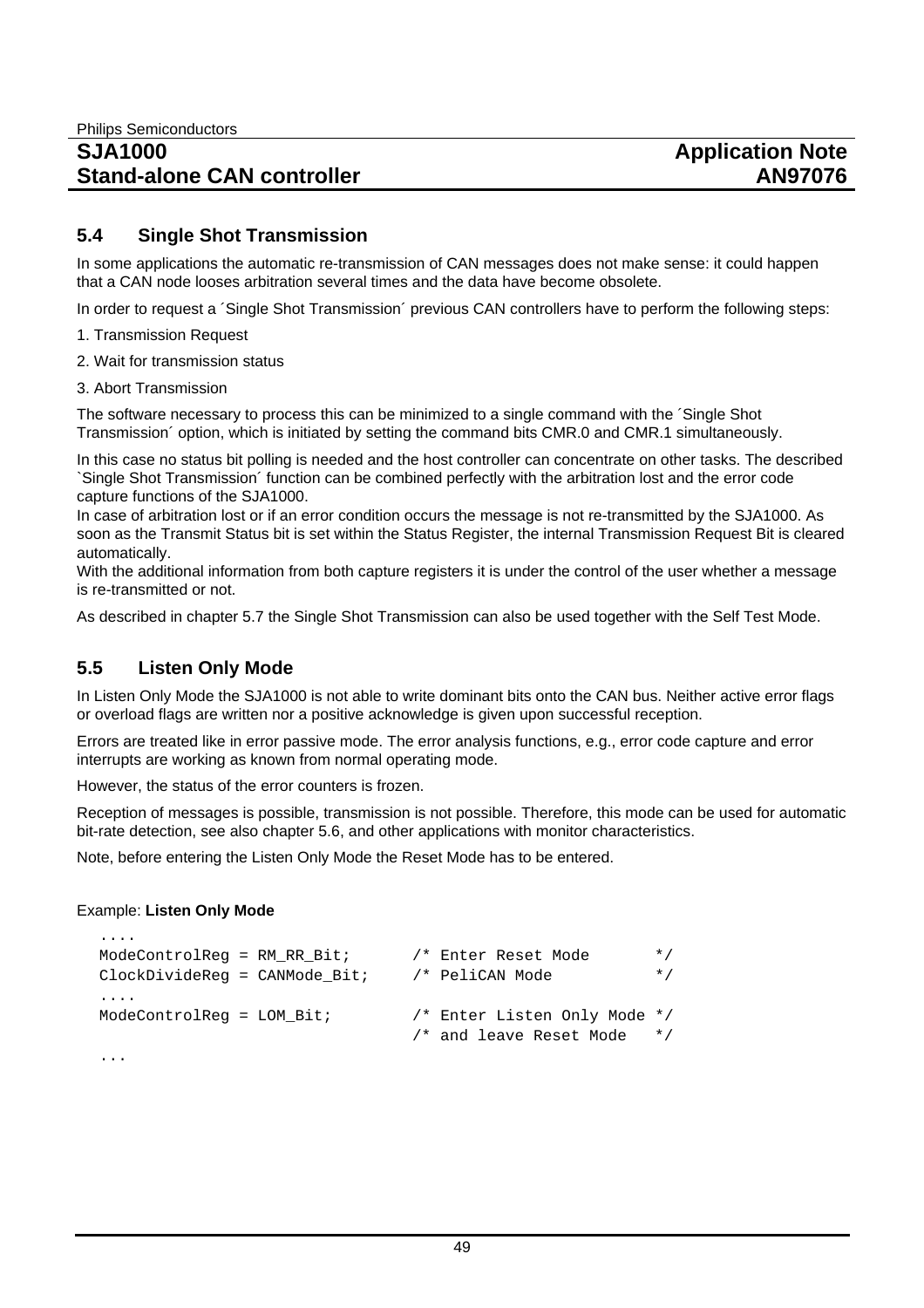#### **5.6 Automatic Bit-Rate Detection**

The major drawback of existing trial and error concepts for automatic bit-rate detection is the generation of CAN error frames which is not acceptable. The SJA1000 supports the requirements for an automatic bit-rate detection with new features of the PeliCAN mode. This section briefly describes an application example without influencing running operations on the network.

In Listen Only Mode, the SJA1000 is neither able to transmit messages nor to generate error frames. Only message reception is feasible in this mode. A pre-defined table within the software contains all possible bit-rates including their bit-timing parameters. Before starting message reception with the highest possible bit-rate, the SJA1000 enables both receive and error interrupts.

In case of one or more errors on the CAN bus, the software switches to the next lower bit-rate.

Upon successful reception of a message, the SJA1000 has detected the right bit-rate and can switch to normal operating mode. From now on this node is able to operate as any other active CAN node in the system.

![](_page_49_Figure_8.jpeg)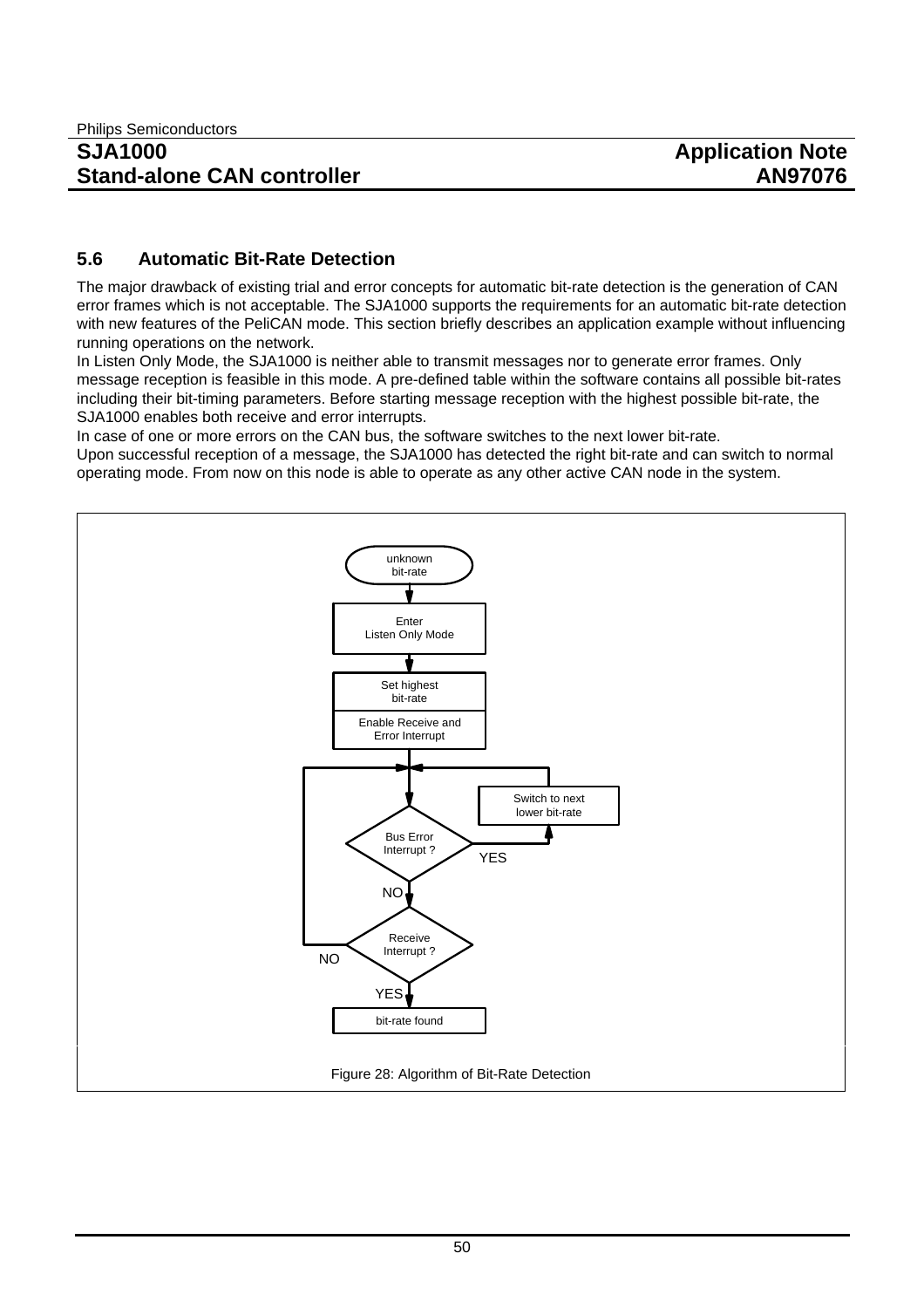#### **5.7 CAN Self Tests**

The SJA1000 supports two different options for self tests:

- Local Self Test
- Global Self Test

A Local Self Test, e.g., can be used perfectly for single node tests because an acknowledge from other nodes is not needed. In this case the SJA1000 has to be put into ´Self Test Mode´ (Mode register) and the command ´Self Reception Request´ is given.

For a Global Self Test the SJA1000 performs the same command in Operating Mode. However, for a Global Self Test in a running system a CAN acknowledge is needed.

Note that in both cases a physical layer interface must be available including CAN bus lines with a termination. A transmission or self reception is initiated by setting the appropriate bits in the Command Register.

The SJA1000 provides three command bits for the initiation of CAN transmissions and self receptions . Table 8 shows all possible combinations depending on the selected mode of operation.

| Command                                          | $CMR =$ | Interrupt(s) upon<br>successful operation | <b>Self Test Mode</b>                                | <b>Operating Mode</b>                          |
|--------------------------------------------------|---------|-------------------------------------------|------------------------------------------------------|------------------------------------------------|
| Self Reception Request                           | 0x10    | RX and TX                                 | local self test                                      | global self test                               |
| <b>Transmission Request</b>                      | 0x01    | ТX                                        | normal transmission <sup>1</sup>                     | normal transmission                            |
| Single Shot                                      | 0x03    | ТX                                        | transmission without<br>re-transmission <sup>1</sup> | transmission without<br>re-transmission        |
| Single Shot and<br><b>Self Reception Request</b> | 0x12    | RX and TX                                 | local self test<br>without<br>re-transmission        | global self test<br>without<br>re-transmission |

**Table 8: CAN Transmission Request Commands**

The following example presents basic programming elements for the initiation of a local self test.

#### Example: **Local Self Test**

....

```
ModelController = RM RR Bit; /* Enter Reset Mode */
ClockDivideReg = CANMode_Bit; /* PeliCAN Mode */
ModeControlReg = STM_Bit; /* Enter Self Test Mode */
                                          /* and leave Reset Mode */
TxFrameInfo = 0x03; \frac{x}{10} \frac{x}{10} \frac{x}{10} \frac{x}{10} \frac{x}{10} \frac{x}{10} \frac{x}{10} \frac{x}{10} \frac{x}{10} \frac{x}{10} \frac{x}{10} \frac{x}{10} \frac{x}{10} \frac{x}{10} \frac{x}{10} \frac{x}{10} \frac{x}{10} \frac{x}{10} \frac{x}{10} \frac{x}{10}TxBuffer1 = 0x53; \qquad \qquad /* *
...
TxBuffer5 = 0xAA; \frac{x}{B} \frac{1}{x} Last Transmit Byte \frac{x}{A}CommandReg = SRR_Bit; /* Self Reception Request */
.........................
if (RxBuffer1 != TxBufferRd1) comparison = false;
if (RxBuffer2 != TxBufferRd2) comparison = false;
```
 $\frac{1}{1}$ A normal transmission with or without re-transmission is usually performed in Operating Mode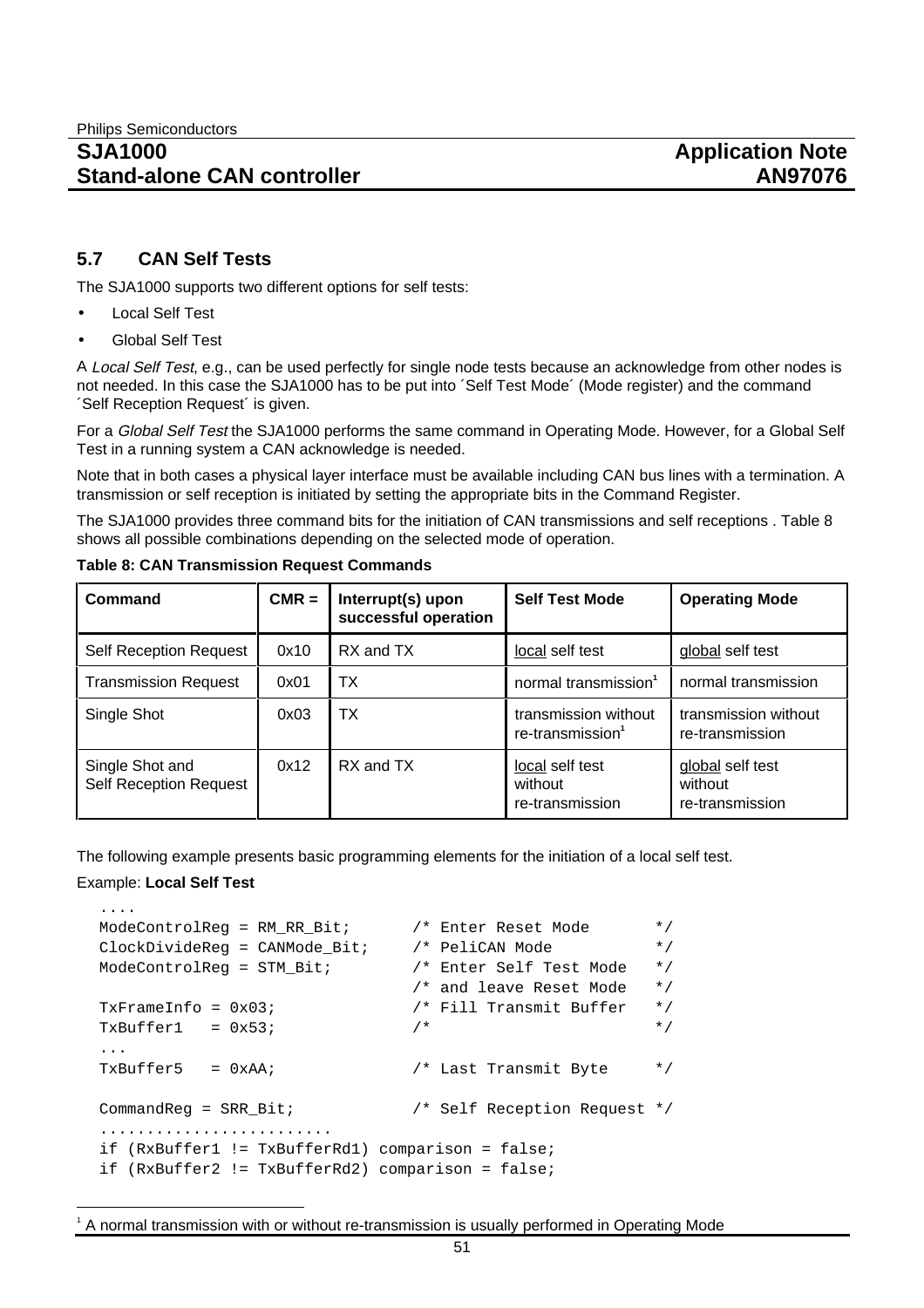#### **5.8 Receive Sync Pulse Generation**

The SJA1000 allows the generation of a pulse on the TX1 pin upon successful reception of a message. It is generated if the message is completely stored within the Receive FIFO. The pulse can be enabled in the Clock Divider Register and is active for the duration of the 6th bit in ´End Of Frame´.

Therefore, it can be used for versatile event triggered tasks, e.g., as a dedicated receive interrupt source or for a global clock synchronization in a distributed system which is briefly described in the following section.

In distributed systems it is difficult to implement a system wide clock without having an extra synchronization line [9]. All nodes connected onto the bus have local clocks with clock drifts. Lets assume that one CAN node in the network is assumed to operate as a ´master´ clock and the remaining clocks in the network are synchronized to the value of the master clock.

The Self Reception Request feature together with the fact that each SJA1000 is able to generate a pulse at a definite time upon message reception, can be used to support clock synchronization in distributed systems.

In Figure 29 a system master transmits a ´Self Reception Message´ onto the CAN bus. After message reception, each node, including the master, generates a Receive Sync Pulse. In every slave node it is used, i.e., to reset the timers. Simultaneously the master node uses this pulse to capture the master clock value  $t_{\text{m}}$ .

In a next step the t<sub>M</sub> value is sent as a 'Reference Time Message' to all slaves by the master. A simple adder function in every slave, followed by reloading all timers with **t**<sub>c</sub> synchronizes the system wide clock.

![](_page_51_Figure_10.jpeg)

The major advantage of this concept is the simplicity of implementation without complicated time stamp handling. No software cycle count is necessary because critical paths are hardware controlled and therefore deterministic. Furthermore it is independent of network parameters. Interrupt events may happen during the complete period without influencing the synchronization process.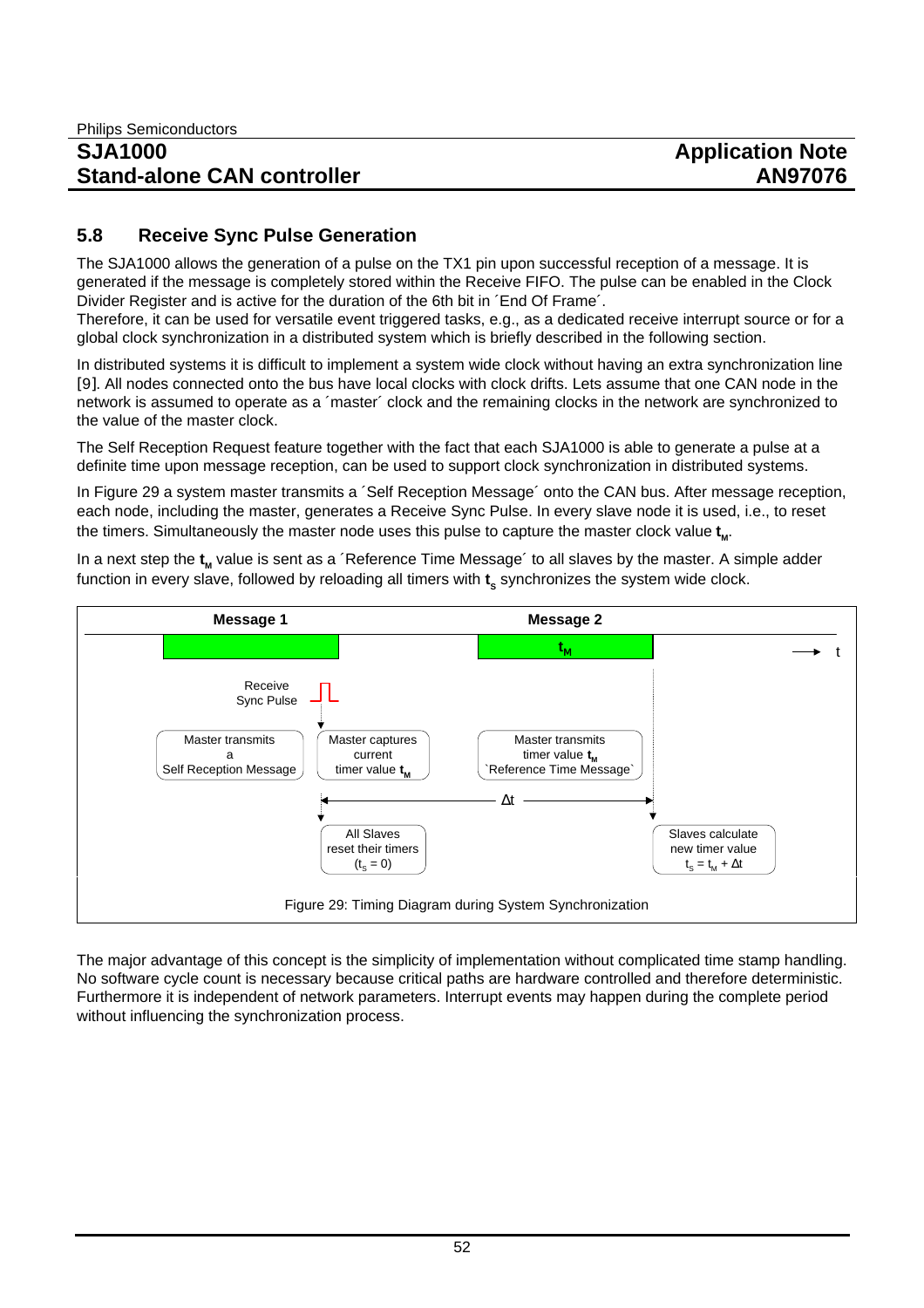#### **6. REFERENCES**

- [1] Data Sheet SJA1000, Philips Semiconductors
- [2] Eisele, H. and Jöhnk, E.: PCA82C250/251 CAN Transceiver, Application Note AN96116, Philips Semiconductors, 1996
- [3] Data Sheet PCA82C250, Philips Semiconductors, September 1994
- [4] Data Sheet PCA82C251, Philips Semiconductors, October 1996
- [5] Data Sheet TJA1053, Philips Semiconductors,
- [6] Jöhnk, E. and Dietmayer, K.: Determination of Bit Timing Parameters for the CAN Controller SJA1000, Application Note AN97046, Philips Semiconductors, 1997
- [7] Data Sheet PCx82C200, Philips Semiconductors, November 1992
- [8] CAN Specification Version 2.0, Parts A and B, Philips Semiconductors, 1992
- [9] Hank, P.: PeliCAN: A New CAN Controller Supporting Diagnosis and System Optimization, 4th International CAN Conference, Berlin, Germany, October 1997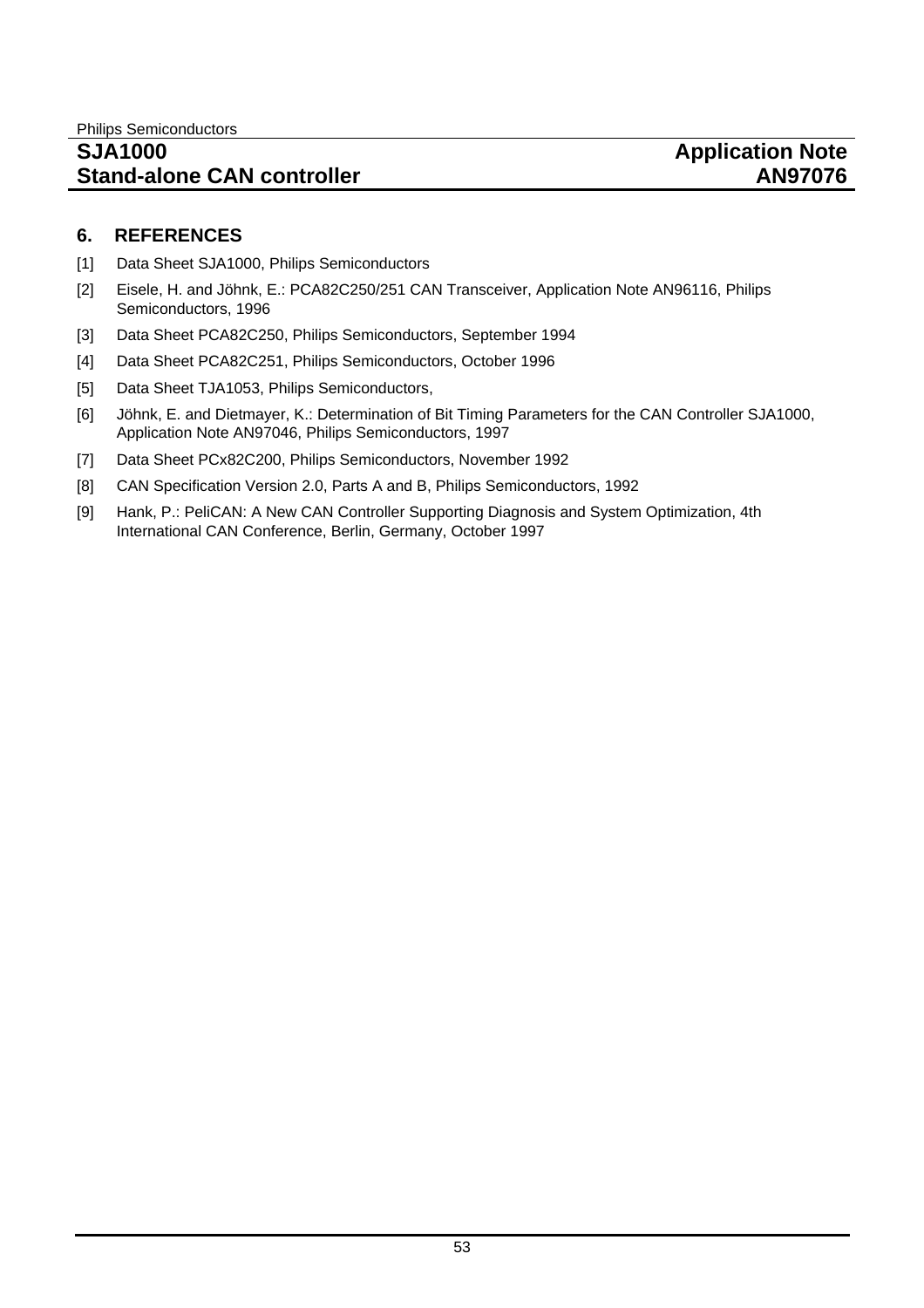#### **7. APPENDIX**

For the examples in the Application Note the C-language (C-compiler from Keil) is used to describe possible flows for the programming of the SJA1000. The target controller in these examples is the S87C654 from Philips Semiconductors, but any other derivative of the 80C51 family can be used. Be sure to include the correct register declaration for the targeted derivative in the main program.

Register and bit definitions for the SJA1000

/\* definition for direct access to 8051 memory areas \*/ #define XBYTE ((unsigned char volatile xdata \*) 0) /\* address and bit definitions for the **Mode & Control Register** \*/ #define ModeControlReg XBYTE[0] #define RM\_RR\_Bit 0x01 /\* reset mode (request) bit \*/ #if defined (PeliCANMode) #define LOM\_Bit 0x02 /\* listen only mode bit \*/<br>#define STM\_Bit 0x04 /\* self test mode bit \*/ #define STM\_Bit 0x04 /\* self test mode bit \*/ #define AFM\_Bit 0x08 /\* acceptance filter mode bit \*/ #define SM\_Bit 0x10 /\* enter sleep mode bit \*/ #endif /\* address and bit definitions for the **Interrupt Enable & Control Register** \*/ #if defined (PeliCANMode) #define InterruptEnReg XBYTE[4] /\* PeliCAN mode \*/ #define RIE\_Bit 0x01 /\* receive interrupt enable bit \*/ #define TIE\_Bit 0x02 /\* transmit interrupt enable bit \*/ #define EIE\_Bit 0x04 /\* error warning interrupt enable bit \*/ #define DOIE\_Bit 0x08 /\* data overrun interrupt enable bit \*/ #define WUIE\_Bit 0x10 /\* wake-up interrupt enable bit \*/ #define EPIE\_Bit 0x20 /\* error passive interrupt enable bit \*/ #define ALIE\_Bit 0x40 /\* arbitration lost interr. enable bit\*/ #define BEIE\_Bit 0x80 /\* bus error interrupt enable bit \*/ #else /\* BasicCAN mode \*/ #define InterruptEnReg XBYTE[0] /\* Control Register \*/ #define RIE\_Bit 0x02 /\* Receive Interrupt enable bit \*/<br>#define TIE\_Bit 0x04 /\* Transmit Interrupt enable bit \*/ #define TIE\_Bit 0x04 /\* Transmit Interrupt enable bit \*/<br>#define EIE\_Bit 0x08 /\* Error Interrupt enable bit \*/ #define EIE\_Bit 0x08 /\* Error Interrupt enable bit \*/  $/*$  Overrun Interrupt enable bit #endif /\* address and bit definitions for the **Command Register** \*/ #define CommandReg XBYTE[1] #define TR\_Bit  $0x01$  /\* transmission request bit<br>#define AT Bit  $0x02$  /\* abort transmission bit #define AT\_Bit 0x02 /\* abort transmission bit \*/<br>#define RRB\_Bit 0x04 /\* release receive buffer bit \*/ #define RRB\_Bit 0x04 /\* release receive buffer bit<br>#define CDO Bit 0x08 /\* clear data overrun bit  $0x08$  /\* clear data overrun bit #if defined (PeliCANMode) #define SRR Bit 0x10 /\* self reception request bit \*/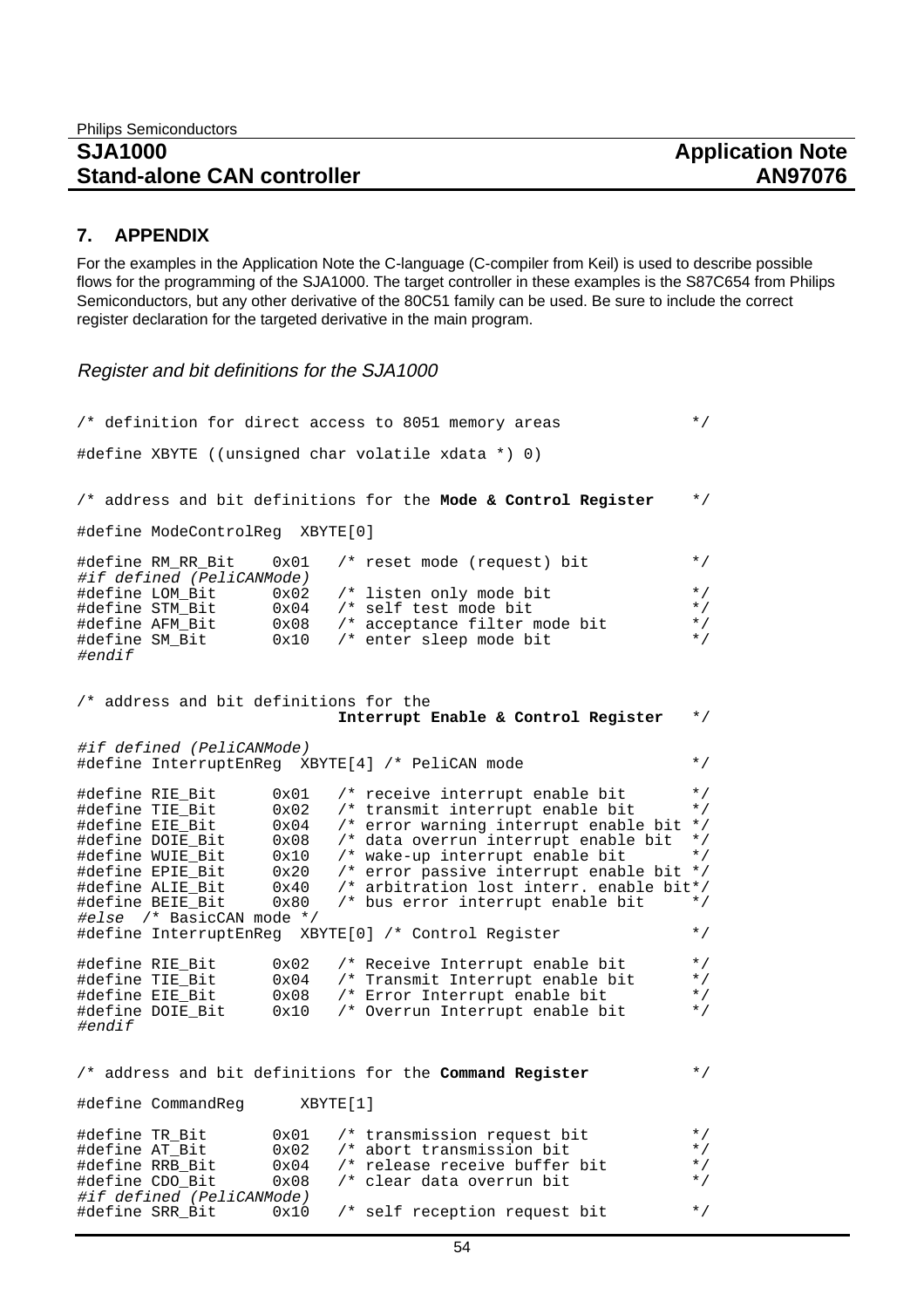```
#else /* BasicCAN mode */
#define GTS_Bit 0x10 /* goto sleep bit (BasicCAN mode) */
#endif
/* address and bit definitions for the Status Register */
#define StatusReg XBYTE[2]
#define RBS_Bit 0x01 /* receive buffer status bit */
#define DOS_Bit 0x02 /* data overrun status bit */
#define TBS_Bit 0x04 /* transmit buffer status bit */
#define TCS_Bit 0x08 /* transmission complete status bit */
#define RS_Bit 0x10 /* receive status bit */
#define TCS_Bit 0x08 /* transmission complete status bit */<br>#define RS_Bit 0x10 /* receive status bit */<br>#define TS_Bit 0x20 /* transmit status bit */<br>#define ES Bit 0x40 /* error status bit */
                         \begin{array}{ccc} 0x40 & /* & \text{error status bit} & * \\ 0x80 & /* & \text{bus status bit} & * \end{array}#define ES_Bit<br>#define ES_Bit<br>#define BS_Bit
/* address and bit definitions for the Interrupt Register */
#define InterruptReg XBYTE[3]
#define RI_Bit 0x01 /* receive interrupt bit */<br>#define TI_Bit 0x02 /* transmit interrupt bit */
#define TI_Bit 0x02 /* transmit interrupt bit */<br>#define EI Bit 0x04 /* error warning interrupt bit */
#define EI_Bit 0x04 /* error warning interrupt bit */
#define DOI_Bit 0x08 /* data overrun interrupt bit */
#define WUI_Bit 0x10 /* wake-up interrupt bit */
#if defined (PeliCANMode)
#define EPI_Bit 0x20 /* error passive interrupt bit */
#define ALI_Bit 0x40 /* arbitration lost interrupt bit */
#define ALI_Bit 0x40 /* arbitration lost interrupt<br>#define BEI Bit 0x80 /* bus error interrupt bit
#endif
/* address and bit definitions for the Bus Timing Registers */
#define BusTiming0Reg XBYTE[6]
#define BusTiming1Reg XBYTE[7]
#define SAM Bit 0x80 /* sample mode bit
                                      1 == the bus is sampled 3 times
                                      0 == the bus is sampled once */* address and bit definitions for the Output Control Register */
#define OutControlReg XBYTE[8]
                                  /* OCMODE1, OCMODE0 */
#define BiPhaseMode 0x00 /* bi-phase output mode */<br>#define NormalMode 0x02 /* normal output mode */
#define NormalMode 0x02 /* normal output mode */<br>#define ClkOutMode 0x03 /* clock output mode */
#define ClkOutMode 0x03 /* clock output mode */
 /* output pin configuration for TX1 */
#define OCPOL1_Bit 0x20 /* output polarity control bit */<br>#define Tx1Float 0x00 /* configured as float */
#define Tx1Float  0 \times 00 /* configured as float  */<br>#define Tx1PullDn  0x40  /* configured as pull-down  */
% which is a move of the matrice of the matrice of the matrice of the matrice of the matrice of the matrice of the matrice of the matrice of the matrice of the matrice of the matrice of the matrice of the matrice of the ma
#define Tx1PullUp 0x80 /* configured as pull-up */<br>#define Tx1PullUp 0x80 /* configured as pull-up */<br>#define Tx1PshPull 0xC0 /* configured as push/pull */
                       0xC0 /* configured as push/pull
                                  /* output pin configuration for TX0 */
#define OCPOL0_Bit 0x04 /* output polarity control bit */<br>#define Tx0Float 0x00 /* configured as float */
#define Tx0Float  0x00  /* configured as float  */<br>#define Tx0PullDn  0x08  /* configured as pull-down  */
                                  /* configured as pull-down
```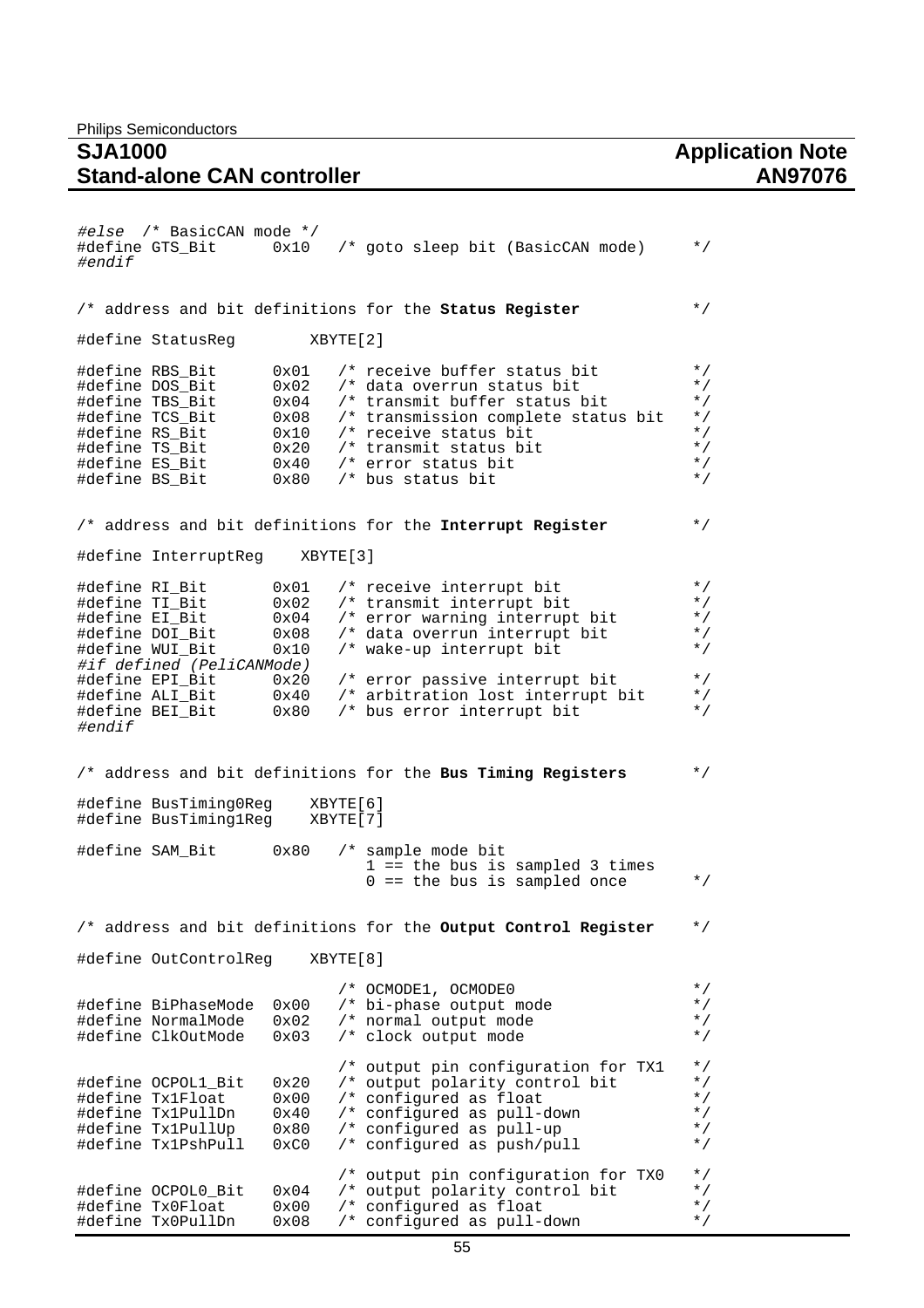| /* address definitions of Acceptance Code & Mask Registers                                                                                                                                                                                                                                                                                                                                                                                                                                                                                                                                                                                                                                                                                                                                                                                                                                                | $\star$ / |
|-----------------------------------------------------------------------------------------------------------------------------------------------------------------------------------------------------------------------------------------------------------------------------------------------------------------------------------------------------------------------------------------------------------------------------------------------------------------------------------------------------------------------------------------------------------------------------------------------------------------------------------------------------------------------------------------------------------------------------------------------------------------------------------------------------------------------------------------------------------------------------------------------------------|-----------|
| #if defined (PeliCANMode)<br>XBYTE [16]<br>#define AcceptCode0Reg<br>#define AcceptCodelReg<br>XBYTE [17]<br>#define AcceptCode2Reg<br>XBYTE[18]<br>#define AcceptCode3Reg<br>XBYTE [19]<br>#define AcceptMask0Reg<br>XBYTE [20]                                                                                                                                                                                                                                                                                                                                                                                                                                                                                                                                                                                                                                                                          |           |
| #define AcceptMask1Reg<br>XBYTE [21]<br>#define AcceptMask2Req<br>XBYTE [22]<br>#define AcceptMask3Reg<br>XBYTE [23]<br>#else /* BasicCAN mode */<br>#define AcceptCodeReg<br>XBYTE [4]<br>#define AcceptMaskReg<br>XBYTE [5]<br>#endif                                                                                                                                                                                                                                                                                                                                                                                                                                                                                                                                                                                                                                                                   |           |
| /* address definitions of the Rx-Buffer                                                                                                                                                                                                                                                                                                                                                                                                                                                                                                                                                                                                                                                                                                                                                                                                                                                                   | $\star$ / |
| #if defined (PeliCANMode)<br>#define RxFrameInfo<br>XBYTE [16]<br>#define RxBuffer1<br>XBYTE[17]<br>#define RxBuffer2<br>XBYTE[18]<br>#define RxBuffer3<br>XBYTE [19]<br>#define RxBuffer4<br>XBYTE [20]<br>#define RxBuffer5<br>XBYTE [21]<br>#define RxBuffer6<br>XBYTE [22]<br>#define RxBuffer7<br>XBYTE [23]<br>#define RxBuffer8<br>XBYTE [24]<br>#define RxBuffer9<br>XBYTE [25]<br>#define RxBuffer10<br>XBYTE [26]<br>#define RxBuffer11<br>XBYTE [27]<br>#define RxBuffer12<br>XBYTE [28]<br>#else /* BasicCAN mode */<br>#define RxBuffer1<br>XBYTE[20]<br>#define RxBuffer2<br>XBYTE[21]<br>#define RxBuffer3<br>XBYTE [22]<br>#define RxBuffer4<br>XBYTE [23]<br>#define RxBuffer5<br>XBYTE [ 24 ]<br>#define RxBuffer6<br>XBYTE [25]<br>#define RxBuffer7<br>XBYTE [26]<br>#define RxBuffer8<br>XBYTE [27]<br>#define RxBuffer9<br>XBYTE [28]<br>#define RxBuffer10<br>XBYTE [29]<br>#endif |           |
| /* address definitions of the Tx-Buffer                                                                                                                                                                                                                                                                                                                                                                                                                                                                                                                                                                                                                                                                                                                                                                                                                                                                   | $\star$ / |
| #if defined (PeliCANMode)<br>/* write only addresses                                                                                                                                                                                                                                                                                                                                                                                                                                                                                                                                                                                                                                                                                                                                                                                                                                                      | $\star$ / |
| #define TxFrameInfo<br>XBYTE [16]<br>#define TxBuffer1<br>XBYTE [17]<br>#define TxBuffer2<br>XBYTE [18]<br>#define TxBuffer3<br>XBYTE [19]<br>#define TxBuffer4<br>XBYTE [20]<br>#define TxBuffer5<br>XBYTE [21]<br>#define TxBuffer6<br>XBYTE [22]<br>#define TxBuffer7<br>XBYTE [23]<br>#define TxBuffer8<br>XBYTE [24]<br>#define TxBuffer9<br>XBYTE [25]                                                                                                                                                                                                                                                                                                                                                                                                                                                                                                                                              |           |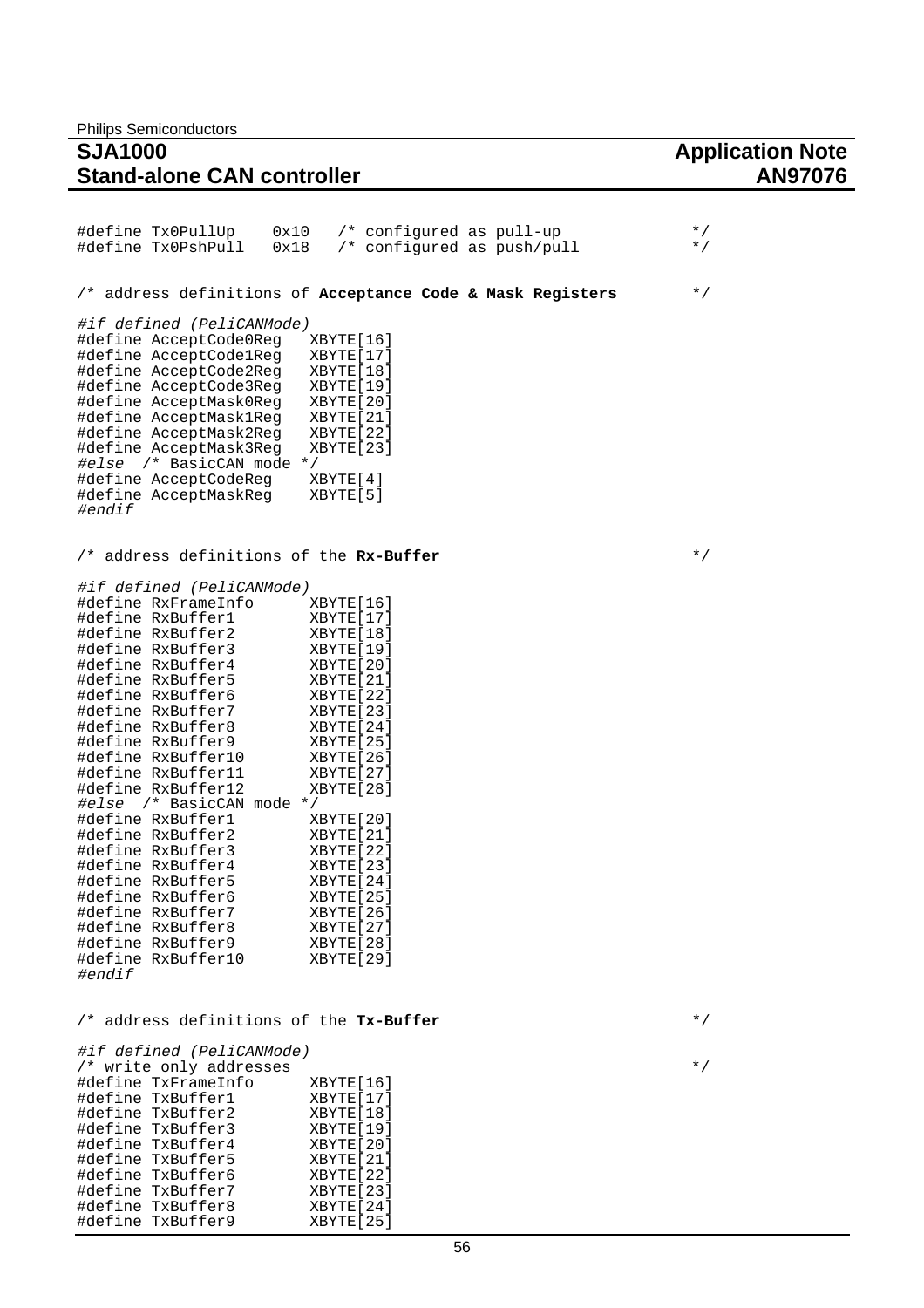|        | #define TxBuffer10     | XBYTE [26]   |           |
|--------|------------------------|--------------|-----------|
|        | #define TxBuffer11     | XBYTE [27]   |           |
|        | #define TxBuffer12     | XBYTE [28]   |           |
|        | /* read only addresses |              | $\star$ / |
|        | #define TxFrameInfoRd  | XBYTE [ 96 ] |           |
|        | #define TxBufferRd1    | XBYTE [ 97 ] |           |
|        | #define TxBufferRd2    | XBYTE [ 98 ] |           |
|        | #define TxBufferRd3    | XBYTE [ 99 ] |           |
|        | #define TxBufferRd4    | XBYTE [100]  |           |
|        | #define TxBufferRd5    | XBYTE [101]  |           |
|        | #define TxBufferRd6    | XBYTE [102]  |           |
|        | #define TxBufferRd7    | XBYTE [103]  |           |
|        | #define TxBufferRd8    | XBYTE [104]  |           |
|        | #define TxBufferRd9    | XBYTE [105]  |           |
|        | #define TxBufferRd10   | XBYTE [106]  |           |
|        | #define TxBufferRd11   | XBYTE [107]  |           |
|        | #define TxBufferRd12   | XBYTE [108]  |           |
|        | #else /* BasicCAN mode | $*$ /        |           |
|        | #define TxBuffer1      | XBYTE [10]   |           |
|        | #define TxBuffer2      | XBYTE [11]   |           |
|        | #define TxBuffer3      | XBYTE [12]   |           |
|        | #define TxBuffer4      | XBYTE [13]   |           |
|        | #define TxBuffer5      | XBYTE [14]   |           |
|        | #define TxBuffer6      | XBYTE [15]   |           |
|        | #define TxBuffer7      | XBYTE [16]   |           |
|        | #define TxBuffer8      | XBYTE [17]   |           |
|        | #define TxBuffer9      | XBYTE [18]   |           |
|        | #define TxBuffer10     | XBYTE [19]   |           |
| #endif |                        |              |           |

/\* address definitions of **Other Registers** \*/

|        | #if defined (PeliCANMode) |            |
|--------|---------------------------|------------|
|        | #define ArbLostCapReq     | XBYTE [11] |
|        | #define ErrCodeCapReg     | XBYTE [12] |
|        | #define ErrWarnLimitReq   | XBYTE [13] |
|        | #define RxErrCountReq     | XBYTE [14] |
|        | #define TxErrCountReq     | XBYTE [15] |
|        | #define RxMsqCountReq     | XBYTE [29] |
|        | #define RxBufStartAdr     | XBYTE [30] |
| #endif |                           |            |

/\* address and bit definitions for the **Clock Divider Register** \*/ #define ClockDivideReg XBYTE[31] #define DivBy1 0x07 /\* CLKOUT = oscillator frequency \*/<br>#define DivBy2 0x00 /\* CLKOUT = 1/2 oscillator frequency \*/  $\frac{1}{2}$  CLKOUT = 1/2 oscillator frequency \*/ #define ClkOff\_Bit 0x08 /\* clock off bit, control of the CLK OUT pin \*/ #define RXINTEN\_Bit 0x20 /\* pin TX1 used for receive interrupt \*/ #define CBP\_Bit 0x40 /\* CAN comparator bypass control bit \*/ #define CANMode\_Bit 0x80 /\* CAN mode definition bit \*/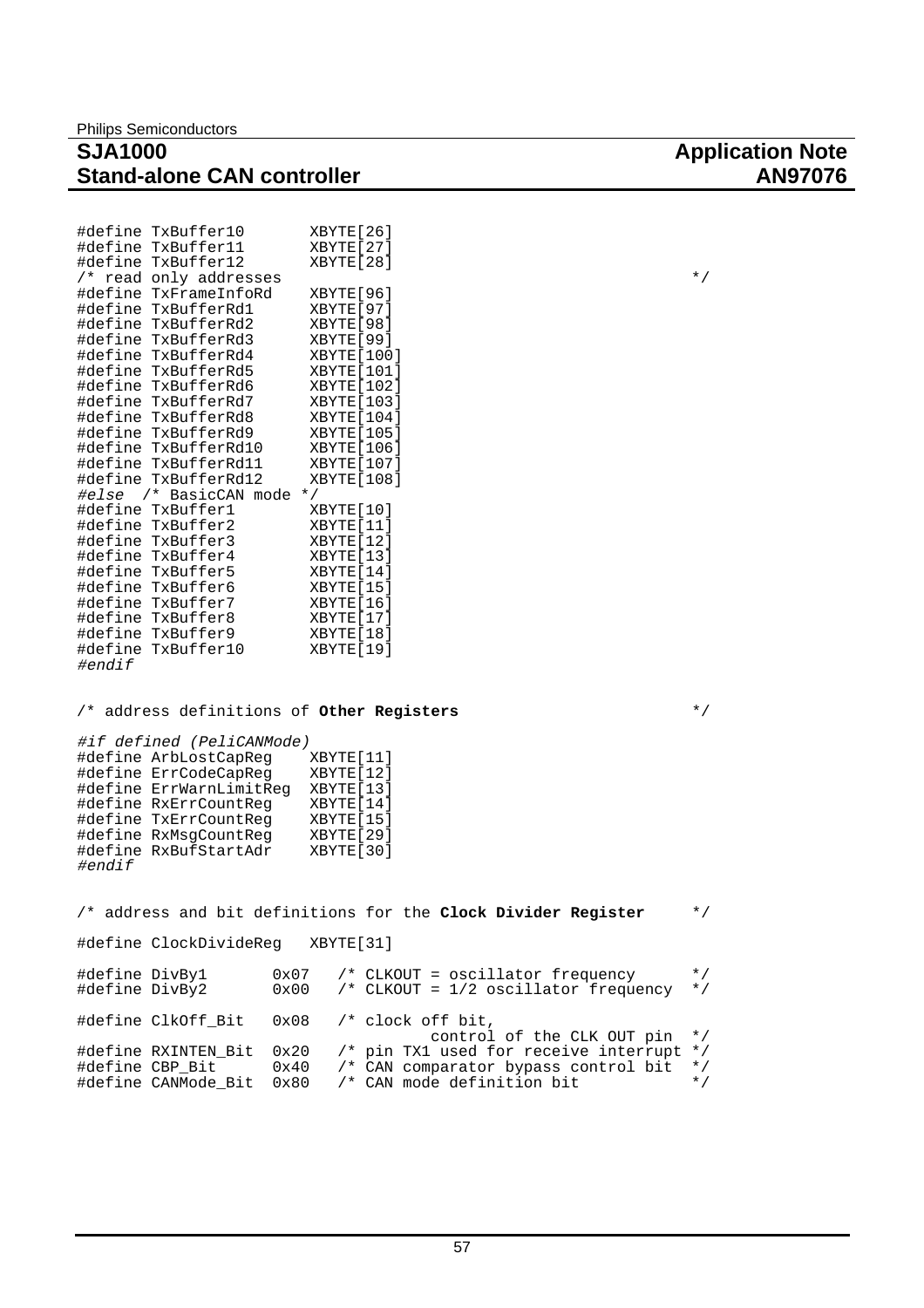#### Register and bit definitions for the Micro Controller S87C654

```
\frac{1}{2} Port 2 Register "P2" \frac{1}{2} \frac{1}{2} \frac{1}{2} \frac{1}{2} \frac{1}{2} \frac{1}{2} \frac{1}{2} \frac{1}{2} \frac{1}{2} \frac{1}{2} \frac{1}{2} \frac{1}{2} \frac{1}{2} \frac{1}{2} \frac{1}{2} \frac{1}{2} \frac{1}{2} \frac{1}{2} \frac{1}{2} 
        = 0xA0;sbit P2_7 = 0xA7; /* MSB of port 2, used for chip select for SJA1000 */
.
/* alternate functions of port 3 "P3" */
sfr P3 = 0xB0;.
sbit int0 = 0xB2;
.
/* Timer Control Register "TCON" */<br>sfr TCON = 0x88;
sfr TCON
.<br>sbit IEO<br>sbit ITO
sbit IE0 = 0x89; /* external interrupt 0 edge flag */
sbit IT0 = 0x88; /* interrupt 0 type control bit
 (edge or low-level triggered */
.
/* Interrupt Enable Register "IE" */<br>sfr IE = 0xA8;
           = 0xA8;sbit EA = 0xAF; /* overall interrupt enable/disable flag */
.
sbit EX0 = 0xA8; /* enable or disable external interrupt 0 */
.
/* Interrupt Priority Register "IP" */
         = 0xB8;.
sbit PX0 = 0xBB; /* external interrupt 0 priority level control */
.
```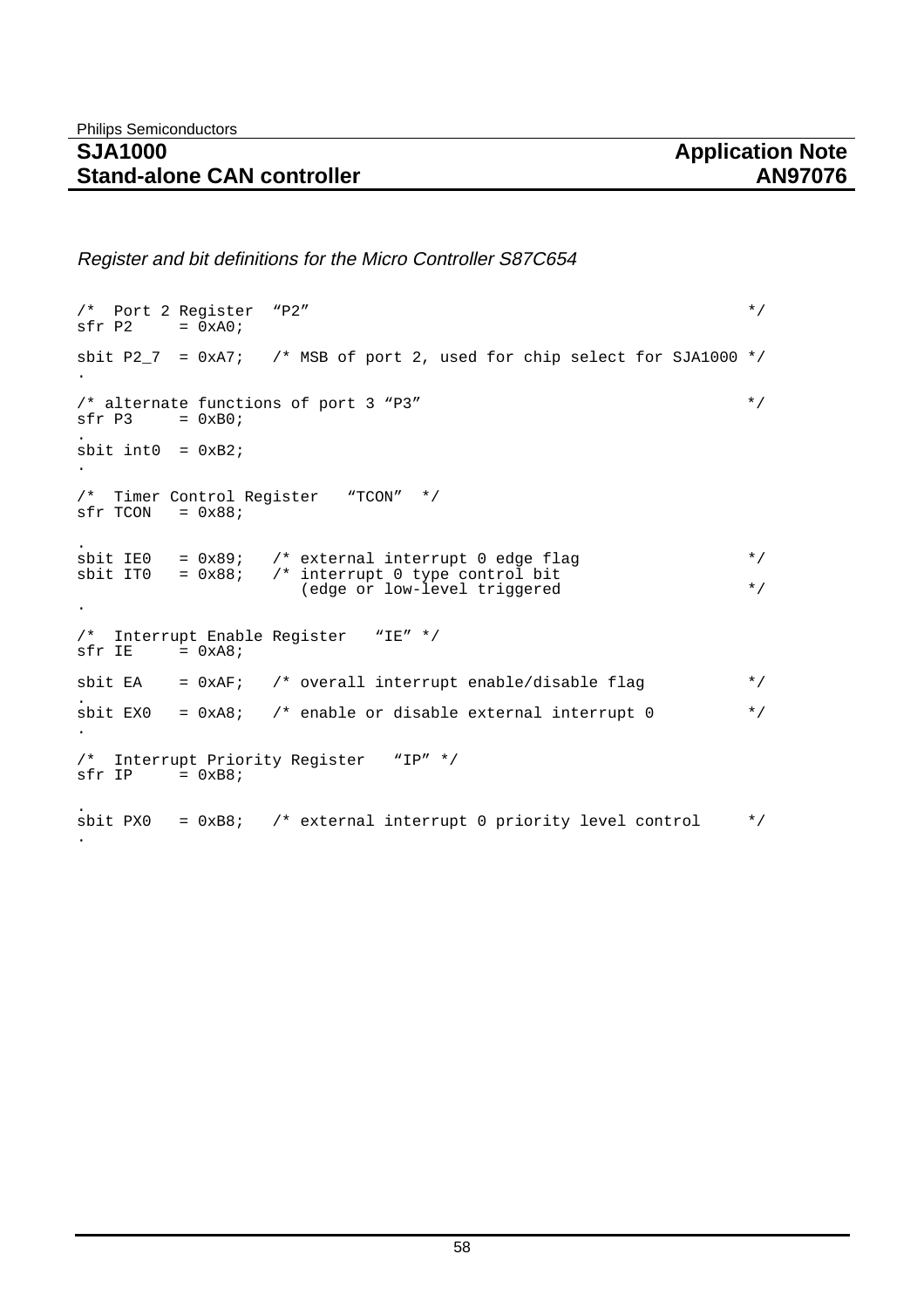#### Definitions of Variables and Constants for the Examples

```
/*- definition of hardware / software connections ----------------------*/
/* controller: S87C654; CAN controller: SJA1000(see Figure 3 on page 11)*/
#define CS P2 7 /* ChipSelect for the SJA1000 */
#define SJAIntInp int0 /* external interrupt 0 (from SJA1000) */
#define SJAIntEn EX0 /* external interrupt 0 enable flag */
/*- definition of used constants ---------------------------------------*/
#define YES 1<br>#define NO 1
#define NO
#define ENABLE 1<br>#define DISABLE 1
#define DISABLE 0<br>#define ENABLE N 0
#define ENABLE_N 0
#define DISABLE N 1
#define INTLEVELACT 0
#define INTEDGEACT 1
#define PRIORITY_LOW 0
#define PRIORITY_HIGH 1
/* default (reset) value for register content, clear register */
#define ClrByte
/* constant: clear Interrupt Enable Register */
#if defined (PeliCANMode)
#define ClrIntEnSJA ClrByte
#else
#define ClrIntEnSJA ClrByte | RM_RR_Bit /* preserve reset request */
#endif
/* definitions for the acceptance code and mask register */<br>#define DontCare (0xEE)
#define DontCare
/*- definition of bus timing values for different examples -------*/
/* bus timing values for the example given in (AN97046)
  - bit-rate : 250 kBit/s
  - oscillator frequency \begin{array}{ccc} \text{-}\quad \text{oscillator} & \text{frequency} \\ \text{-}\quad \text{maximum} & \text{propagation delay} \end{array} : 1630 ns
  - maximum propagation delay
   - minimum requested propagation delay : 120 ns
#define PrescExample 0x02 /* baud rate prescaler : 3 */
#define SJWExample 0xC0 /* SJW : 4 */
#define TSEG1Example 0x0A /* TSEG1 : 11 */
#define TSEG2Example 0x30 /* TSEG2 : 4 */
/* bus timing values for
  - bit-rate : 1 MBit/s
  - oscillator frequency : 24 MHz, 0,1%
   - maximum tolerated propagation delay : 747 ns
   - minimum requested propagation delay : 45 ns */
#define Presc_MB_24 0x00 /* baud rate prescaler : 1<br>#define SJW_MB_24 0x00 /* SJW : 1
#define SJW_MB_24 0x00 /* SJW : 1 */
```